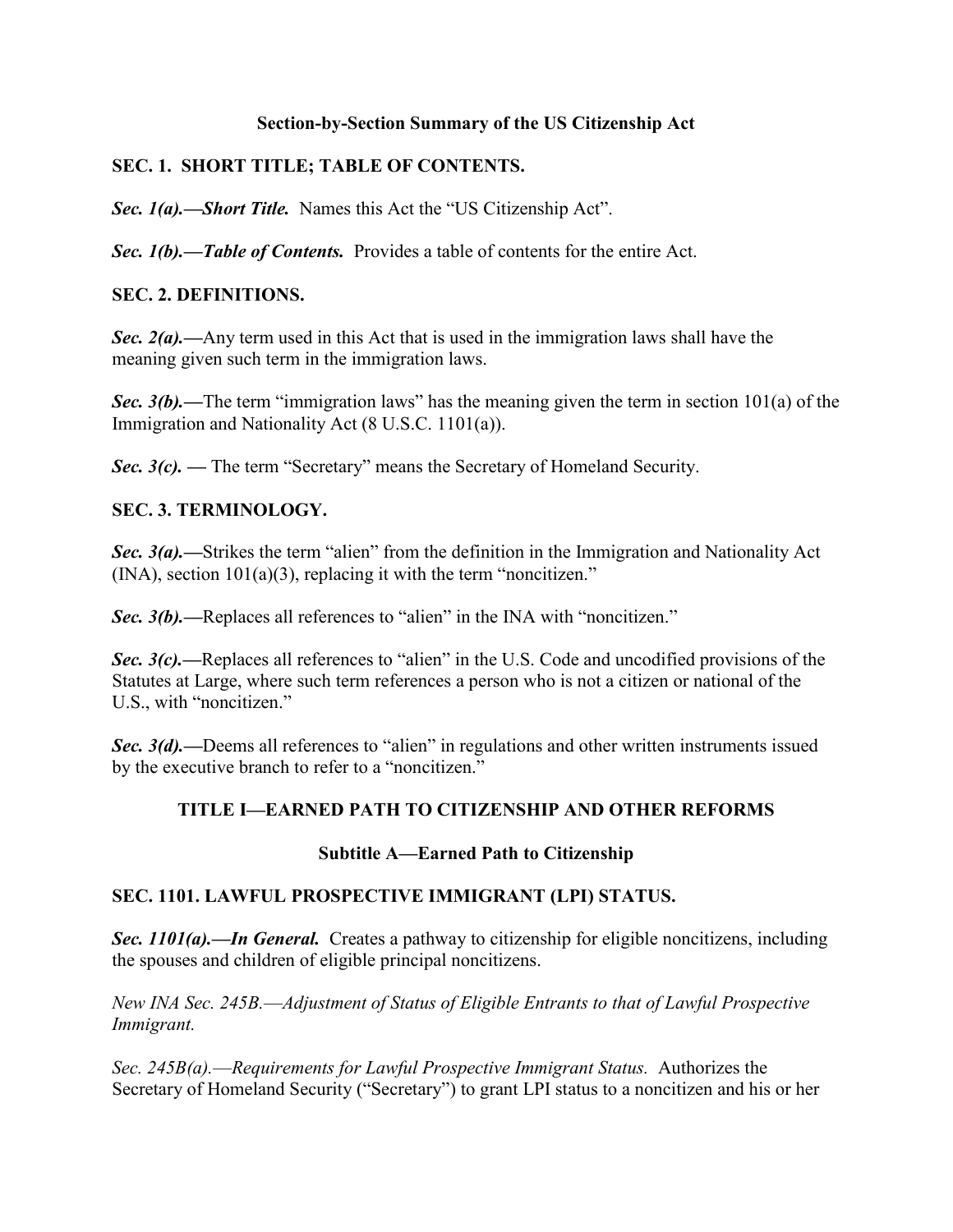spouse and children who meet eligibility criteria set out in new Immigration and Nationality Act (INA) section 245G(b), including criminal and national security background checks and payment of all applicable fees.

*Sec. 245B(b).––Duration of Status and Extension.* Provides for an initial grant of LPI status for 6 years unless revoked pursuant to new INA section  $245G(c)(5)$ . The status can be extended for additional 6-year terms if the noncitizen (A) remains eligible for LPI status; (B) passes criminal and national security background checks; and (C) has not had their status revoked by the Secretary.

*Sec. 245B(c).––Evidence of Lawful Prospective Immigrant Status.* Requires the Secretary to issue documentary evidence of LPI status. Such documents shall comply with the requirements of section  $245G(c)(4)$  and specify a validity period of six years from the date of issuance.

*Sec. 245B(d).––Terms and Conditions of Lawful Prospective Immigrant Status.* Provides that noncitizens granted LPI status shall be considered lawfully present for all purposes, except that they are not entitled to qualified health plan tax credits or Affordable Care Act benefits other than enrollment in qualified health plans. They are eligible for employment authorization, and they may travel outside the U.S. and be re-admitted without having to obtain a visa if they possess valid travel documents, are not outside the United States more than180 days in the aggregate in any calendar year unless absences were authorized by the Secretary or the failure to timely return was due to circumstances beyond their control, meet the requirements for extension of LPI status, and establish that they are not inadmissible on certain national security or foreign policy grounds. Requires the Social Security Administration to assign Social Security Numbers and distribute Social Security cards to LPIs.

*Sec. 1101(b).––Enlistment in the Armed Forces.* Allows LPIs to enlist in the U.S. Armed Forces.

### **SEC. 1102. ADJUSTMENT OF STATUS OF LPIs.**

*Sec. 1102(a).––In General.*Permits the Secretary to adjust the status of LPIs to that of lawful permanent resident (LPR).

*New INA Sec. 245C.––Adjustment of Status of LPIs.* 

*Sec. 245C(a)-(e).––*Permits the Secretary to adjust the status of an LPI to that of an LPR if such individual:

(a) remains eligible for LPI status, including passing criminal and national security background checks and paying all applicable fees;

(b) files an application pursuant to procedures set forth in section 245G(c);

(c) was granted and has remained in LPI status for at least 5 years;

(d) has not been continuously absent from the U.S. for more than 180 days in any calendar year during the period of admission as an LPI, unless authorized by the Secretary or due to circumstances beyond the noncitizen's control; and

(e) has paid all applicable Federal tax liability.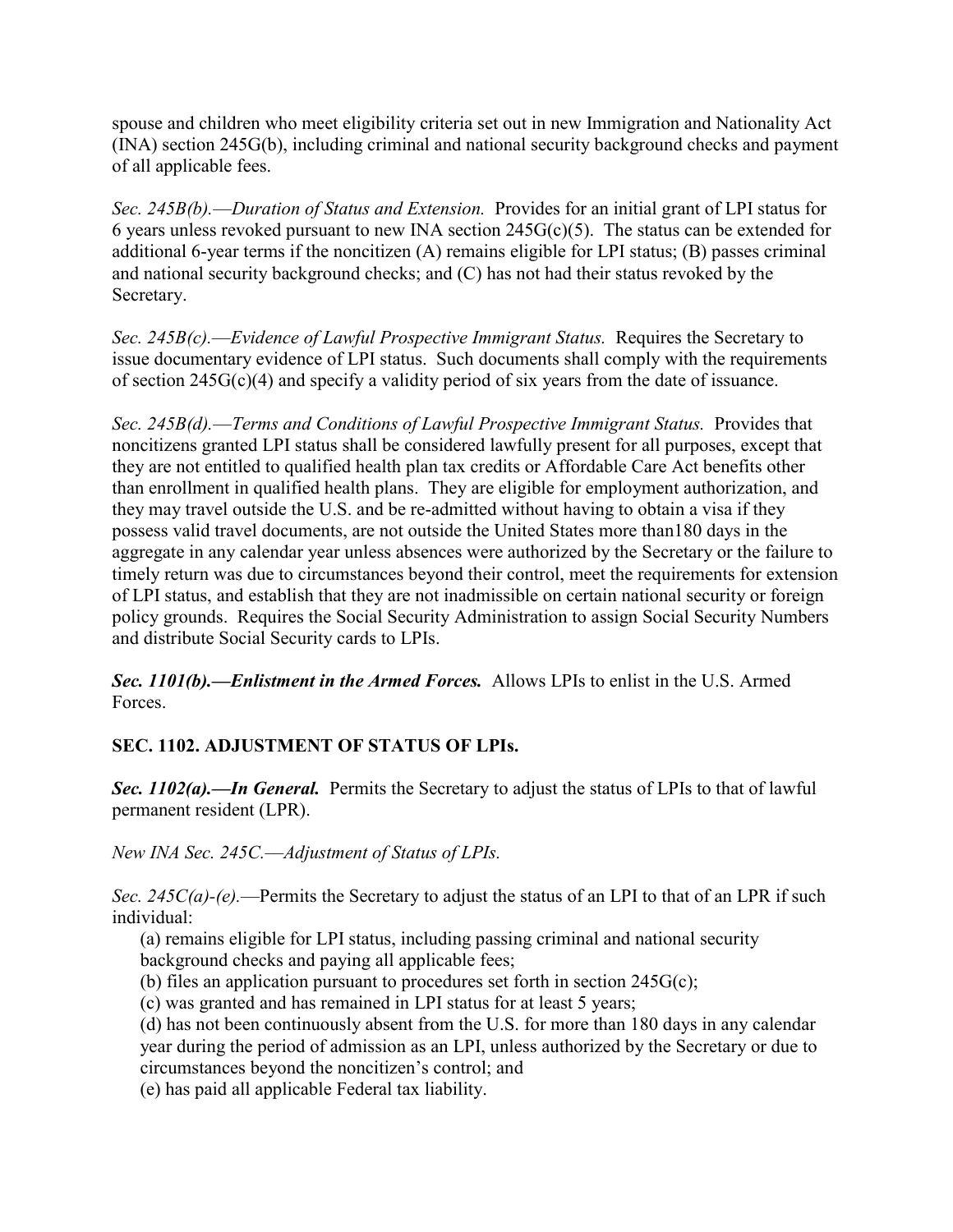#### **SEC. 1103. THE DREAM ACT.**

*Sec. 1103(a).––Adjustment of Status for Certain Noncitizens Who Entered the United States as Children.* Permits the Secretary to adjust the status of certain noncitizens brought to the U.S. as children to LPR status.

*New INA Sec. 245D.––Adjustment of Status for Certain Noncitizens who Entered the United States as Children.* 

*Section 245D(a)*——*Definition.* Defines an "institution of higher education," adopting the meaning given such term in section 102 of the Higher Education Act of 1965, excluding certain foreign institutions.

*Sec. 245D(b).––Requirements for Adjustment of Status Under This Section*. Permits the Secretary to adjust the status of a noncitizen to that of an LPR if such individual:

- (1) satisfies the eligibility criteria set forth in section 245G(b), including criminal and national security background checks and payment of applicable fees, and submits an application pursuant to procedures set forth in section  $245G(c)$ ;
- (2) was younger than 18 on the date of initial entry;
- (3) has earned a high school diploma, commensurate alternative award from a public or private high school or secondary school, GED, or high school equivalency diploma;
- (4) (A) has obtained a degree from an institution of higher education or completed at least 2 years, in good standing, of a program in the United States leading to a bachelor's degree or higher degree or a recognized postsecondary credential from an area career and technical education school providing education at the postsecondary level; (B) has served in the Uniformed Services for at least 2 years and, if discharged, received an honorable discharge; or

(C) demonstrates earned income for periods totaling at least 3 years and at least 75 percent of the time that the noncitizen has had a valid employment authorization, except that in the case of a noncitizen enrolled in an institution of higher education or an area career and technical education school to obtain a recognized postsecondary credential, the Secretary shall reduce such total 3-year requirement by the total of such periods of enrollment; and

(5) has registered for the Selective Service, if required.

*Sec. 245D(c).––Waiver.* Permits the Secretary to waive the requirements of education, military service, or work experience under section 245D(b), if the noncitizen can demonstrate compelling circumstances proving inability to satisfy such requirements.

*Sec. 245D(d).––Spouses and children.* Permits the Secretary to adjust to LPR status the spouses and children of noncitizens eligible for adjustment under section 245D(b), provided such spouses and children meet the eligibility criteria set forth in section 245G(b).

*Sec. 245D(e).––Special Procedure for Applicants with DACA.* Directs the Secretary to establish a streamlined procedure for DACA recipients who meet requirements for renewal of DACA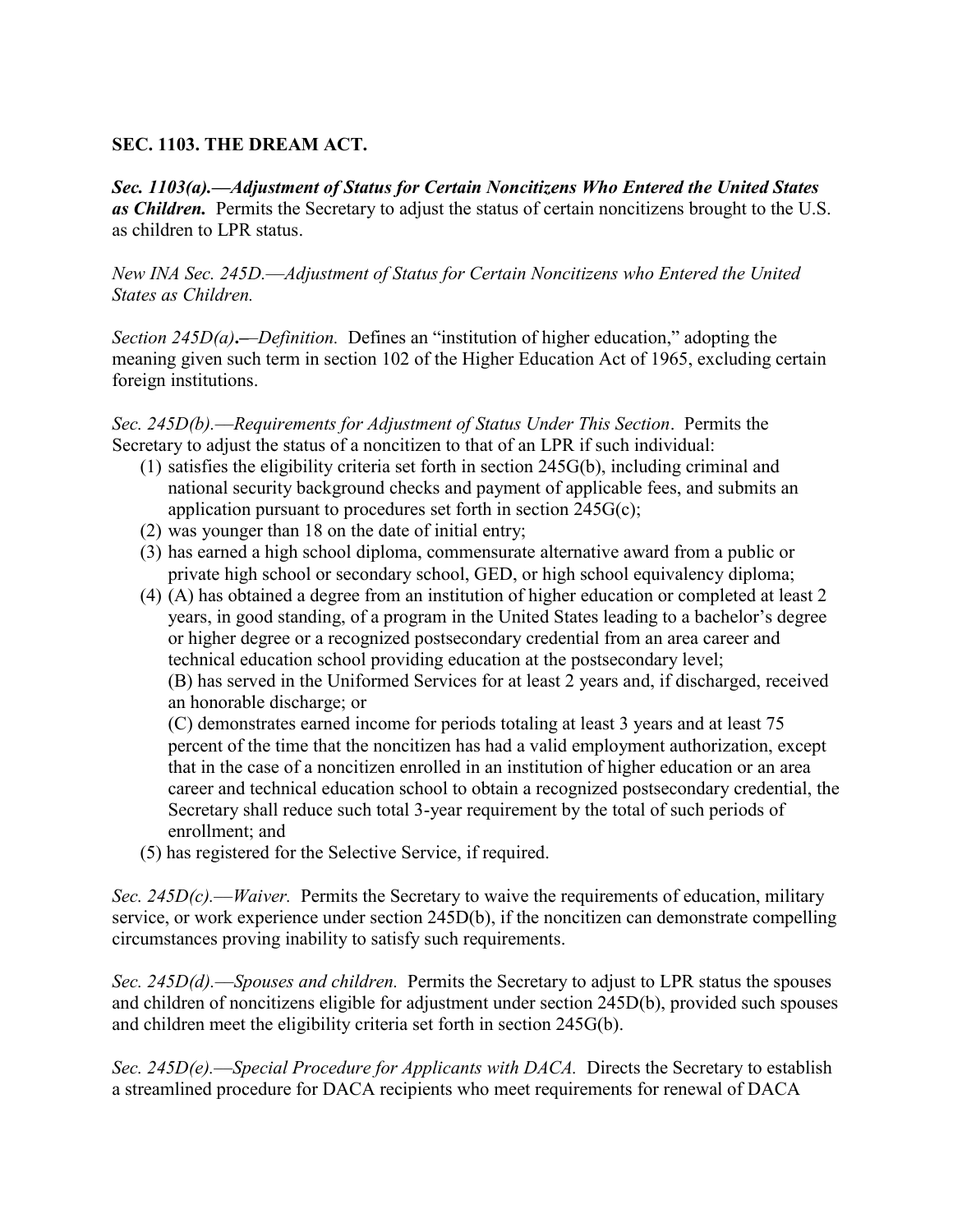(under renewal terms effective January 1, 2017) to apply for adjustment to LPR status under this section.

*Sec. 245D(f).––Treatment of Individuals Granted DACA and Individuals Who Adjust Status Under This Section.* Rescinds the interim final rule of the Department of Health and Human Services, 77 Fed. Reg. 52614 (Aug. 30, 2012), which made DACA recipients ineligible for tax credits and subsidies under the Affordable Care Act. Defines "lawfully present" for purposes of determining whether an individual is lawfully residing in the U.S. under the Social Security Act with reference to 45 C.F.R. 152.2. Provides that principals (but not their spouses and children) who adjust to LPR status under this section are not subject to the 5-year bar on Medicaid and the Children's Health Insurance Program.

*Sec. 1103(b).––*Allows DACA recipients to be employed by the House of Representatives or the Senate by modifying appropriations language that prevents non-U.S. citizens from working for and being paid by the federal government.

*Sec. 1103(c).––Restoration of State Option to Determine Residency for Purposes of Higher Education*. Repeals section 505 of the Illegal Immigration Reform and Immigrant Responsibility Act (IIRIRA), which limits states' abilities to grant postsecondary education benefits to undocumented students and has been interpreted by some states to deny undocumented students in-state tuition. Repeal is retroactively effective as of the effective date of IIRIRA.

*Sec. 1103(d).––FHA.*Qualifies DACA recipients for USDA mortgages.

*Sec. 1103(e).––Rural Housing Service.* Qualifies DACA recipients for USDA mortgages.

*Sec. 1103(f).––Fannie Mae.* Qualifies DACA recipients for Fannie Mae mortgages.

*Sec. 1103(g).––Freddie Mac.* Qualifies DACA recipients for Freddie Mac mortgages.

#### **SEC. 1104. THE AMERICAN PROMISE ACT**

*Sec. 1104(a).––Adjustment of Status for Certain Nationals of Certain Countries Designated for Temporary Protected Status or Deferred Enforced Departure.*

*New INA Sec. 245E.––Adjustment of Status for Certain Nationals of Certain Countries Designated for Temporary Protected Status or Deferred Enforced Departure.* 

*Sec. 245E(a).––Requirements for Adjustment of Status Under This Section.*Permits the Secretary to adjust to LPR status noncitizens who, in addition to meeting the eligibility criteria set forth in new INA section 245G(b), have been continuously physically present in the U.S. since January 1, 2017 and had or were eligible for Temporary Protected Status (TPS) or Deferred Enforced Departure (DED) on January 1, 2017.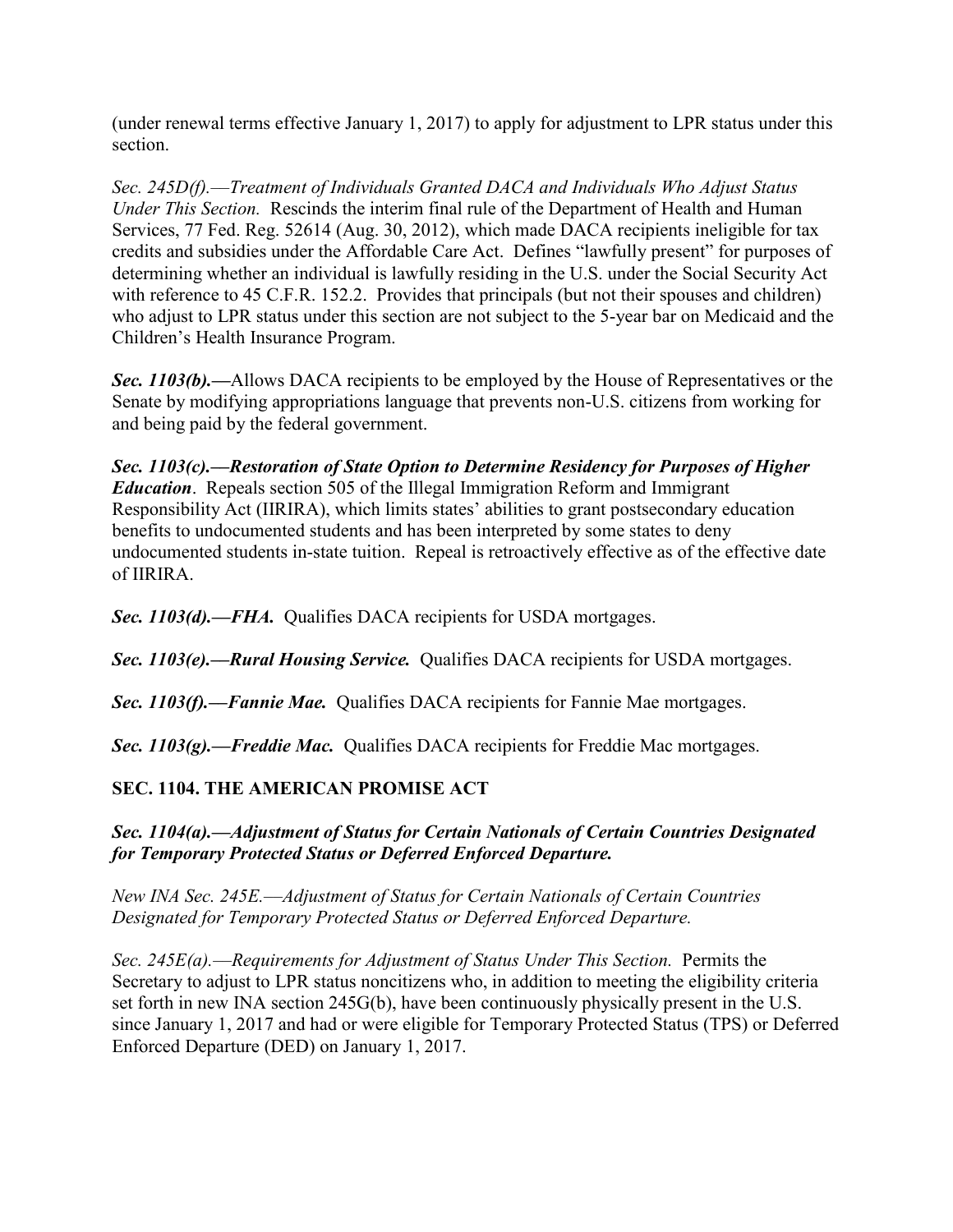*Sec. 245E(b).––Spouses and children.* Provides that the spouse and children of a noncitizen eligible for adjustment under this section may also adjust to LPR status, provided they meet the eligibility criteria set forth in new INA section 245G(b). Spouses and children need not meet the other eligibility requirements that apply to the principals.

*Sec. 1104(b).––Clarification of Inspection and Admission Under Temporary Protected Status*. Clarifies that TPS recipients have been "inspected and admitted to the United States" under section  $244(f)(4)$ .

### **SEC. 1105. THE AGRICULTURAL WORKERS ADJUSTMENT ACT.**

### *Sec. 1105.––In General.*

#### *New INA Sec. 245F.––Adjustment of Status for Agricultural Workers*.

*Sec. 245F(a).––Requirements for Adjustment of Status Under This Section.* Permits the Secretary to adjust to LPR status a noncitizen who meets the eligibility criteria set forth in new INA section 245G(b), including criminal and national security background checks and payment of applicable fees, submits an application pursuant to procedures set forth in section 245G(c) and has performed agricultural labor or services for at least 2,300 work hours (or 400 work days) in the five-year period immediately preceding the date on which such noncitizen file the application.

*Sec. 245F(b).*—Defines "agricultural labor or services" to include seasonal or temporary agricultural work.

*Sec. 245F(c).––*Provides that the spouse and children of a noncitizen eligible for adjustment under this section may also adjust to LPR status, provided they meet the eligibility criteria set forth in new INA section 245G(b). The work requirement under  $245F(a)(2)$  shall not apply to such spouses and children.

#### **SEC. 1106. GENERAL PROVISIONS RELATED TO ADJUSTMENT OF STATUS.**

#### *Sec. 1106(a).––In General*

#### *New INA Sec. 245G.––General Provisions Related to Adjustment of Status.*

*Sec. 245G(a).*—Provides that this section applies to all applications and petitions filed under sections 245B, 245C, 245D, 245E, and 245F. Defines "disability," "federal poverty line," "final decisions," "final decisions and orders," "lawful permanent resident," "Secretary," and "uniformed services."

*Sec. 245G(b)––Common Eligibility Requirements for Applications Filed Under Sections 245B, 245C, 245D, 245E, 245F, or 245G.* Sets forth the substantive eligibility requirements that are common to all the programs described in the preceding sections. These requirements are in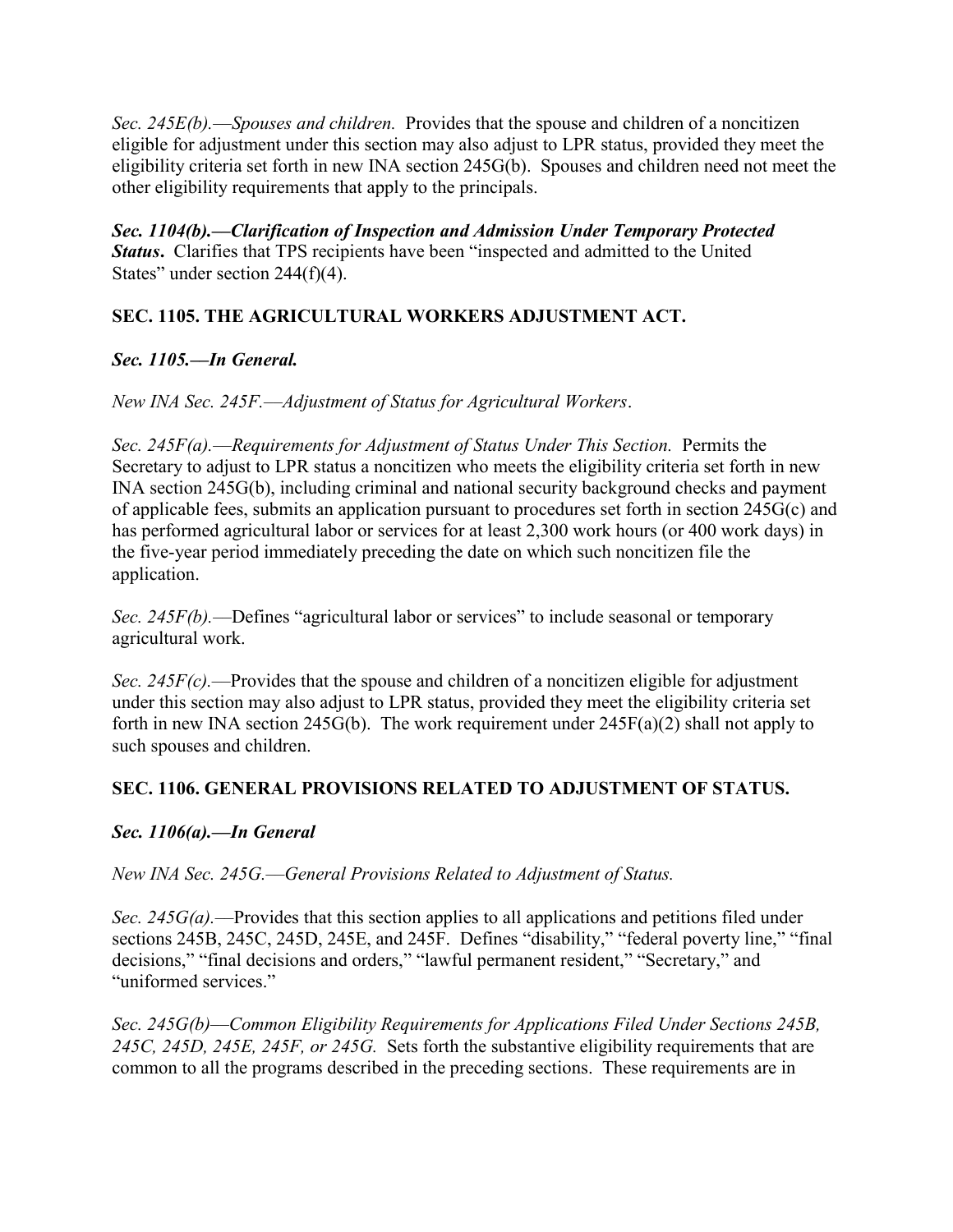addition to any eligibility requirements imposed by the preceding sections for those specific programs.

*Sec. 245G(b)(1).*—Requires the noncitizen to submit a completed application on a form prescribed by the Secretary.

*Sec. 245G(b)(2)*.––*Processing Fees*. Requires the Secretary to set processing fees, for applicants 18 years of age or older, in amounts sufficient to recover costs. Authorizes the Secretary to cap the maximum fee payable by a family and, for good cause, exempt individual applicants or classes of applicants from fees. Fees collected shall be deposited in the Immigration Examination Fee Account (IEFA).

*Sec. 245G(b)(3).*—Requires applicants to be physically present in the United States on the date the application is filed.

*Sec. 245G(b)(4).––Continuous Physical Presence.* Requires applicants to have been continuously physically present in the United States from January 1, 2021 until the date the application is approved. For this purpose, travel outside the United States will not interrupt the continuity of a person's physical presence if the travel was authorized by the Secretary or the absences are brief, casual, and innocent. Absences of more than 180 days in the aggregate in one calendar year shall not be considered brief unless the Secretary finds the length was due to circumstances beyond the noncitizen's control, such as serious illness of the noncitizen or a family member or international travel restrictions. Provides that a Notice to Appear (NTA) does not interrupt the continuity of a noncitizen's physical presence. Provides that, if an individual departed or was removed from the United States on or after January 20, 2017 but previously had been continuously physically present for at least 3 years, the Secretary shall have the discretion, for family unity or other humanitarian reasons or when it is in the public interest, to waive the physical presence requirements and, if the person has not reentered the United States unlawfully after January 1, 2021, the ineligibility described in subsection 5(C) below.

*Sec. 245G(b)(5).––Grounds for Ineligibility.* Sets forth grounds on which individuals are ineligible for relief under this subtitle:

*(b)(5)(A).––Inadmissibility Grounds*. Noncitizens who are inadmissible under paragraphs (2) (criminal), (3) (national security), (6)(E) (smuggling of noncitizens), (8) (avoiding military service), (10)(C) (international child abductions), or (10)(E) (renunciation of U.S. citizenship to avoid taxes) of INA section 212(a) are ineligible for relief.

*(b)(5)(B).––Noncitizens with Certain Existing Immigration Statuses*. Noncitizens who on January 1, 2021 had status as LPRs, asylees, refugees, nonimmigrants, and noncitizens who were paroled into the Commonwealth of the Northern Mariana Islands or Guam and did not reside there on November 28, 2009 are ineligible for relief under this subsection, except that the following groups are exempt from the nonimmigrant bar: spouses and children of individuals eligible for relief under this subtitle; individuals engaged in "essential critical labor or services" during the COVID-19 public health emergency; H-2As; and TPS recipients.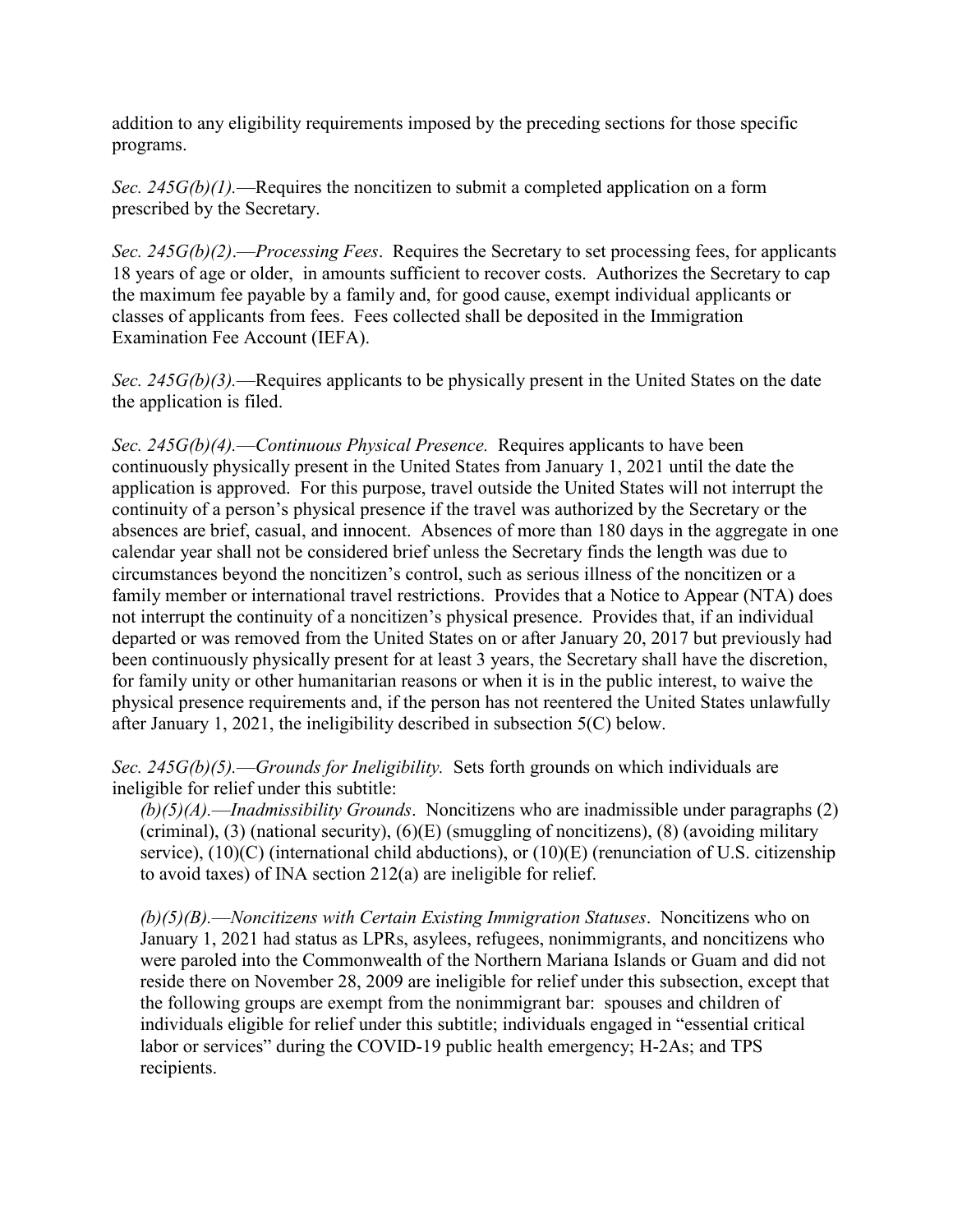*(b)(5)(C).––*Noncitizens who departed from the United States while subject to an order of exclusion, deportation, removal, or voluntary departure are ineligible for relief under this subtitle if they were outside the U.S. on January 1, 2021 or reentered the U.S. unlawfully after January 1, 2021.

*Sec. 245G(b)(6).––Submission of Biometric and Biographic Data.* Requires noncitizens to submit biometric and biographic data. The Secretary shall provide alternative procedures for noncitizens unable to submit such data because of a physical impairment. Requires the Secretary to use such data to conduct criminal and national security background checks. Prevents adjustment of status of noncitizens unless and until such background checks are completed to the satisfaction of the Secretary.

*Sec. 245G(b)(7).—Eligibility for Other Statuses.* Clarifies that a noncitizen's eligibility for adjustment under this title does not preclude them from seeking another immigration status for which they may be eligible. Provides that section  $208(d)(6)$ , rendering noncitizens who knowingly file frivolous asylum applications permanently ineligible for immigration benefits, shall not apply to relief under this subtitle.

*Sec. 245G(b)(8).––Exemption from Numerical Limitation.* Provides that nothing in this title may be construed to limit the number of noncitizens who may be granted LPR under this section or count against other numerical limits in the INA.

#### *Sec. 245G(c).––Procedures.*

*Sec. 245G(c)(1).––Rulemaking.* Directs the Secretary to prescribe interim final rules (IFRs) implementing new INA sections 245B, 245D, 245E, 245F, and 245G within one year of the date of enactment of this Act and to finalize such rules no later than 180 days after the date of publication. Directs the Secretary to issue a final rule implementing section 245C. Rules issued under this section shall prescribe the evidence required to demonstrate eligibility for the relevant statuses.

*Sec. 245G(c)(2).––Opportunity to Apply and Limitation on Removal.* Requires that noncitizens who appear prima facie eligible for relief under this subtitle be given a reasonable opportunity to apply for such relief. If such noncitizen applies for such relief within a reasonable time, they shall not be removed before (1) the Secretary issues an administratively final decision denying relief and a final order of removal is issued; and (2) the Secretary's decision is upheld by a court or the time for initiating judicial review under section 242 has expired, unless the removal order is based on criminal or national security grounds, in which case such removal does not affect the noncitizen's right to judicial review.

*Sec. 245G(c)(3).––Spouses and Children.* Directs the Secretary to establish a process through which families (principal applicants, spouse, and/or children) may file a single, combined application for relief. If the relationship between a noncitizen granted LPI or LPR status and his or her spouse or child is terminated by death, divorce, or annulment, or the spouse or child is subject to extreme cruelty by the noncitizen, such spouse or child may apply for LPI or LPR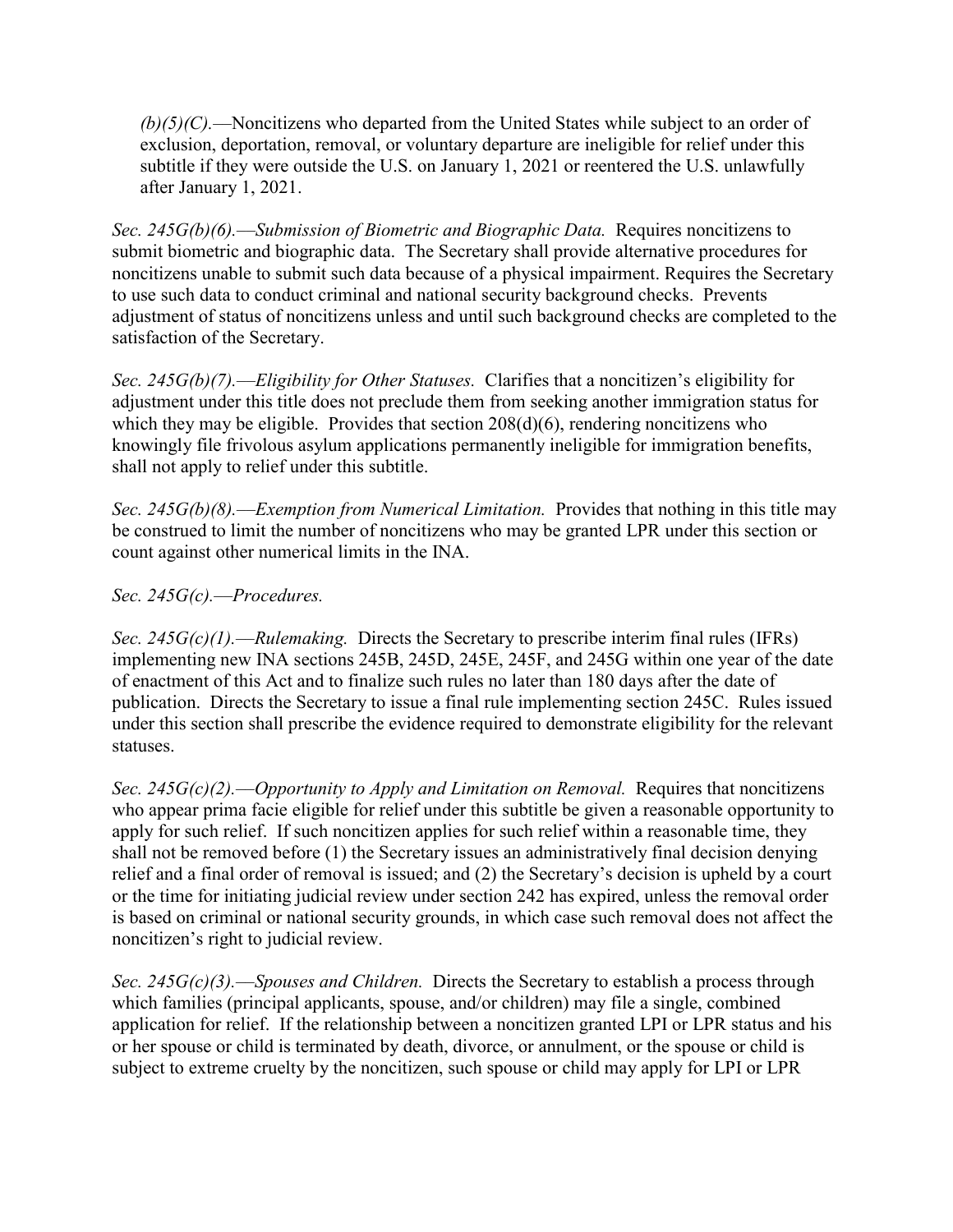status if otherwise eligible. If a spouse or parent's application for relief is denied or status revoked, the spouse or child shall remain eligible to apply for relief independently.

#### *Sec. 245G(c)(4).––Adjudication.*

*(c)(4)(A).––In General.* Requires the Secretary to review each application filed under this section.

*(c)(4)(B).––Adjustment of Status if Favorable Determination.* If a noncitizen meets the requirements for the requested status, the Secretary shall notify the noncitizen and adjust his or her status effective as of the date of such determination.

*(c)(4)(C).––Documentary Evidence of Status.* Requires the Secretary to provide documentary evidence of LPI or LPR status, if granted.

*(c)(4)(D).––Status Documentation Features.* Requires that documentary evidence of status be (i) machine-readable and tamper-resistant and contain a digitized photograph; (ii) serve as a valid travel and entry document during the noncitizen's authorized period of admission; (iii) be accepted during its period of validity as evidence of employment authorization and identity; and (iv) include other features and information as prescribed by the Secretary.

*(c)(4)(E).––Adverse Determination.* If a noncitizen does not meet the requirements for a particular status, the Secretary shall notify the noncitizen of such determination.

*(c)(4)(F).––Withdrawal of Application.* Upon receipt of a notice to withdraw an application, the Secretary shall cease processing and close the case without prejudice to the applicant.

*(c)(4)(G).––Document Requirements.* Prescribes the documents that a noncitizen may offer to prove identity, physical presence, and eligibility for an exemption from application fees. Authorizes the Secretary to restrict or prohibit any document or class of documents that the Secretary finds to be unreliable evidence of identity or submitted often and is being used to fraudulently obtain relief to an unacceptable degree. This determination is subject to publication and an opportunity for public comment.

*(c)(4)(H).––Sufficiency of Evidence.* Authorizes the Secretary to deny applications if an applicant fails to submit requested initial evidence, including biometric data, or any requested additional evidence, and to determine the credibility and weight of evidence. This section allows a noncitizen to file an amended application, or supplement an existing application, at no additional cost, provided the original application contained all required information and applicable fees.

*Sec. 245G(c)(5).––Revocation.* Authorizes the Secretary to revoke the status of any noncitizen who fraudulently obtained LPI or LPR status under this subtitle, after providing notice and an opportunity to respond, and after the exhaustion or waiver of applicable administrative review procedures set forth in section  $245G(c)(6)$ . To determine whether revocation is appropriate, the Secretary may request additional evidence or that the noncitizen appear for an interview. If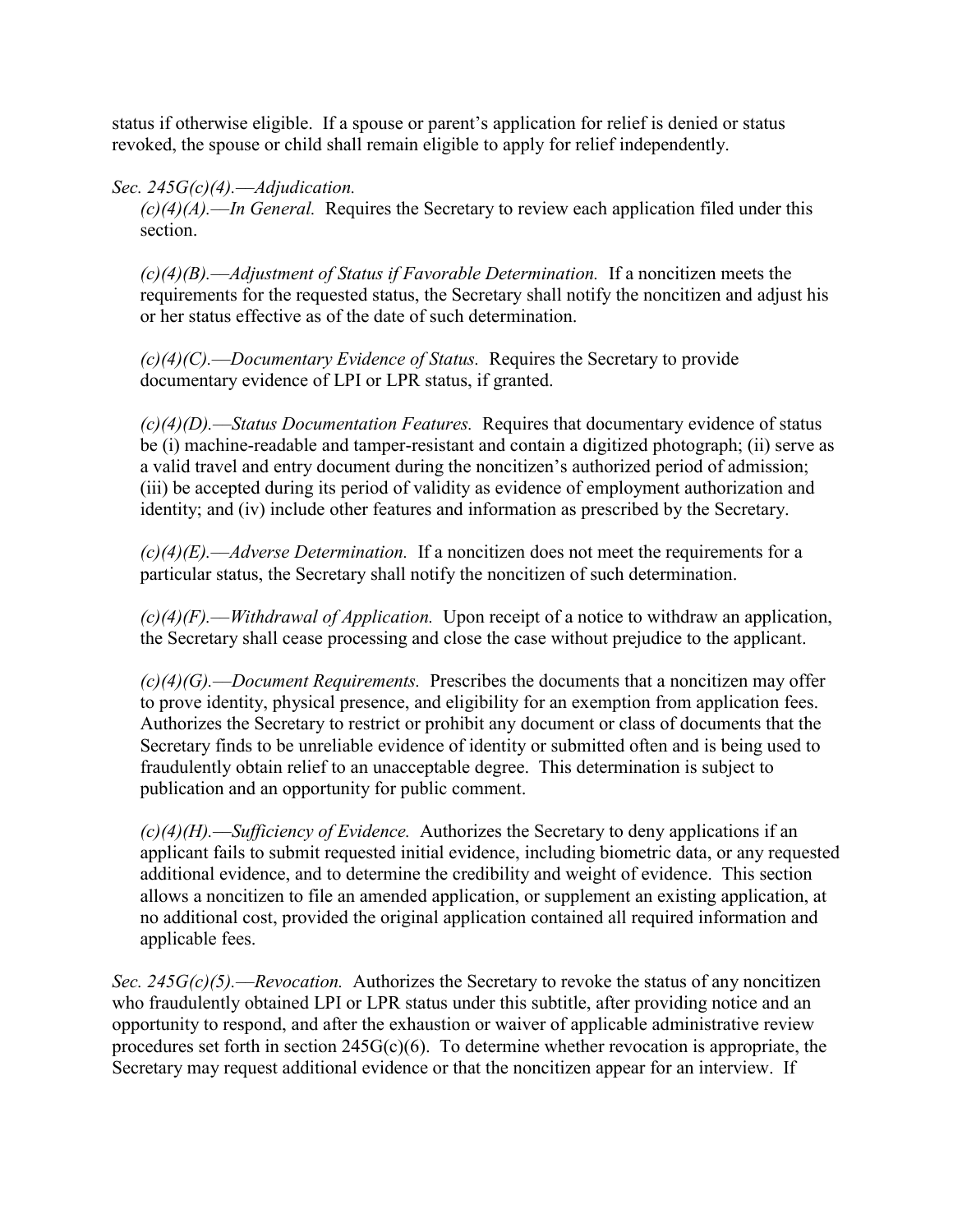status is revoked, any documentation issued by the Secretary shall automatically be rendered invalid for any purpose except departure from the United States.

*Sec. 245G(c)(6).––Administrative Review.* Gives a noncitizen the right to administrative review of the denial, or revocation of approval, of any application or petition filed under this subtitle, to be conducted solely in accordance with this subsection by an appellate authority designated by the Secretary. Only one appeal of a given decision is permitted, and the notice of appeal must be filed within 90 days after service of the decision on the noncitizen unless delay is reasonably justifiable. The Secretary may certify appeals to himself or herself for review and final administrative decisions. Removal is stayed until a final decision upon administrative review is rendered establishing ineligibility for the particular status. Such administrative appellate review shall be de novo and based solely on the administrative record established at the time of determination on the application and any newly discovered or previously unavailable evidence. During the period in which a noncitizen may request administrative review under this subtitle, and during the period that such review is pending, the noncitizen shall not be considered "unlawfully present" for purposes of inadmissibility.

*Sec. 245G(c)(7).––Judicial Review.* Authorizes judicial review of decisions denying, or revoking approval of, applications for relief or petition filed under this section subject to section 242, as amended by section 1205 of this Act (summarized below).

*Sec. 245G(c)(8).––Effects While Applications Are Pending*. Provides that while an application or petition filed under this subtitle is pending: (A) the Secretary may grant advance parole; (B) the applicant is not considered unlawfully present for purposes of inadmissibility under INA section  $212(a)(9)(B)$ ; and  $(C)$  the applicant is not considered an unauthorized noncitizen for employment purposes. Directs the Secretary to provide the applicant a document acknowledging the receipt of such application, which shall serve as interim proof of authorization to accept employment in the U.S. and shall be accepted by employers as evidence of employment authorization pending a final administrative decision. Shields employers from liability under INA section 274A(a)(2) for hiring, employing, or continuing to employ a noncitizen if an employer continues to employ such noncitizen pending final adjudication of an application for relief under this subtitle and has knowledge of such application.

#### *Sec. 245G(c)(9).––Information Privacy.*

*(c)(9)(A).––*Prohibits any officer or employee of the U.S. from using information provided in an application under this subtitle to initiate removal proceedings, publishing such information, or permitting anyone other than an officer or employee of the particular government agency to which the application is submitted to examine such application.

*(c)(9)(B).––Required Disclosure.* Provides a limited exception for the Attorney General or the Secretary if such information is requested by (i) a duly recognized law enforcement entity in connection with an investigation or prosecution of a criminal or national security offense described in INA section  $(212)(a)(2)$  or  $(3)$ ; or  $(ii)$  a coroner for purposes of identifying a deceased individual.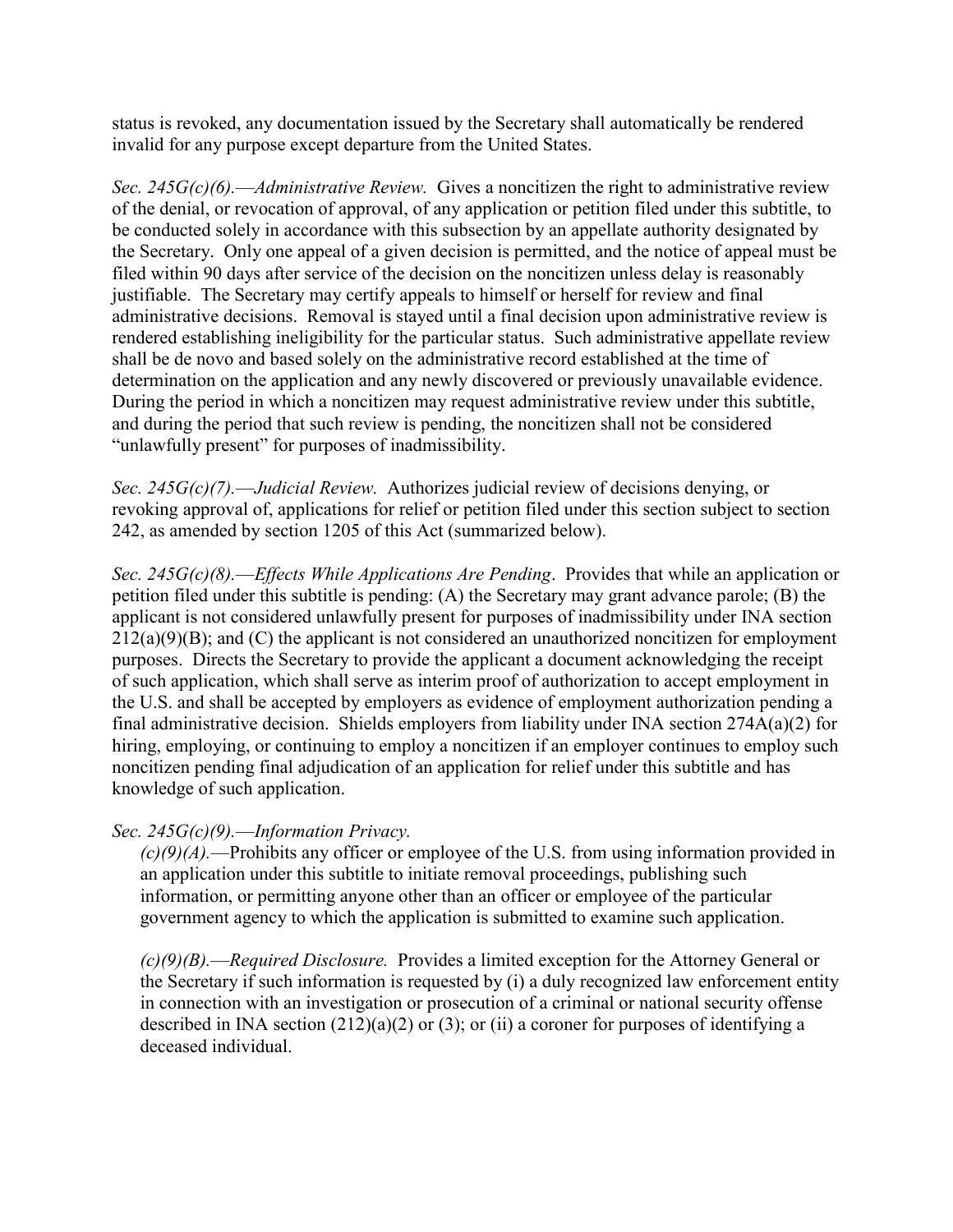*(c)(9)(C).––Penalty.* Sets a \$50,000 penalty for anyone who knowingly uses, publishes, or permits information to be examined.

*(c)(9)(D).––Safeguards.* Directs the Secretary to provide administrative and physical safeguards to protect against such violations.

*(c)(9)(E).––Assessments.* Directs the Secretary to conduct annual assessments to determine the effectiveness of such safeguards.

*Sec. 245G(c)(10).––Language Assistance.* Directs the Secretary and the Attorney General to provide forms and instructions in the most common languages spoken in the U.S., as determined by the Secretary, and provide reasonable accommodations to individuals with disabilities.

#### **Subtitle B—Other Reforms**

#### **SEC. 1201. V NONIMMIGRANT VISAS.**

*Sec. 1201(a).––Nonimmigrant Eligibility.* Expands eligibility for V-visas, making them available to any noncitizens who are the beneficiaries of approved visa petitions under INA sections 203(a) (family-sponsored immigrants) or 245B (spouses and children of noncitizens granted lawful prospective immigrant status). Under current law, V visas are available only for family-sponsored 2A immigrants (the spouses and children of lawful permanent residents) and the children of any such spouses. This amendment also repeals the requirement that the beneficiary have been waiting in the queue at least three years. Additionally, this amendment repeals the current provision that limits V visas to those whose visa petitions were filed on or before December 21, 2000.

#### *Sec. 1201(b).––Employment and Period of Admission as Nonimmigrants Described in Section 101(A)(15)(V).*

*New INA Sec. 214(q)(1)(A).––Employment Authorization.* Directs the Secretary to provide employment authorization for V visa holders and provide an "employment authorized" endorsement or similar document.

*New INA Sec. 214(q)(1)(B).––Termination of Admission.* Terminates the period of authorized admission for V visas holders 30 days after the date on which such nonimmigrant's visa application or application for adjustment of status (based on the approved visa petition) is denied..

*New INA Sec. 214(q)(1)(C).––Public Benefits.* Bars holders of V visas from eligibility for any means-tested public benefits and certain qualified health plan tax credits and Affordable Care Act benefits. Such individuals are also subject to rules applicable to individuals not lawfully present set forth in section  $5000A(d)(3)$  of the Internal Revenue Code, respecting individuals' and dependents' obligations to maintain minimum essential health coverage.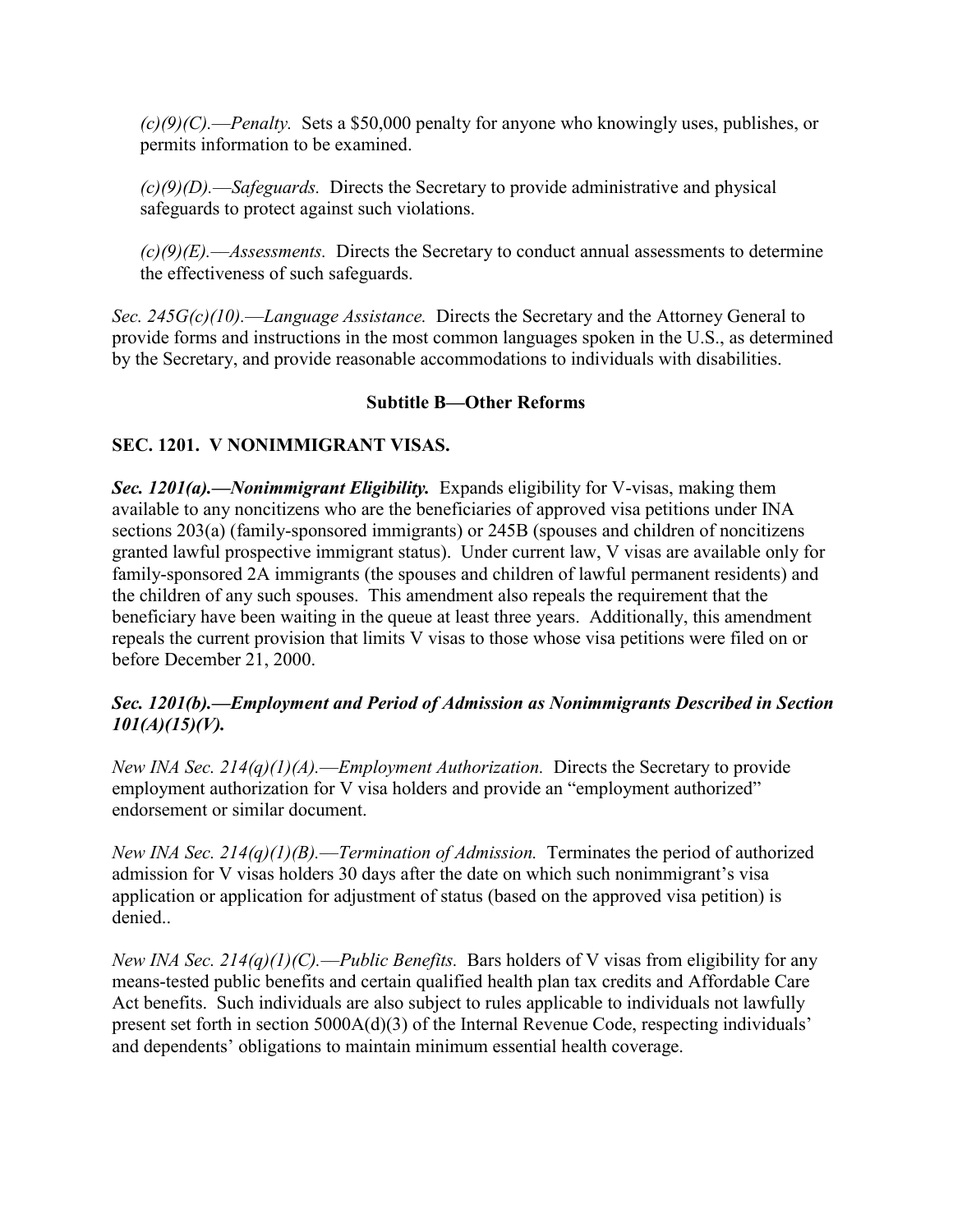*Sec. 1201(c).––Effective Date.* Sets the effective date as the first day of the first fiscal year that begins after the date of enactment.

### **SEC. 1202. EXPUNGEMENT AND SENTENCING.**

*Sec. 1202(a).* Modifies the INA definition of "conviction" (section  $101(48)(A)$ ). The revision clarifies that any adjudication or judgment of guilt that is dismissed, expunged, deferred, annulled, invalidated, withheld, or vacated, or where a court has issued a recommendation against removal or an order of probation without entry of judgment (or a similar disposition) shall not be considered a "conviction." Modifies section  $101(48)(B)$  to provide that, unless specified otherwise, any reference to a term of imprisonment or a sentence with respect to an offense is deemed not to include any portion of the sentence of which either the imposition or execution was suspended.

*Sec. 1202(b).––Judicial Recommendation Against Removal***.** Provides that grounds of inadmissibility and deportability based on criminal convictions shall not apply if the sentencing court, at the time of sentencing or within 180 days thereafter, issues a recommendation to the Secretary that such noncitizen not be removed on the basis of such crimes, having given notice to representatives of the interested State, the Secretary, and prosecution authorities and an opportunity to make representations in the matter.

### **Sec. 1203. PETTY OFFENSES.**

Amends the ground of inadmissibility (INA section  $212(a)(2)(A)$ ) relating to convictions of, or admission of having committed, crimes involving moral turpitude (CIMT) by broadening the existing exception for noncitizens who commit one crime, while under the age of 18 and more than five years before application for a visa or admission to the U.S., so as to extend the exception to those who have been convicted of, or admit the commission of, two such crimes

### **SEC. 1204. RESTORING FAIRNESS TO ADJUDICATIONS.**

**Discretionary Waivers.** Creates a new section INA Sec. 212(c), authorizing the Secretary of Homeland Security or the Attorney General, for humanitarian purposes, to assure family unity, or when otherwise in the public interest, to waive the operation of any grounds of inadmissibility or deportability set forth in sections 212(a) or 237(a) of the Immigration and Nationality Act, including for purposes of eligibility for relief. Directs the Secretary or the Attorney General to consider all mitigating and aggravating factors, including the severity of the underlying violation, the individual's duration of residence in the U.S., and the degree to which the individual's removal or denial of application would adversely affect the noncitizen or the noncitizen's U.S. citizen or LPR family members.

### **SEC. 1205. JUDICIAL REVIEW.**

*Sec. 1205(a).––*Clarifies that the ban on review of discretionary decisions refers only to the discretionary components of those decisions *––* not, for example, to review of questions of law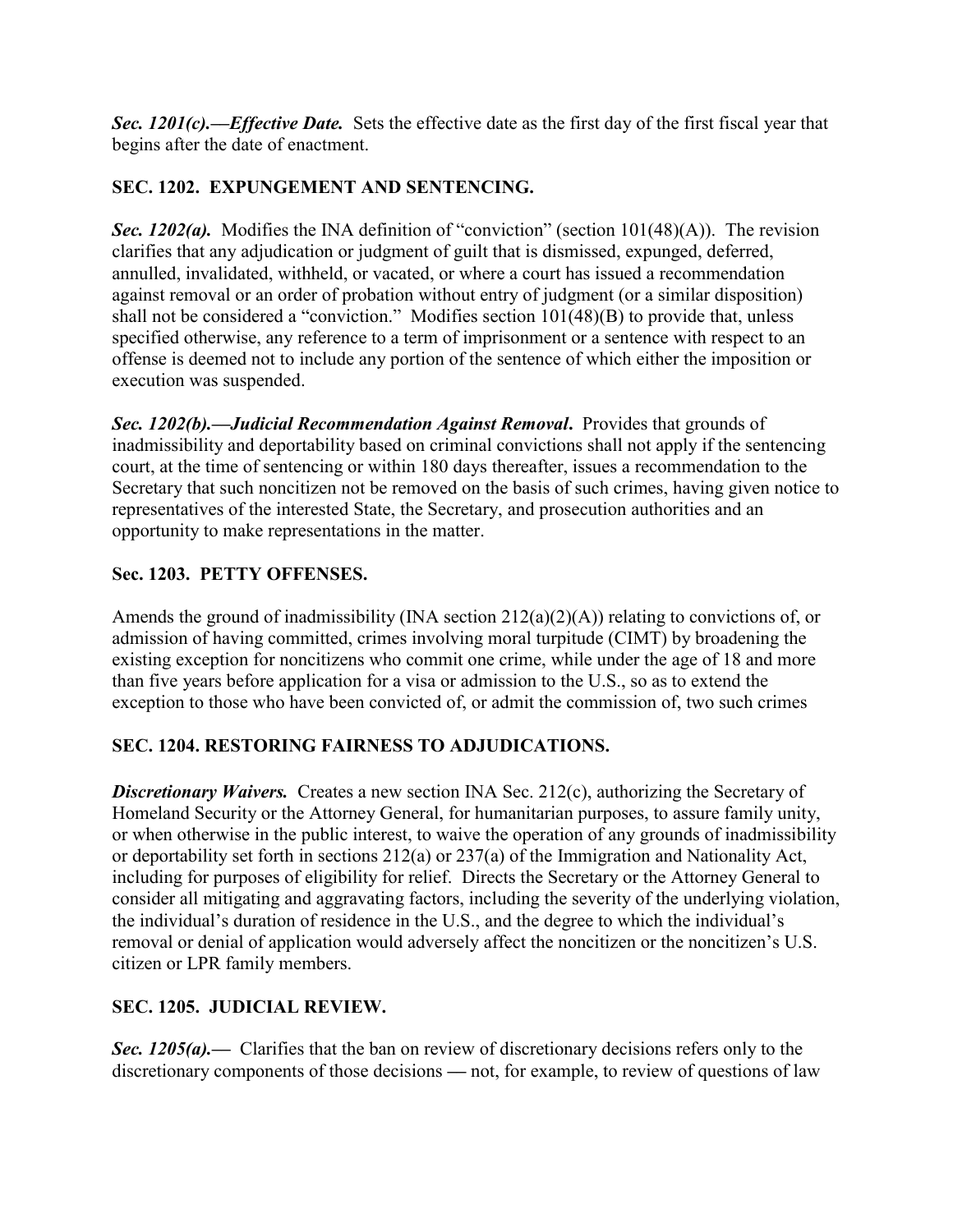or fact relevant to the statutory prerequisites. Provides that the availability of judicial review of questions of law is not limited to petitions for review of removal orders.

*Sec. 1205(b).*— Provides that the proper venue for judicial review of decisions made under sections 1101 through 1106 of this Act is the district where the noncitizen resides or the circuit where a removal hearing, if any, was held.

**Sec. 1205(c).**— Provides that the exclusivity of the petition for review procedure in removal cases is subject to an exception, described in subsection (h) below, for cases involving decisions under sections 1101 through 1106 of this Act.

**Sec. 1205(d).**— Clarifies that, although courts continue to lack jurisdiction to enjoin the statutory removal provisions on their face, the courts have jurisdiction to enjoin the operation of those provisions in specific cases.

**Sec. 1205(e).**— Qualifies the prohibition on courts enjoining removal orders without clear and convincing evidence that a removal order is prohibited by law, by limiting the prohibition to cases where all available administrative and judicial review is complete.

*Sec. 1205(f).*— Adds a new subsection (h) to section 242 of the Immigration and Nationality Act. Under new subsection (h), the district courts have jurisdiction to review decisions made under sections 1101 through 1106 of this Act, except that, if there has also been a removal order, judicial review of both decisions can be in the court of appeals. This subsection also provides that, while judicial review is pending, the noncitizen does not accrue unlawful presence, any remaining period under a voluntary departure order is tolled, and the noncitizen may not be removed unless the court in its discretion directs otherwise. Review is based solely on the administrative record, but the court may remand the case to the Secretary if new evidence is presented. The scope of review is governed by the usual rules applicable in administrative law, as detailed in the Administrative Procedure Act. The district courts have jurisdiction over pattern-and-practice challenges, with limited exceptions to the requirements of exhaustion of administrative remedies, ripeness, and non-constitutional standing in cases where applying such requirements would be impracticable. Exhaustion of administrative remedies is also not required in challenges to the lawfulness of particular statutory or regulatory provisions. Class actions are permissible, consistently with all existing statutory requirements. The court's decision is res judicata.

### **SEC. 1206. MODIFICATIONS TO NATURALIZATION PROVISIONS.**

Reduces the residence requirement for naturalization from 5 years to 3 years for LPRs who, for at least three years before becoming an LPR, were both lawfully present and eligible for employment authorization. Amends INA section  $316(a)$  by providing that the phrases "lawfully admitted for permanent residence," "lawfully admitted to the United States for permanent residence," and "lawful admission for permanent residence" shall refer to a noncitizen who (i) was granted LPR status; and (ii) did not obtain such status through fraudulent misrepresentation or fraudulent concealment of a material fact, provided that the Secretary shall have discretion to waive this latter requirement for good cause.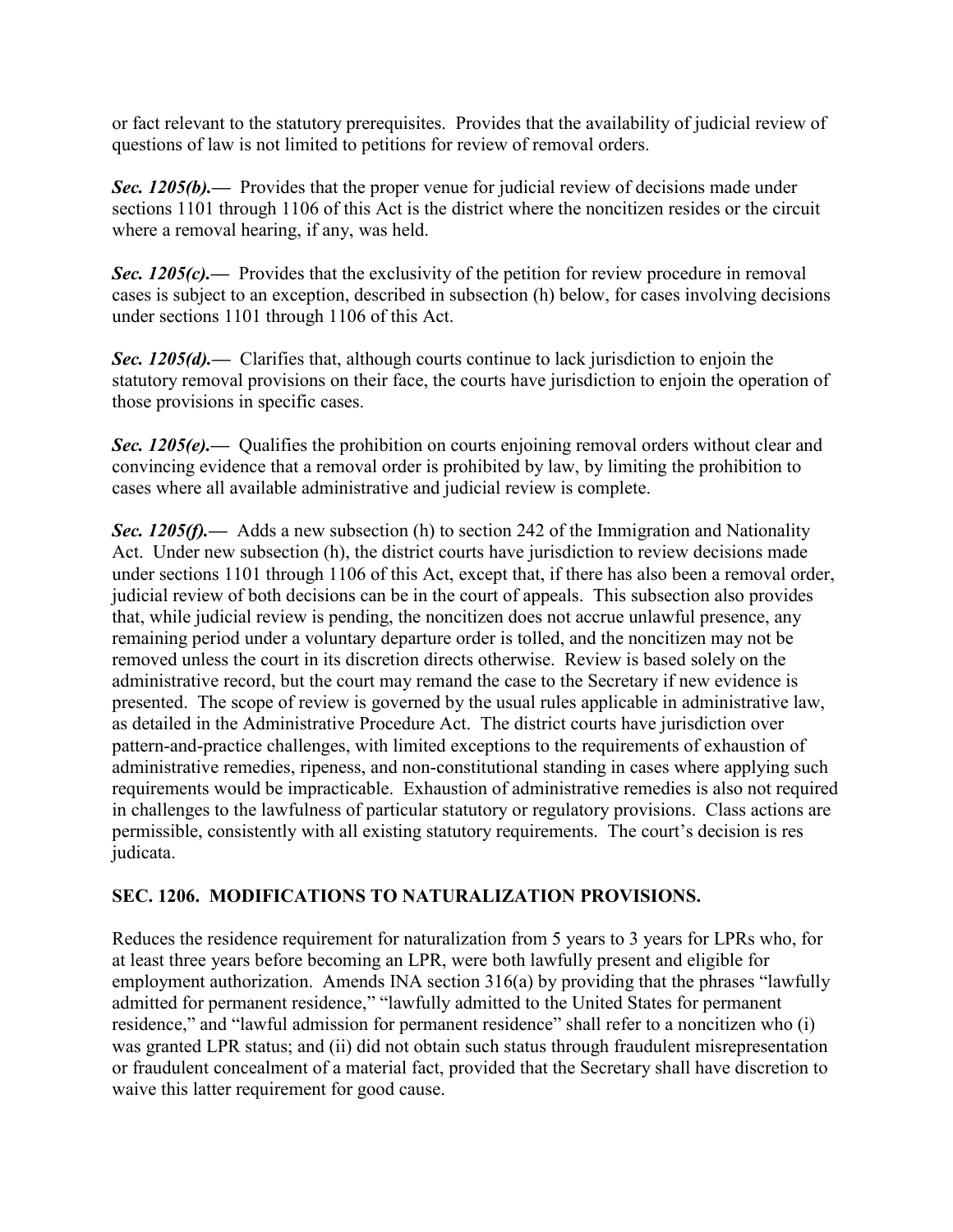#### **SEC. 1207. RELIEF FOR LONG-TERM LEGAL RESIDENTS OF THE COMMONWEALTH OF THE NORTHERN MARIANA ISLANDS.**

*Sec. 1207(a).*—Names this section the "Northern Mariana Islands Legal Residents Relief Act."

*Sec. 1207(b).*—Amends section (e)(6) of "A Joint Resolution to approve the 'Covenant to Establish a Commonwealth of the Northern Mariana Islands in Political Union with the United States of America,' and for other purposes," to allow certain noncitizens to adjust to CNMI Resident Status, and later adjust to LPR status.

*New 48 U.S.C. 1806(e)(6).––Special Provision Regarding Long-Term Residents of the Commonwealth.*

*48 U.S.C. 1806(e)(6)(A).––CNMI Resident Status.* Allows a noncitizen to be admitted in CNMI Resident status to CNMI subject to the following:

*(e)(6)(A)(i).––*Such noncitizen shall be treated as a noncitizen lawfully admitted to CNMI only, permitting entry to and exit from CNMI until the earlier of the date on which such noncitizen (I) ceases to reside in CNMI or (II) has adjusted to LPR status.

*(e)(6)(A)(ii).––*Directs the Secretary of Homeland Security to establish a process for eligible noncitizens to apply for CNMI Resident Status during the 180-day period beginning 90 days after the date of enactment. Authorizes the Secretary, in his or her sole discretion, to authorize deferred action or parole with employment authorization until the completion of adjudication of such noncitizen's application for CNMI Resident status. For noncitizens who have nonimmigrant status on the date on which such noncitizen applies for CNMI Resident Status, the Secretary of Homeland Security shall extend such prior nonimmigrant status and employment authorization through the 180-day application period, or the date of the noncitizen's application for CNMI Resident status, whichever is later.

*(e)(6)(A)(iii).––* Clarifies that nothing in this subparagraph may be construed to provide any noncitizen granted CNMI Resident Status with public assistance to which such noncitizen is not otherwise entitled. Deems individuals granted CNMI Resident Status as "qualified noncitizens" under section 431 of the Personal Responsibility and Work Opportunity Reconciliation Act (PRWORA) for purposes of receiving major disaster or emergency relief. *(e)(6)(A)(iv).––*Provides that a noncitizen granted CNMI Resident Status shall

(I) be subject to all grounds of deportability;

(II) be subject to all grounds of inadmissibility;

(III) be inadmissible at any port of entry (POE) outside CNMI, unless the Secretary of Homeland Security, in his or her discretion, authorizes admission of such noncitizen at a port of entry in Guam for purposes of direct transit to CNMI. Such admission shall be considered an admission to CNMI;

(IV) automatically lose CNMI Resident status if such noncitizen travels from CNMI to any other place in the U.S., unless the Secretary, in his or her discretion, establishes procedures for advance parole on a case-by-case basis of such travel for a temporary legitimate purpose. The Secretary also has the discretion to authorize direct transit of noncitizens with CNMI Resident status through Guam to a foreign place.

(V) be authorized to work in CNMI incident to CNMI Resident status; and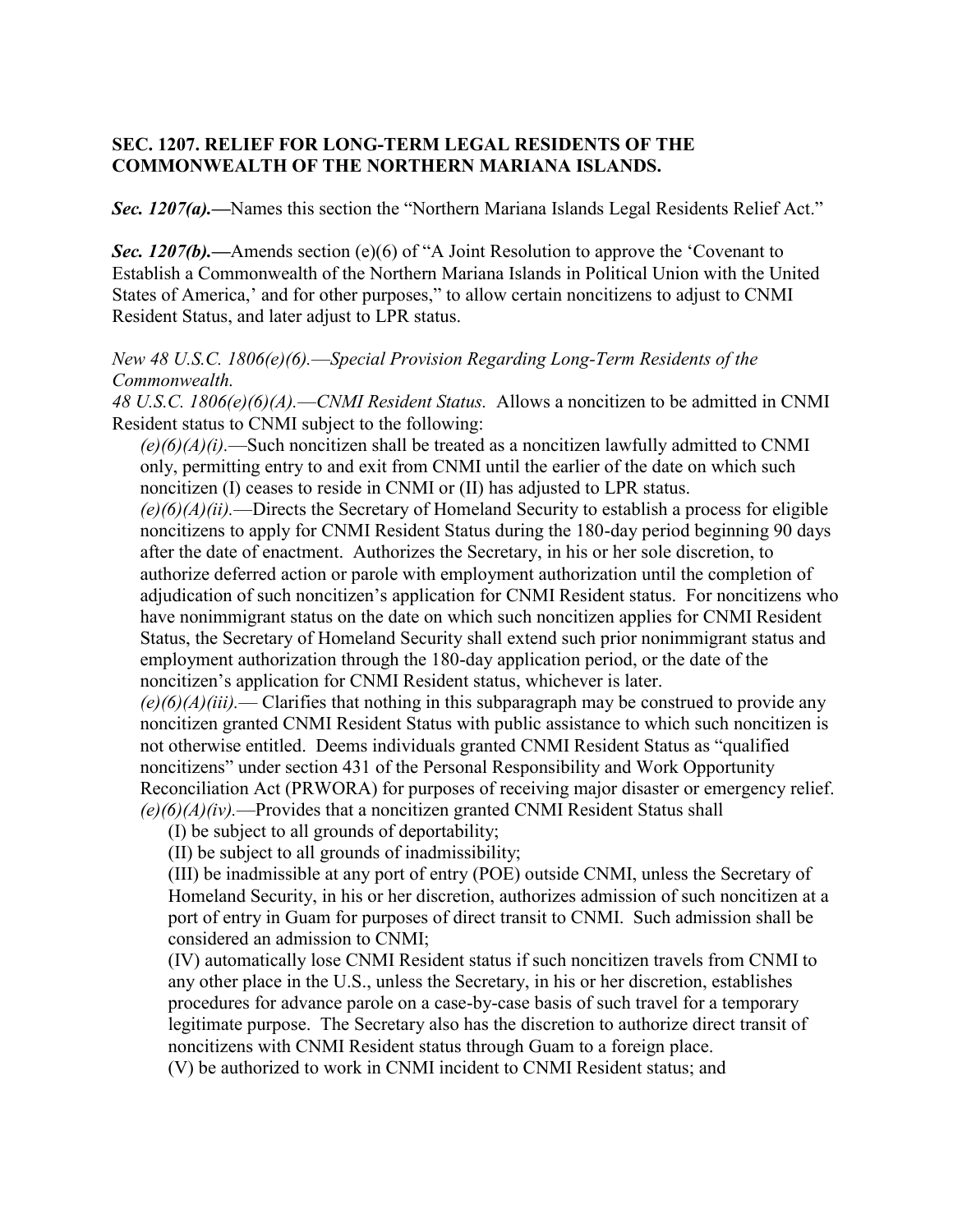(VI) shall be issued appropriate travel documentation and evidence of employment authorization.

*48 U.S.C. 1806(e)(6)(B).––Noncitizens Described.* Defines noncitizens eligible for CNMI Resident Status to include those who:

(i) were lawfully present in CNMI on June 25, 2019 or December 31, 2018, under the laws of the United States, including pursuant to a grant of parole under INA section 212(d)(5) or deferred action;

(ii) admissible as an immigrant to the U.S., subject to INA section  $212(c)$ , as added by section 1201 of this Act, except that no immigrant visa is required;

(iii) resided continuously and lawfully in CNMI from November 28, 2009 through June 25, 2019, unless such noncitizen is the spouse or child of a noncitizen eligible for CNMI Resident Status;

(iv) is not a citizen of the Republic of the Marshall Islands, the Federated States of Micronesia, or the Republic of Palau; and

(v)

(I) was born in CNMI between January 1, 1974 and January 9, 1978;

(II) was, on November 27, 2009, a permanent resident of CNMI;

(III) is the spouse or child of a noncitizen eligible for CNMI Resident Status;

(IV) was, on November 27, 2009, a spouse or child of a noncitizen eligible for CNMI Resident Status;

(V) was granted parole on December 31, 2018, under the former parole program for certain in-home caregivers administered by USCIS;

(VI) was admitted to CNMI as a Commonwealth Only Transitional Worker during fiscal year 2015 and during every subsequent fiscal year before the date of enactment of the Northern Mariana Islands U.S. Workforce Act of 2018 (July 24, 2018); or

(VII) resided in the Northern Mariana Islands as an investor under CNMI immigration law and is currently a resident classified as a CNMI-only nonimmigrant E-2 treaty investor.

*48 U.S.C. 1806(e)(6)(C).––Authority of Attorney General.* Beginning on the first day of the 180 day application period, authorizes the Attorney General to accept and adjudicate applications for CNMI Resident status by a noncitizen who is in removal proceedings, if such noncitizen (1) makes an initial application to the Attorney General within the 180-day period; or (ii) applied to the Secretary of Homeland Security during such 180 day period and before being placed in removal proceedings, and the Secretary denied their application.

*48 U.S.C. 1806(e)(6)(D).––Judicial Review.* Strips federal courts of jurisdiction to review decisions regarding determinations of the Secretary of Homeland Security or Attorney General on CNMI Resident status applications, or any other action or determination to implement, administer, or enforce this paragraph.

*48 U.S.C. 1806(e)(6)(E).––Procedure.* Provides that the Administrative Procedure Act and other laws regarding rulemaking, information collection, or publication in the Federal Register shall not apply to this paragraph.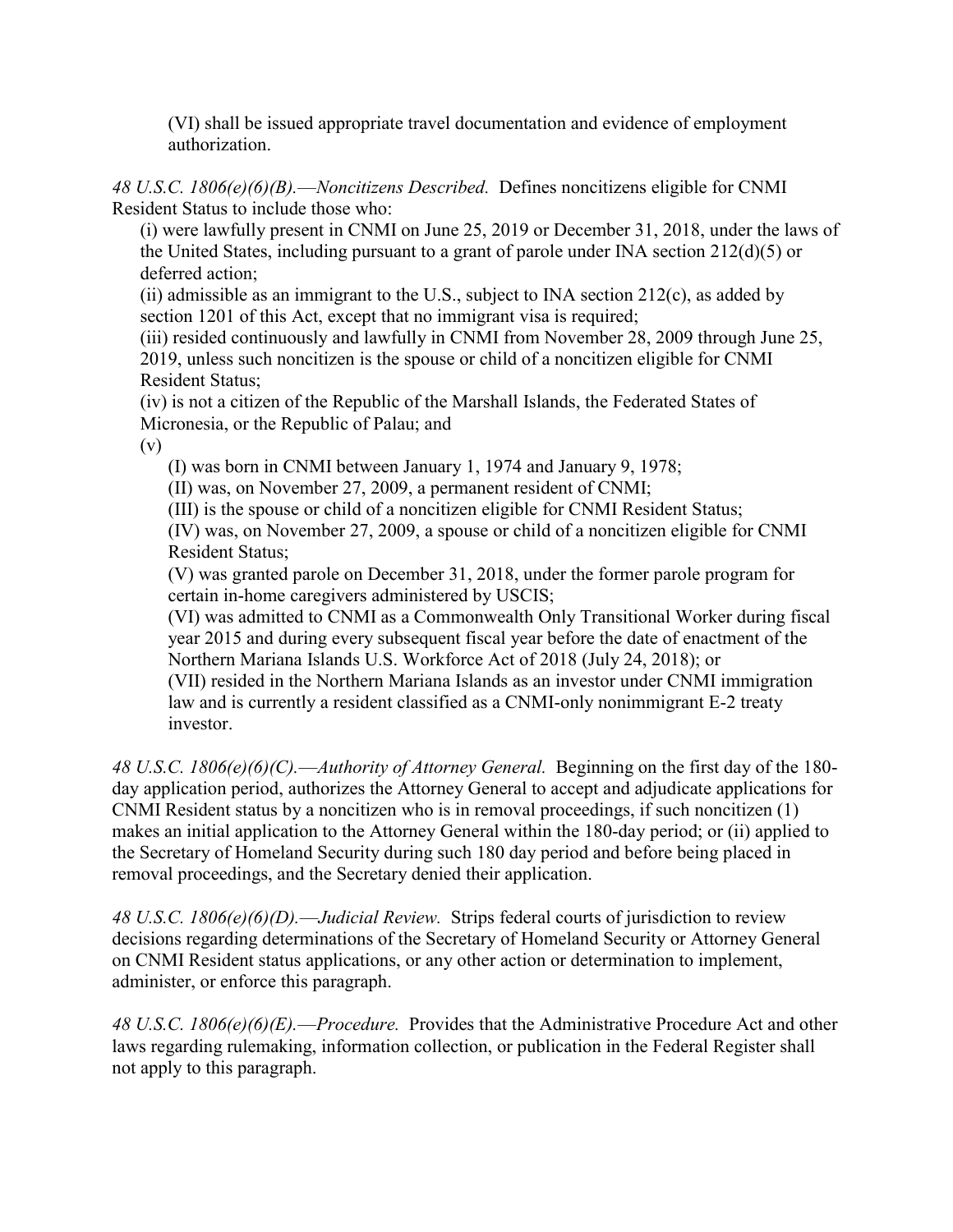*48 U.S.C. 1806(e)(6)(F).––Adjustment of Status for CNMI Residents.* Allows noncitizens granted CNMI Resident status to adjust to LPR status 5 years after the date of enactment or 5 years after the date on which CNMI Resident status is granted, whichever is later.

*48 U.S.C. 1806(e)(6)(G).––Waiver of Application Deadline.* Gives the Secretary unreviewable discretion to accept applications for CNMI Resident status submitted after the application deadline if (i) the applicant is eligible for such status; (ii) the applicant timely filed an application for such status and made a good faith effort to comply with application requirements; and (iii) the application is received not later than 90 days after the expiration of the application deadline or the date on which notice of rejection of the application is submitted, whichever is later.

*Sec. 1207(c).*—Amends subparagraph (b)(1)(A) of "A Joint Resolution to approve the 'Covenant' to Establish a Commonwealth of the Northern Mariana Islands in Political Union with the United States of America,' and for other purposes," to allow certain nonimmigrant workers to seek admission to Guam or CNMI during the transition program.

*New 48 U.S.C. 1806(b)(1)(A).––Nonimmigrant Workers Generally.* Allows a noncitizen to seek admission to Guam or CNMI during the transition program as a temporary nonimmigrant worker under section  $101(a)(15)(H)$  without counting against the numerical limitations set forth in INA section  $214(g)$ .

*48 U.S.C. 1806(b)(1)(B).––H-2B Workers.* Allows H-2Bs to be admitted to Guam or CNMI before December 31, 2023 for up to 3 years for (i) work related to military realignment in Guam or CNMI, including service or labor entered into by a prime contractor or subcontractor calling for services or labor for contracts relating to construction, repairs, renovations, or facility services; or (ii) to perform service or labor as a health care worker serving members of the Armed Forces, dependents, and civilians in Guam or CNMI, except that this clause shall not be construed to include graduates of medical schools coming to Guam or CNMI to perform service or labor as members of the medical profession.

#### **SEC. 1208. GOVERNMENT CONTRACTING AND ACQUISITION OF REAL PROPERTY INTEREST.**

### *Sec. 1208(a).––Exemption from Government Contracting and Hiring Rules.*

*Sec. 1208(a)(1).––In General.* Exempts agencies from challenges by protest to the General Accountability Office or the Court of Federal Claims for use of procurement competition exemptions for purposes of implementing this title. Requires an agency to immediately advise Congress of the exercise of authority under this paragraph.

*Sec. 1208(a)(2).––Government Contracting Exemption.* Allows agencies to waive or modify competition requirements for any procurement conducted to implement this title, if the senior procurement executive for the agency (A) determines the waiver is necessary and (B) submits an explanation to designated congressional committees.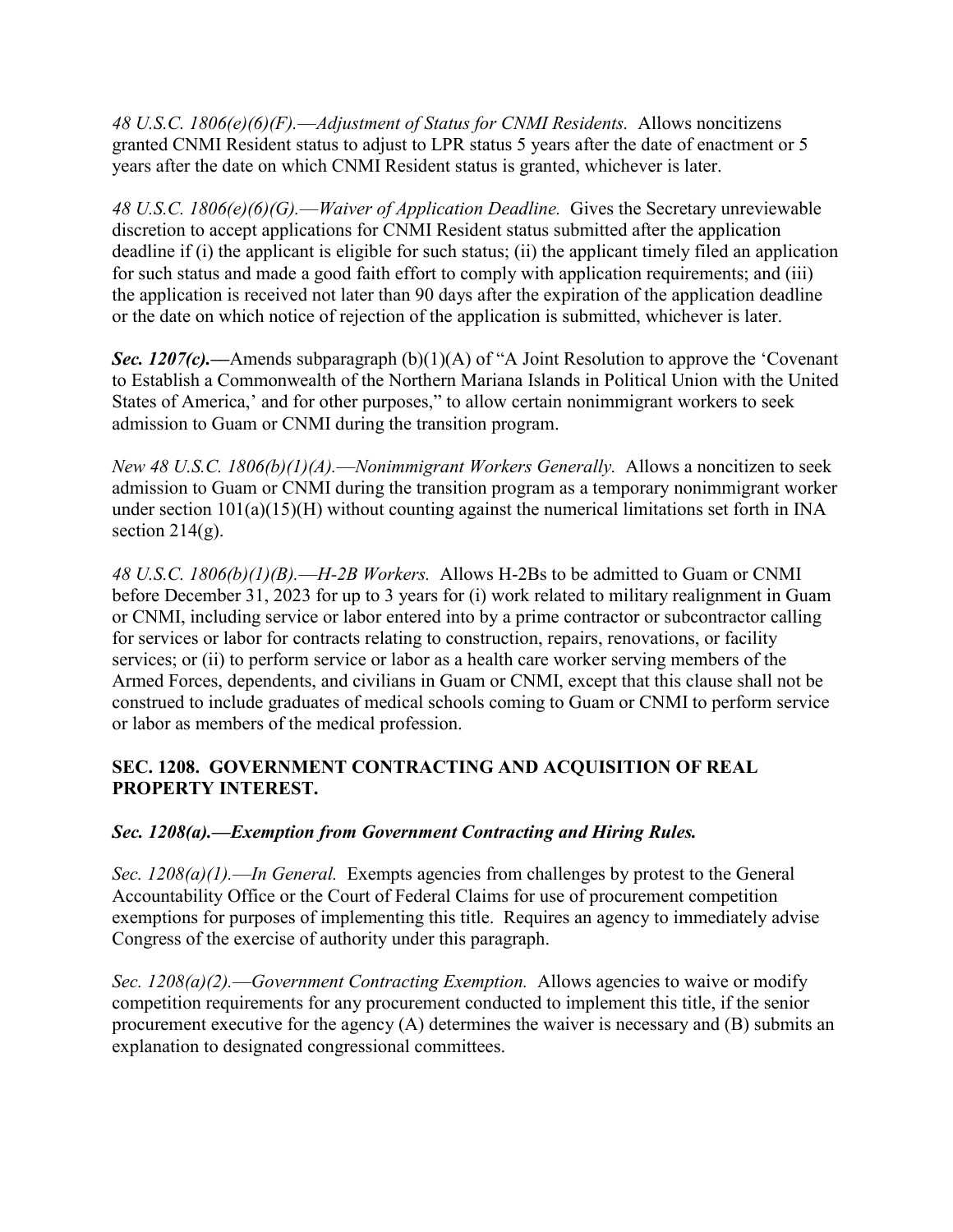*Sec. 1208(a)(3).––Hiring Rules Exemption.* Authorizes the Secretary to make term, temporary limited, and part-time appointments of employees to implement this title.

*Sec. 1208(b).––Authority to Acquire Leaseholds.* Authorizes the Secretary to acquire leaseholds in real property if the Secretary determines this is necessary for implementation.

#### **SEC. 1209. CONFORMING AMENDMENTS TO THE SOCIAL SECURITY ACT.**

Exempts LPIs and noncitizens who adjust to LPR status under sections 245C, 245D, 245E, or 245F from certain penalties under the SSA. Sets the effective date of such amendments as the first day of the 10th month after the date of enactment.

#### **TITLE II - ADDRESSING THE ROOT CAUSES OF MIGRATION AND RESPONSIBLY MANAGING THE BORDER**

#### **Subtitle A-Promoting Rule of Law, Security and Economic Development in Central America**

### **SEC. 2101. UNITED STATES STRATEGY FOR ENGAGEMENT IN CENTRAL AMERICA.**

*Sec. 2101(a).—In General.* Directs the Secretary to implement a 4-year strategy ("United States") Strategy for Engagement in Central America" or "the Strategy") to advance reforms in Central American Countries and address key factors driving the flight of families, unaccompanied children, and other individuals.

*Sec. 2101(b).––Elements.* Requires that the Strategy include efforts to (1) strengthen democratic governance, accountability, transparency, and the rule of law; (2) combat corruption and impunity;  $(3)$  improve access to justice, including in court systems, prosecutors' offices, and civilian police forces; (4) confront and counter gang violence, crime, and recruitment; (5) disrupt money laundering and illicit financial operations of organized crime, trafficking organizations, and human smuggling networks; (6) promote respect for human rights, labor, fundamental freedoms, and media; (7) enhance accountability for government officials, including police and security personnel credibly alleged to have committed serious human rights violations; (8) enhance the capability of Central American governments to protect and provide for vulnerable populations; (9) address the underlying causes of poverty and inequality, and the constraints to inclusive economic growth in Central America; and (10) prevent/respond to endemic levels of sexual, gender-based, and domestic violence.

*Sec. 2101(c).––Coordination and Consultation.* Directs the Secretary of State to implement the Strategy in coordination with the Secretary of the Treasury, the Secretary of Defense, the Secretary of Homeland Security, the Attorney General, the Administrator of USAID, and the Chief Executive Officer of the US Development Finance Corporation, and in consultation with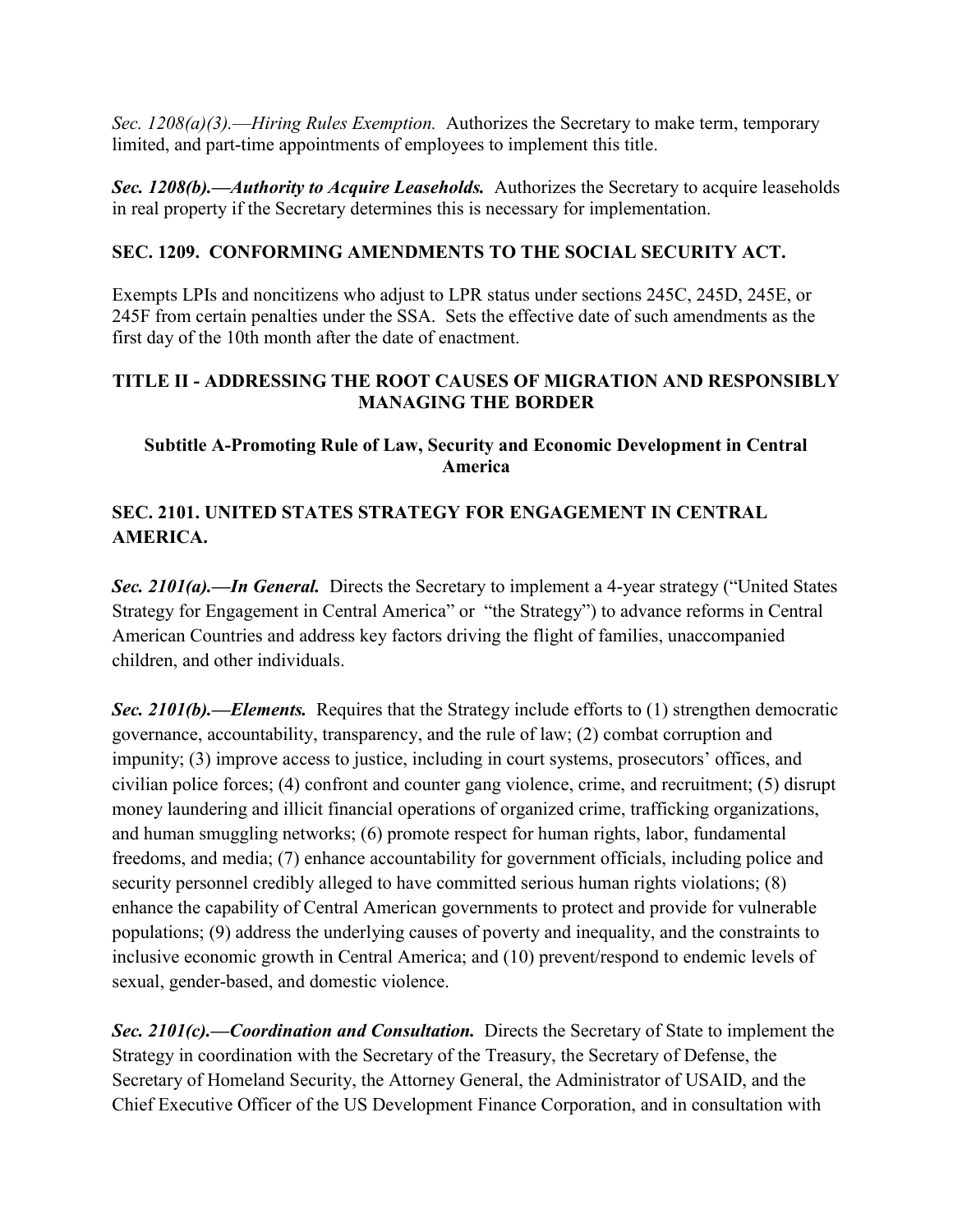the Director of National Intelligence, national and local civil society organizations in Central America and the United States, and the governments of Central America.

*Sec. 2101(d).––Support for Central American Efforts.* Requires the Strategy to support or complement efforts carried out by the governments of El Salvador, Guatemala, and Honduras under the Plan of the Alliance for Prosperity in the Northern Triangle, in coordination with bilateral and multilateral donors and partners, including the Inter-American Development Bank.

# **SEC. 2102. SECURING SUPPORT OF INTERNATIONAL DONORS AND PARTNERS.**

*Sec. 2102(a).––Strategy.* Directs the Secretary of State to implement a 4-year strategy to secure financial support for the Strategy described in section 2101 from international donors, regional partners, foreign governments, and multilateral institutions.

*Sec. 2102(b).––Diplomatic Engagement and Coordination.* Directs the Secretary of State, in coordination with the Secretary of the Treasury, to carry out diplomatic engagement to secure financial and technical assistance from international donors and partners and ensure effective cooperation.

**SEC. 2103. COMBATING CORRUPTION, STRENGTHENING THE RULE OF LAW, AND CONSOLIDATING DEMOCRATIC GOVERNANCE.** Authorizes the Secretary of State and the Administrator of USAID to support initiatives combating corruption, consolidating democratic governance, strengthening the rule of law, and defending human rights in Central American countries. Specifies activities to support such initiatives.

**SEC. 2104. COMBATING CRIMINAL VIOLENCE AND IMPROVING CITIZEN SECURITY.** Authorizes the Secretary of State and the Administrator of USAID to support initiatives countering the violence and crime perpetrated by armed criminal gangs, illicit trafficking organizations, and human smuggling networks in Central American countries. Specifies activities to support such initiatives.

**SEC. 2105. COMBATING SEXUAL, GENDER-BASED, AND DOMESTIC VIOLENCE.**  Authorizes the Secretary of State and the Administrator of USAID to support initiatives countering sexual, gender-based, and domestic violence in Central American countries. Specifies activities to support such initiatives.

**SEC. 2106. TACKLING EXTREME POVERTY AND ADVANCING ECONOMIC DEVELOPMENT.** Authorizes the Secretary of State and the Administrator of USAID to support initiatives tackling extreme poverty and the underlying causes of poverty in Central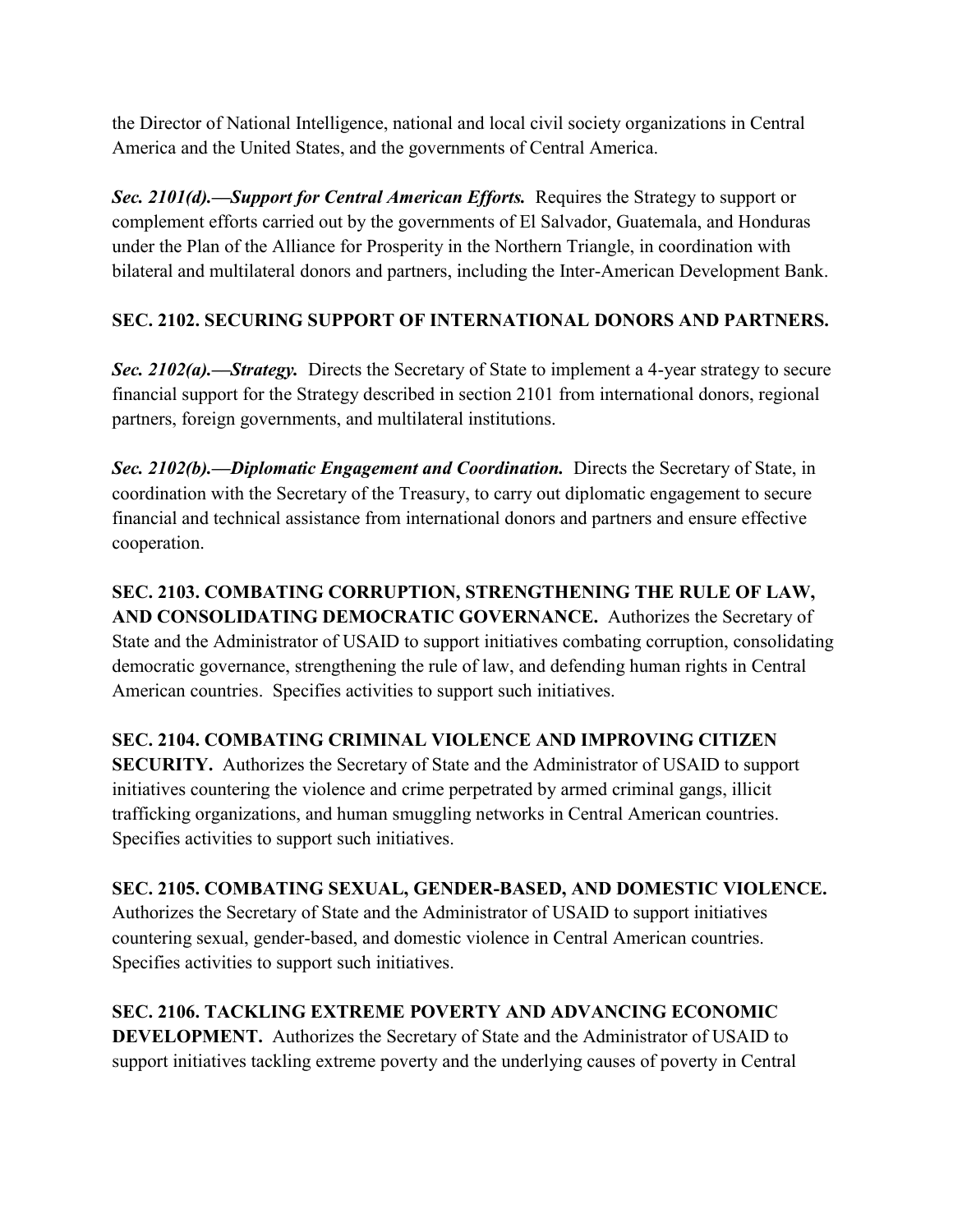American countries. Identifies specific activities designed to strengthen human capital, promote economic competitiveness, strengthen food security, and improve fiscal and financial affairs.

### **SEC. 2107. AUTHORIZATION OF APPROPRIATIONS FOR UNITED STATES STRATEGY FOR ENGAGEMENT IN CENTRAL AMERICA.**—Authorizes

\$1,000,000,000 in each of fiscal years 2022 to 2025, inclusive, to implement the Strategy described in section 2201.025.

Authorizes the Secretary of State or the Administrator of the United States Agency for International Development, as appropriate, to obligate up to 50 percent of the amounts appropriated under section 2107 without other conditions.

*Sec. 2107(a). Effective Implementation.—*Provides that 50 percent of the amounts appropriated under section 2107 shall not be available for assistance for the Governments of El Salvador, of Guatemala, and of Honduras until the Secretary consults with, and subsequently certifies and reports to, the appropriate congressional committees that such governments are taking effective steps in their respective countries, in addition to steps taken during the previous calendar year, to address specific endemic problems.

*Sec. 2107(b). Definition.—*Identifies the various congressional committees with which the Secretary must consult when exercising the authority conferred by subsection (a).

# **SEC. 2108. EXPANDING FINANCIAL SANCTIONS ON NARCOTICS TRAFFICKING AND MONEY LAUNDERING.**

*Sec. 2108(a). Financial Sanctions Expansion.—* Directs the Secretary of the Treasury, the Attorney General, the Secretary of State, the Secretary of Defense, and the Director of Central Intelligence to expand their activities under the Foreign Narcotics Kingpin Designation Act with respect to significant foreign narcotics traffickers, their organizations and networks, and foreign persons who support them.

*Sec. 2108(b). Authorization of Appropriations.—*Authorizes appropriations of such sums as may be necessary to carry out subsection (a).

# **Subtitle B—Addressing Migration Needs by Strengthening Regional Humanitarian Responses for Refugees and Asylum Seekers in the Western Hemisphere and Strengthening Repatriation Initiatives**

### **SEC. 2201. EXPANDING REFUGEE AND ASYLUM PROCESSING IN THE WESTERN HEMISPHERE.**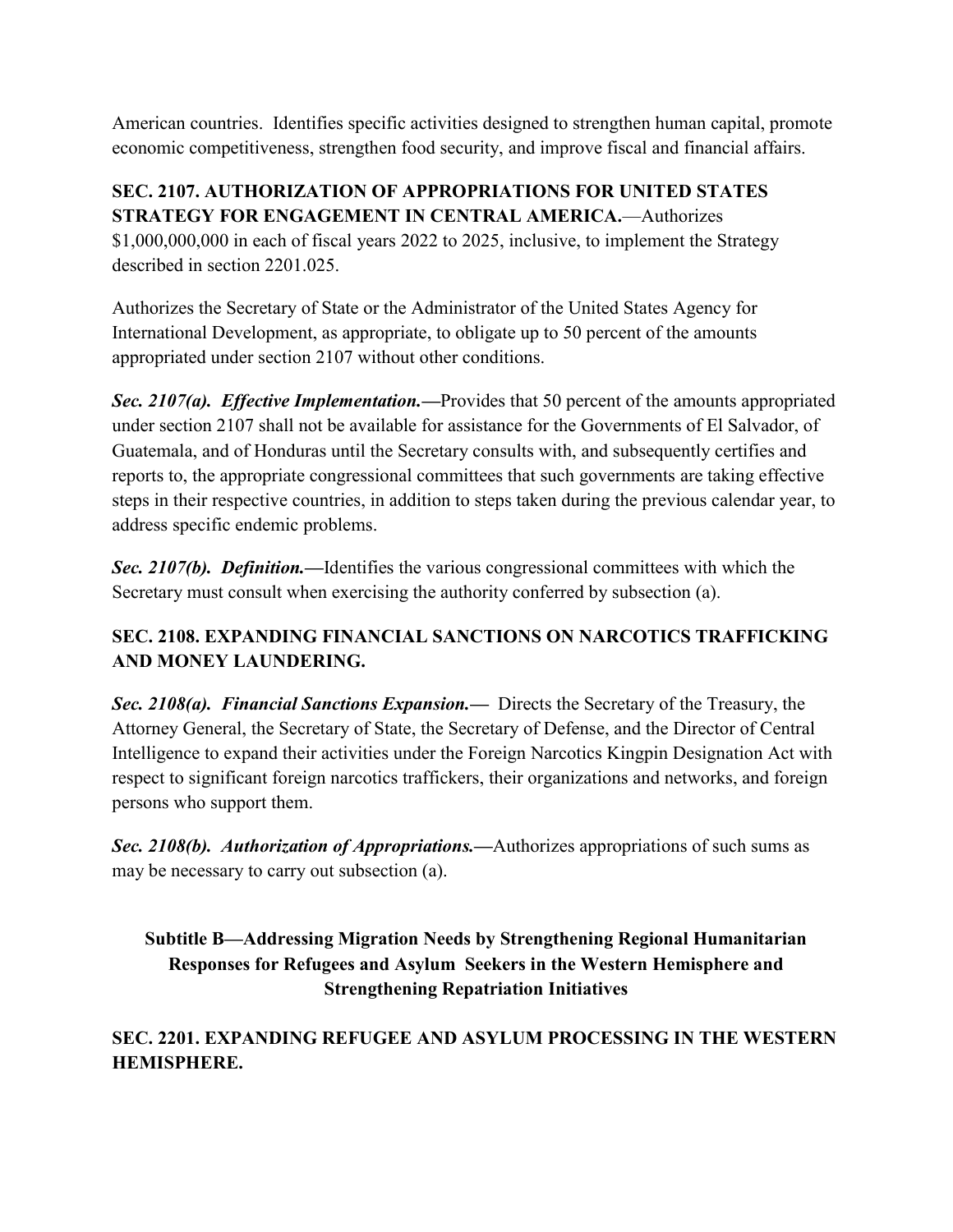*Sec. 2201(a).––Refugee Processing.* Directs the Secretary of State, in coordination with the Secretary of Homeland Security, to work with international partners, including UNHCR, to support and strengthen domestic refugee processing and resettlement capacity for countries in the Western Hemisphere. Such support could entail (1) technical assistance to expand and improve the capacity to identify, process, and adjudicate refugee claims, including by increasing the numbers of refugee and asylum officers; (2) establishing and expanding secure locations to facilitate movement of individuals and families seeking protection; (3) improving national refugee and asylum registration systems to ensure that any person seeking refugee status, asylum, or other humanitarian protection receives due process, adequate information about his or her rights, a security screening, and appropriate documents to prevent fraud and ensure freedom of movement and access to basic services; and (4) developing capacity to conduct best interest determinations for unaccompanied children to ensure such children are properly registered and that their claims are appropriately considered.

*Sec. 2201(b).––Diplomatic Engagement and Coordination.* Directs the Secretary of State and the Secretary of Homeland Security to carry out diplomatic engagements to secure commitments from governments to resettle refugees from Central America and take necessary steps to ensure effective cooperation among governments resettling refugees from Central America.

### **SEC. 2202. FURTHER STRENGTHENING REGIONAL HUMANITARIAN**

**RESPONSES IN THE WESTERN HEMISPHERE.** Directs the Secretary of State, in coordination with international partners, including UNHCR, to support and coordinate with governments of each country hosting a significant population of refugees and asylum seekers from El Salvador, Guatemala, and Honduras to (a) establish and expand temporary shelter and shelter network capacity; (b) deliver gender, trauma, and age-sensitive humanitarian assistance, including access to accurate information, legal representation, education, livelihood opportunities, cash assistance, and health care; (c) establish and expand sexual and gender-based and domestic violence prevention and recovery; (d) fund national and community-led humanitarian organizations in humanitarian response; and (e) support local integration initiatives.

### **SEC. 2203. INFORMATION CAMPAIGN ON DANGERS OF IRREGULAR MIGRATION.**

*Sec. 2203(a).––In General.* Directs the Secretary of State in coordination with the Secretary of Homeland Security to design and implement public information campaigns in El Salvador, Guatemala, and Honduras and any other Central American country to disseminate information about (1) the potential dangers of traveling to the U.S., (2) U.S. immigration law and policy; and (3) availability of asylum and other humanitarian protections in other countries in the Western Hemisphere, and other legal means for migration.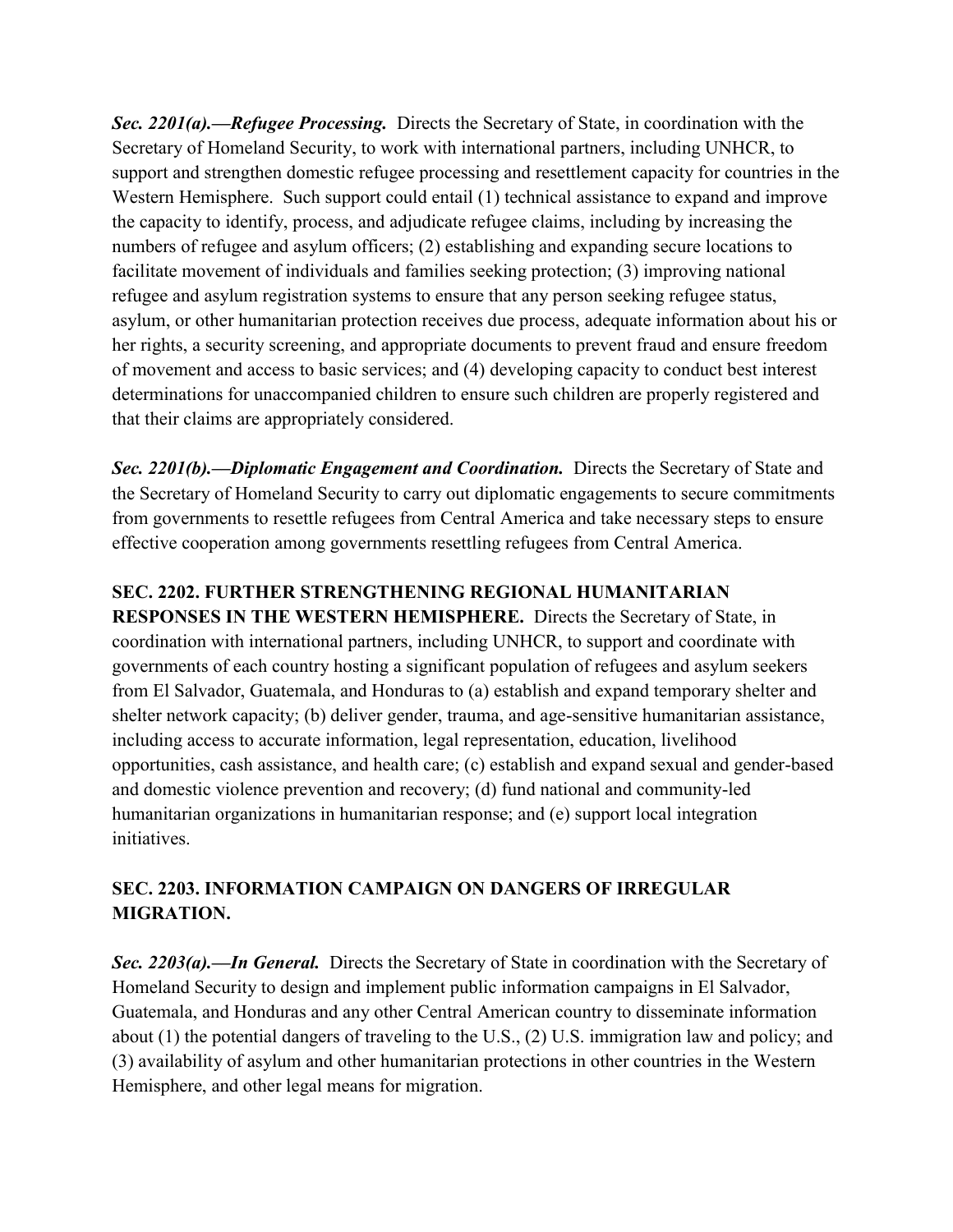*Sec. 2203(b).––Elements.* Requires that campaigns described in subsection (a) be targeted at regions with high levels of out-bound migration or significant populations of internally displaced persons, be in local languages, employ a variety of communication media, and be developed in coordination with program officials at DHS, the Department of State, or other government, nonprofit, or academic entities.

# **SEC. 2204. IDENTIFICATION, SCREENING, AND PROCESSING OF REFUGEES AND OTHER INDIVIDUALS ELIGIBLE FOR LAWFUL ADMISSION TO THE UNITED STATES.**

### *Sec. 2204(a).––Designated Processing Centers.*

*Sec. 2204(a)(1).––In General.* Directs the Secretary of State and the Secretary of Homeland Security to establish Designated Processing Centers ("Centers") to register, screen and process refugees and other eligible individuals, and to resettle or relocate such individuals to the U.S. or other countries.

*Sec. 2204(a)(2).––Locations.* Requires one or more such Centers to be established in a safe or secure location identified by the U.S. and host government in El Salvador, Guatemala, Honduras, and any other country deemed appropriate by the Secretary of State to accept and process requests and applications under this title.

*Sec. 2204(b).––Personnel.* Requires the Secretary of Homeland Security to ensure that sufficient numbers of refugee officers and personnel are assigned to each Center, and to hire and assign such personnel promptly to ensure that all criminal and national security background checks are complete within 180 days or less.

*Sec. 2204(c).––Operations.* Directs Centers to commence operations as expeditiously as possible. Requires the Secretary of State and the Secretary of Homeland Security to monitor activities of each Center and set metrics to evaluate productivity and quality control.

#### **SEC. 2205. REGISTRATION AND INTAKE.**

*Sec. 2205(a).––Registration.* Requires each Center to receive and register individuals who are seeking to apply for benefits under this title and who meet criteria specified by the Secretary of State in coordination with the Secretary of Homeland Security.

*Sec. 2205(b).––Intake.* Provides that such individuals shall be assessed to determine benefits for which they may be eligible, including (1) refugee resettlement under the Central American Refugee Program described in section 2206; (2) the Central American Minors Program described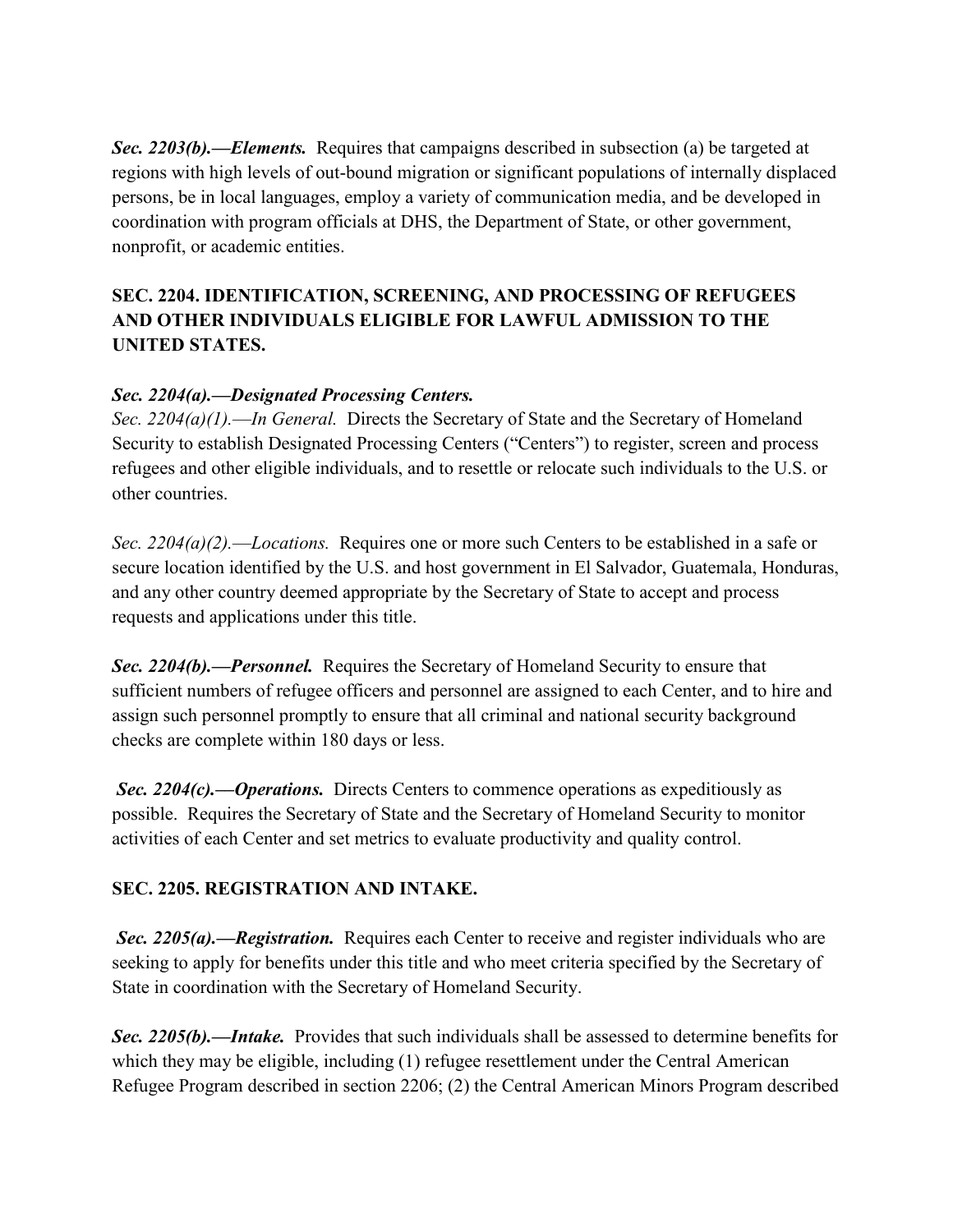in section 2207; and (3) the Central American Family Reunification Parole Program described in section 2208.

*Sec. 2205(c).––Expedited Processing.* Authorizes expedited processing of applications and requests under this title in emergency circumstances, for humanitarian reasons, or if circumstances warrant expedited treatment in the exercise of discretion.

### **SEC. 2206. CENTRAL AMERICAN REFUGEE PROGRAM.**

### *Sec. 2206(a).––Processing at Designated Processing Centers.*

*Sec. 2206(a)(1).––In General.* Allows individuals to apply for refugee resettlement under this section if they register at a Designated Processing Center, express a fear of persecution or intent to apply for refugee status, and are nationals of El Salvador, Honduras, Guatemala, or any other Central American country designated by the Secretary of State.

*Sec. 2206(a)(2).––Submission of Biographic and Biometric Data.* Requires applicants to submit biographic and biometric data in accordance with procedures established by the Secretary of State, in coordination with the Secretary of Homeland Security. An alternative procedure shall be provided for applicants unable to provide required biographic and biometric data because of a physical or mental impairment.

*Sec. 2206(a)(3).––Background Checks.* Directs the Secretary of State to utilize the above data and other appropriate data to conduct security and law enforcement background checks of applicants, to determine whether there is any criminal, national security, or other ground that would render the applicant ineligible for admission as a refugee.

*Sec. 2206(a)(4).––Orientation.* Directs the Secretary of the State to provide prospective applicants for refugee resettlement with information on applicable requirements and legal standards. Such orientation materials, including application forms and instructions, shall be provided in English and Spanish.

*Sec. 2206(a)(5).––International Organizations.* Directs the Secretary of State, in consultation with the Secretary of Homeland Security to enter into agreements with international organizations, including UNHCR, to facilitate processing and preparation of case files for applicants under this section.

### *Sec. 2206(b).––Optional Referral to Other Countries.*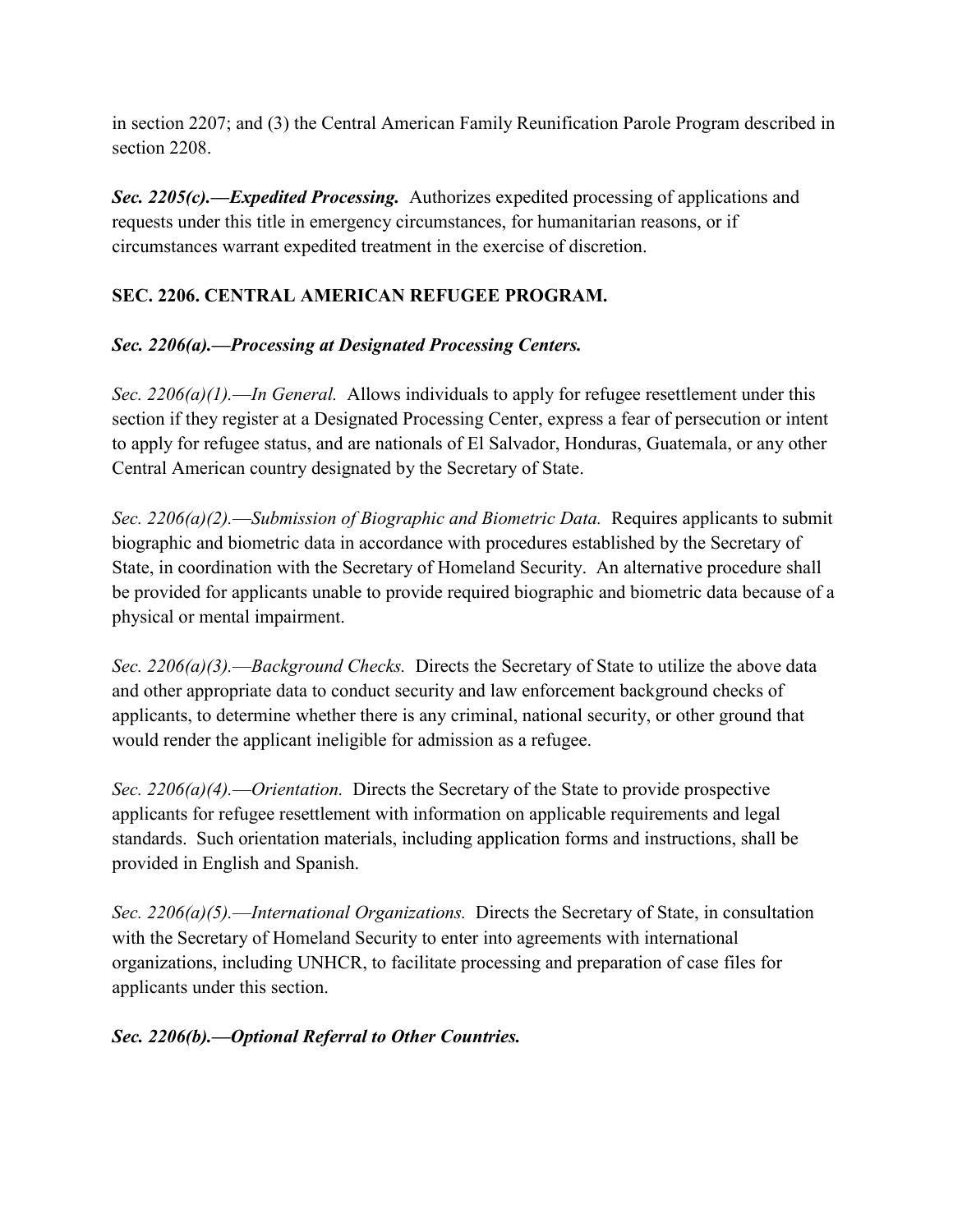*Sec. 2206(b)(1).––In General.* Allows applicants for resettlement under this section to be referred to another country for processing the applicant's refugee claim if another country agrees to promptly process such claim in accordance with a bilateral agreement.

### *Sec 2206(b)(2).––Bilateral Agreements for Referral of Refugees.*

*(b)(2)(A).––In General.* Authorizes the Secretary of State, in consultation with the Secretary of Homeland Security to enter into bilateral agreements for referral, processing, and resettlement of individuals who register with a Center and seek to apply for refugee resettlement under this section. Requires such agreements be limited to countries with demonstrated capacity to accept and adjudicate applications for protection and resettlement refugees consistent with the 1951 UN Convention Relating to the Status of Refugees and the 1967 UN Protocol Relating to the Status of Refugees.

*(b)(2)(B).––International Organizations.* Authorizes the Secretary of State, in consultation with the Secretary of Homeland Security, to enter into agreements with international organizations, including UNHCR, to facilitate referral, processing, and resettlement of individuals covered under this paragraph.

*Sec. 2206(c).––Emergency Relocation Coordination.* Authorizes the Secretary of State, in coordination with the Secretary of Homeland Security, to enter into bilateral or multilateral agreements with other Western Hemisphere countries to establish safe and secure emergency transit centers for individuals who register at a Center, are deemed to face imminent risk of harm, and require temporary placement in a safe location pending a final decision. Such agreements may be developed in consultation with UNHCR and shall conform to international humanitarian standards.

*Sec. 2206(d).––Expansion of Refugee Corps.* Directs the Secretary of Homeland Security to appoint additional refugee officers necessary to carry out this section, subject to appropriations.

### **SEC. 2207. CENTRAL AMERICAN MINORS PROGRAM.**

*Sec. 2207(a).––Eligibility.* Authorizes the Secretary of Homeland Security to grant special immigrant status to eligible Central American children. Allows Designated Processing Centers to accept petitions for special immigrant status filed by noncitizens or on behalf of noncitizens by a parent or legal guardian if, after an assessment under section 2205(b)(2), such noncitizen appears to be eligible for such status. To be eligible, a noncitizen must be (1) a national of El Salvador, Honduras, Guatemala, or any other Central American country deemed appropriate by the Secretary of Homeland Security; (2) a child, as defined in INA section 101(b)(1), of an individual lawfully present in the U.S.; and (3) admissible to the U.S., excluding INA section  $212(a)(4)$  (public charge).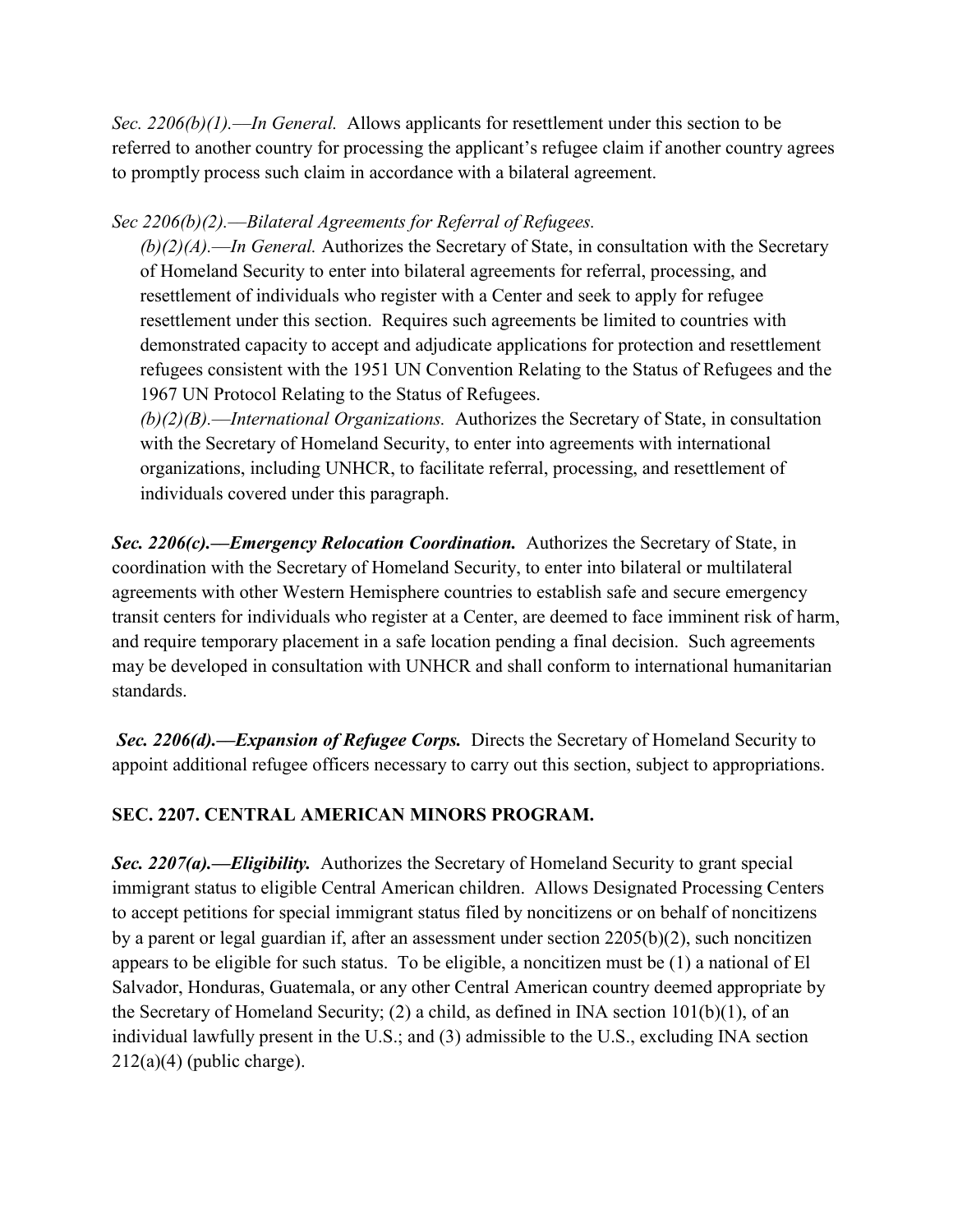*Sec. 2207(b).––Minor Children.* Provides that any child of a noncitizen described in subsection (a) is entitled to the same special immigrant status if accompanying or following to join such noncitizen.

*Sec. 2207(c).––Exclusion from Numerical Limitations.* Provides that noncitizens granted special immigrant status under this section shall not counted against any numerical limitations in the INA.

*Sec. 2207(d).––Applicants Under Prior CAM Program.* Directs the Secretary of Homeland Security to convert applications filed under the prior Central American Minors Refugee Program (CAM, established December 1, 2014; terminated August 16, 2017) and which were not the subject of a final disposition before January 31, 2018, into petitions filed under this section. Requires the Secretary, absent exceptional circumstances, to make final determinations on such petitions not later than 180 days after the date of enactment. Requires the Secretary to promptly notify all relevant parties of the conversion of a prior CAM application into a special immigrant petition and provide instructions for withdrawal of the petition.

### *Sec. 2207(e).––Biometrics and Background Checks.*

*Sec. 2207(e)(1).––Submission of Biographic and Biometric Data.* Requires petitioners to submit biographic and biometric data in accordance with procedures established by the Secretary of Homeland Security. An alternative procedure shall be provided for petitioners unable to provide required biographic and biometric data because of a physical or mental impairment.

*Sec. 2207(e)(2).––Background Checks.* Directs the Secretary of Homeland Security to utilize the above data and other appropriate data to conduct security and law enforcement background checks of applicants to determine whether there is any criminal, national security, or other ground that would render the applicant ineligible for special immigrant status under this section.

*Sec. 2207(e)(3).––Completion of Background Checks.* Requires such background checks to be completed to the satisfaction of the Secretary of Homeland Security before a petition for special immigrant status under this section may be approved.

### **SEC. 2208. CENTRAL AMERICAN FAMILY REUNIFICATION PAROLE PROGRAM.**

*Sec. 2208(a).––In General.* Authorizes the Secretary of Homeland Security to grant parole to eligible Central American noncitizens. Allows Designated Processing Centers to accept applications for parole filed by noncitizens or on behalf of noncitizens by a parent or legal guardian, if after an assessment under section 2205(b)(3), such noncitizen appears to be eligible for parole. To be eligible for parole under this section, the noncitizen must be (1) a national of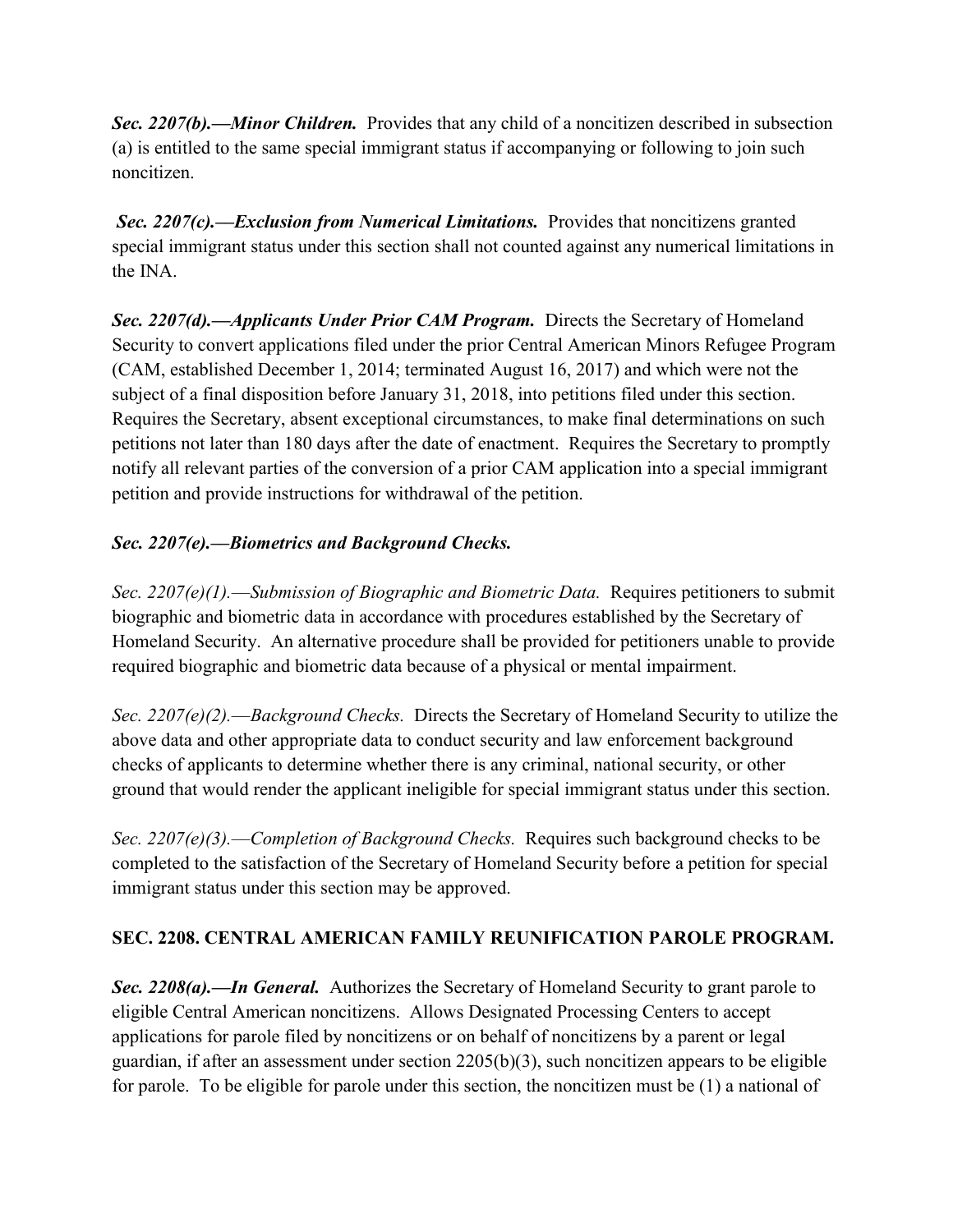El Salvador, Guatemala, Honduras, or any other Central American Country deemed appropriate by the Secretary; (2) the beneficiary of an approved family preference immigrant visa petition under INA section  $203(a)$ ; and  $(3)$  an applicant for an immigrant visa that is not immediately available but is expected to be available within a period of time designated by the Secretary.

### *Sec. 2208(b).––Biometrics and Background Checks.*

*Sec. 2208(b)(1).––Submission of Biographic and Biometric Data.* Requires applicants to submit biographic and biometric data in accordance with procedures established by the Secretary of Homeland Security. An alternative procedure shall be provided for petitioners unable to provide required biographic and biometric data because of a physical or mental impairment.

*Sec. 2208(b)(2).––Background Checks.* Directs the Secretary of Homeland Security to utilize the above data and other appropriate data to conduct security and law enforcement background checks of applicants to determine whether there is any criminal, national security, or other ground that would render the applicant ineligible for parole under this section.

*Sec. 2208(b)(3).––Completion of Background Checks.* Requires such background checks to be completed to the satisfaction of the Secretary of Homeland Security before an application for parole may be approved.

**SEC. 2209. INFORMATIONAL CAMPAIGN; CASE STATUS HOTLINE.**Directs the Secretary of Homeland Security to implement an English and Spanish-language informational campaign in the U.S., El Salvador, Guatemala, Honduras, and any other Central American country that the Secretary deems it appropriate to include, to raise awareness about the provisions of this title. Directs the Secretary to establish a case status hotline providing confidential processing information on pending cases.

### **Subtitle C—Managing the Border and Protecting Border Communities**

# **SEC. 2301. EXPEDITING LEGITIMATE TRADE AND TRAVEL AT PORTS OF ENTRY**

*Sec. 2301(a).––In General.* Authorizes the Secretary of Homeland Security to develop and implement a plan to deploy technology to expedite screening of trade and travel, and enhance the ability to identify narcotics and other contraband at every land, air, and sea port of entry (POE). Such plan shall include specific steps to increase the rate of high-throughput scanning of commercial and passenger vehicles and freight rail traffic entering the United States at land ports of entry and rail-border crossings along the border using large-scale non-intrusive inspection systems or similar technology before primary inspections booths to enhance border security.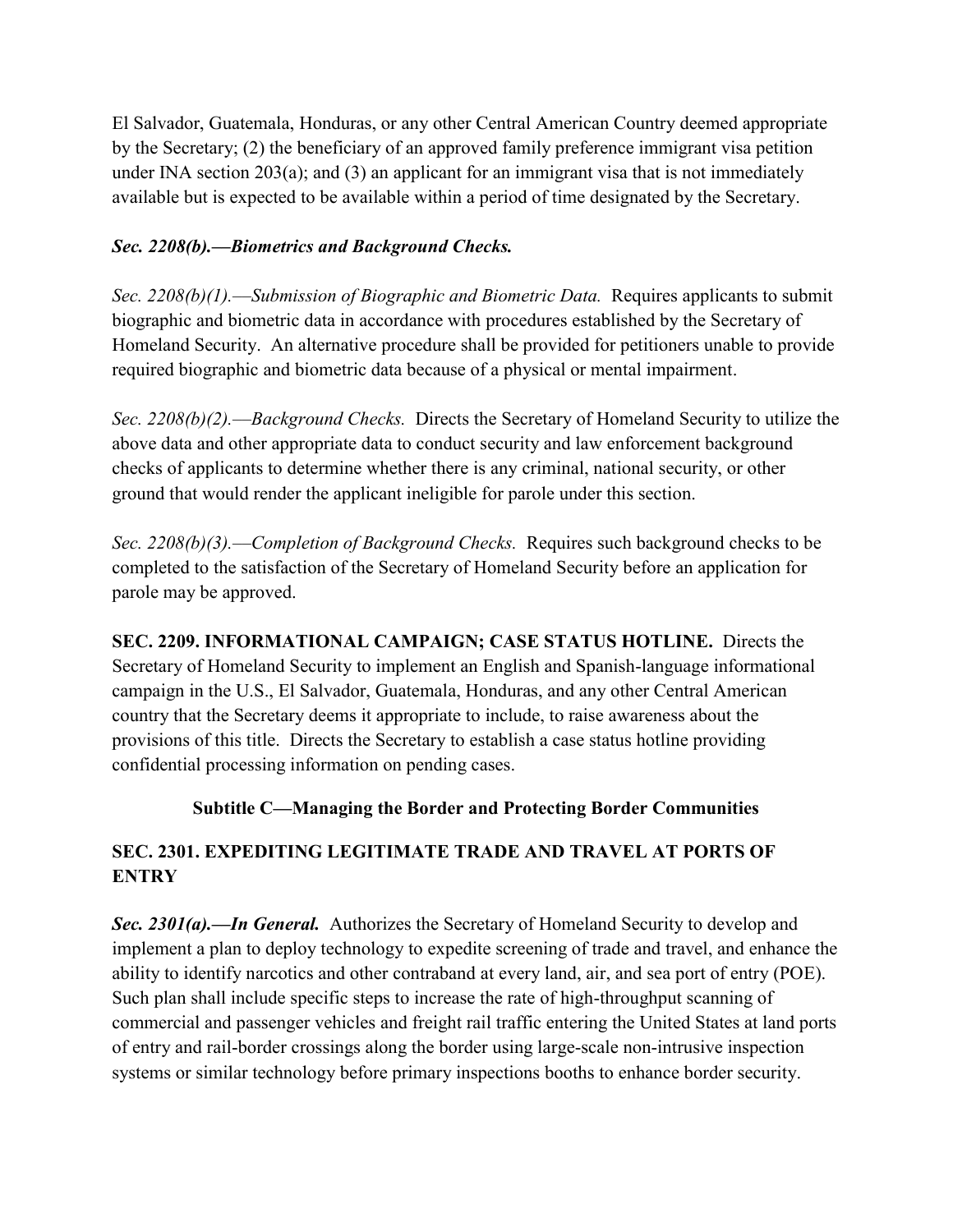*Sec. 2301(b).––Elements.* Requires the plan developed by the Secretary to include information on

*(b)(1).––*modernizing land POEs, including pre-primary scanning and other non-intrusive inspections systems;

*(b)(2).––*air POEs;

*(b)(3).––*sea POEs; in addition to any projected impacts on

*(b)(4).––*commercial and passenger travel across land ports, as identified by the Commissioner of U.S. Customs and Border Protection;

*(b)(5).––*border security operations at POEs, as identified by the Commissioner of U.S. Customs and Border Protection;

*(b)(6).––*the ability of regular border crossers and border communities to efficiently cross borders and on privacy and civil liberties of border communities, as identified by medical professionals, border community stakeholders, and civil rights experts;

*(b)(7).––*performance benchmarks relating to border technology, and

*(b)(8).––*estimated costs and an acquisition plan for implementing steps identified in the plan, including achieving pre-primary high-throughput scanning and reducing passenger and pedestrian weight times. This should also include acquisition, operations, and maintenance costs for large-scale, non-intrusive inspection systems, other technologies identified in the plan, and associated costs for any necessary infrastructure enhancement or configuration changes at each POE. Such acquisition plan shall, to the extent practicable, promote opportunities that qualify as small business concerns (as defined under section 3(a) of the Small Business Act).

# *Sec. 2301(c).––Modernize Ports of Entry Infrastructure***.** Authorizes the Secretary to develop and implement a plan that lays out

*(c)(1).––*infrastructure improvement at POEs that enhance the ability to process asylum seekers, facilitate daily pedestrian and vehicular trade and traffic, and detect, interdict, disrupt and prevent fentanyl and other synthetic opioids and other narcotics and psychoactive substances and associated contraband from entering the United States;

*(c)(2).––*circumstances in which effective technology in use at certain POEs cannot be implemented at other POEs, including infrastructure restraints and mitigation measures that could be implemented; and

*(c)(3).––*other improvements to infrastructure and safety equipment needed to protect officers from potential hazards.

*Sec. 2301(d).––Authorization of Appropriations***.** Authorizes appropriations of the sums necessary to implement plans developed under this section.

# **SEC. 2302. DEPLOYING SMART TECHNOLOGY AT THE SOUTHERN BORDER.**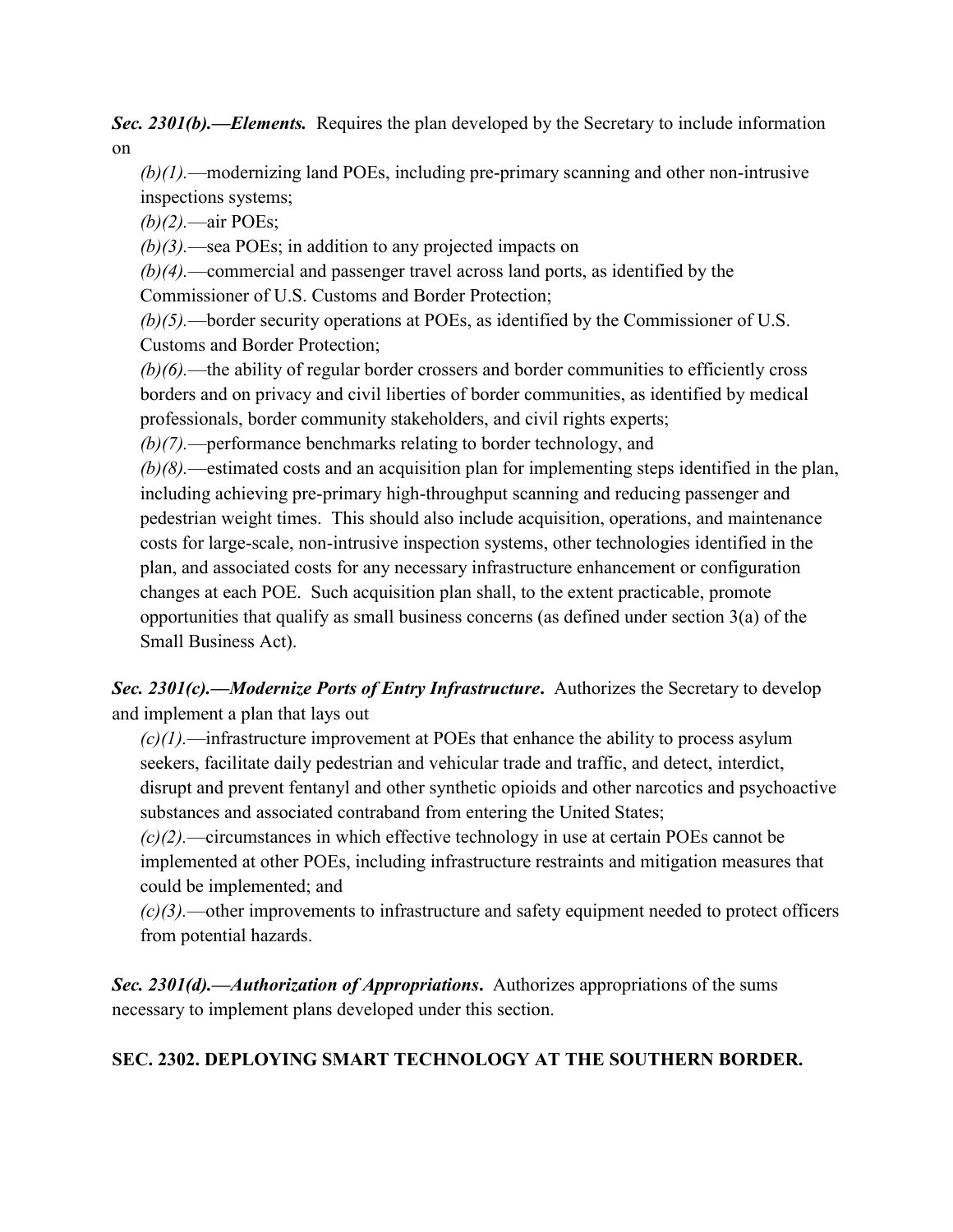*Sec. 2302(a).––In General.* Authorizes the Secretary to develop and implement a strategy to manage and secure the southern border by deploying smart technology to enhance situational awareness and counter transnational criminal networks.

*Sec. 2302(b).––Contents.*Requires such strategy to include:

*(b)(1).––*a comprehensive assessment of physical barriers, levees, technologies, tools, and other devices currently in use along the southern border;

*(b)(2).––*deployment of technology between POEs focusing on flexible solutions that expand ability to detect illicit activity, evaluate the effectiveness of border security operations, and be easily relocated and broken out by Border Patrol Sector;

*(b)(3).––*specific steps that may be taken in each Sector over 5 years to identify technology systems and tools to provide situational awareness at border;

*(b)(4).––*an explanation of why each technology, tool or device was recommended;

*(b)(5).––*cost effectiveness calculations for each technology, tool, or device that will be deployed, including an analysis of the cost per mile of border surveillance;

*(b)(6).––*a cost justification for each time a more expensive technology, tool, or device is recommended over a less expensive option in a given Sector; and

*(b)(7).––*performance measure to evaluate the effectiveness of each technology deployed and of Border Patrol operations in each Sector.

*Sec. 2302(c).––Authorization of Appropriations.* Appropriates such sums as may be necessary to implement this section.

**SEC. 2303. INDEPENDENT OVERSIGHT ON PRIVACY RIGHTS.** Directs the Office of the Inspector General (OIG) of DHS to conduct oversight to ensure that (a) technology serves a legitimate agency purpose, is the least intrusive means of serving such purpose, and is cost effective; (b) guidelines are developed to limit data collection, processing, sharing, and retention; and (c) DHS has consulted with stakeholders, including affected border communities, in development of any plans to expand technology.

# **SEC. 2304. TRAINING AND CONTINUING EDUCATION.**

*Sec. 2304(a).––Mandatory Training and Continuing Education to Promote Agent and Officer Safety and Professionalism.* Authorizes the Secretary of Homeland Security to set policies and guidelines to ensure that every CBP and ICE officer receives onboarding training regarding accountability, standards for professional and ethical conduct, and oversight.

*Sec. 2304(b).––Curriculum.* Specifying that such training may include (1) best practices in community policing and cultural awareness, including instructions on how to carry out enforcement actions near sensitive locations and how to refer complaints to the Ombudsman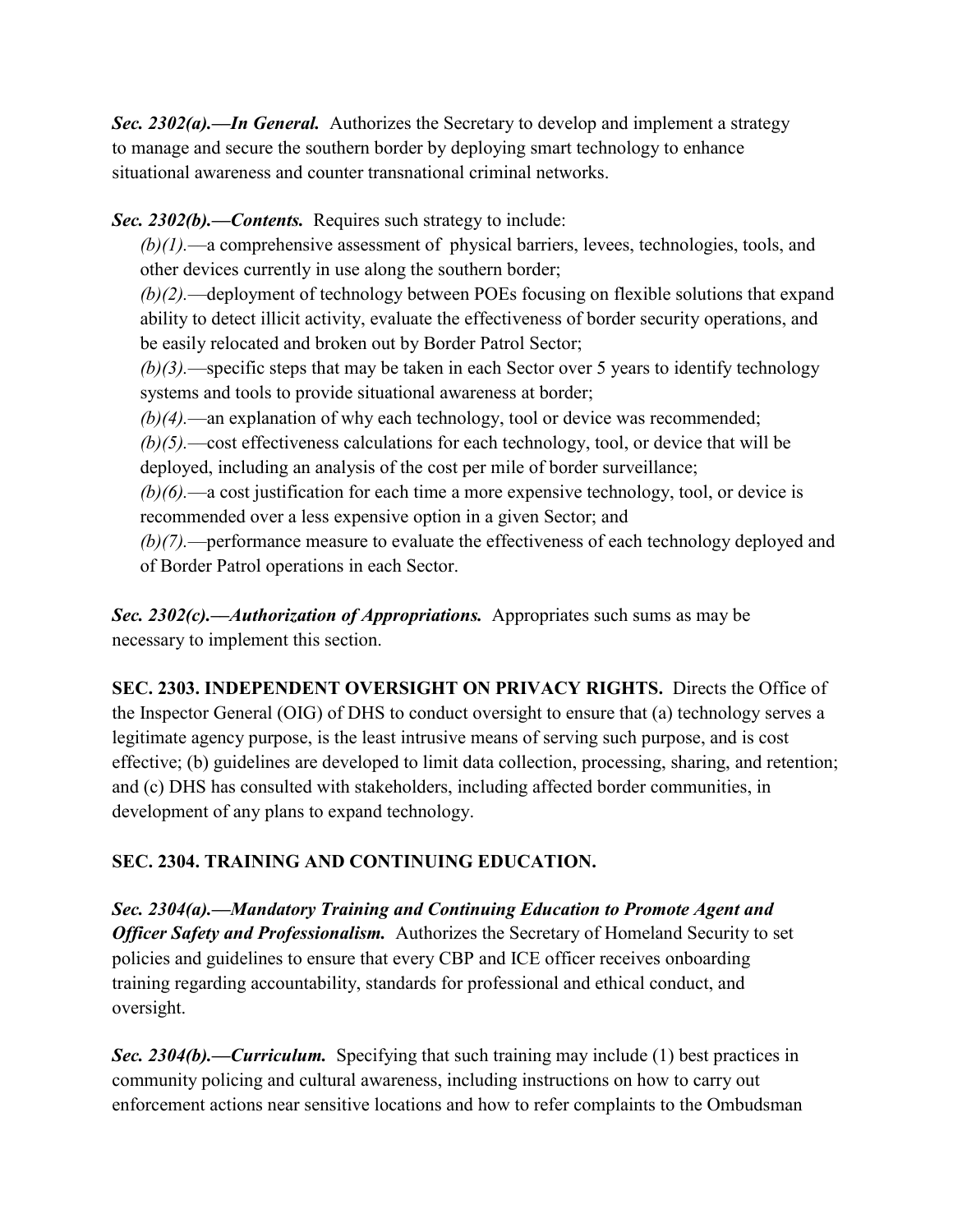for Border and Immigration Related Concerns; (2) interactions with vulnerable populations; and (3) standards of professional and ethical conduct.

### *Sec. 2304(c).––Continuing Education.*

*Sec. 2304(c)(1).––In General.* Directs the Secretary to require all CBP and ICE agents and officers required to undergo training under subsection (a) to participate in continuing education.

*Sec. 2304(c)(2).––Constitutional Authority Subject Matter.* Requires continuing education under this subsection to include a course on protecting civil, constitutional, human and privacy rights of individuals, seizure, and use of force policies available to agents and officers.

*Sec. 2304(c)(3).––Administration*. Requires courses offered as part of continuing education under this subsection to be administered in coordination with Federal Law Enforcement Training Centers.

### *Sec. 2304(d).––Medical training for border patrol agents*.

Amends section 411 of the Homeland Security Act of 2002 by providing emergency medical treatment (EMT) and paramedic training for selected Border Patrol agents, crediting the agents with work time for such training, assuring that such agents will not accrue any debt of obligated overtime hours for such training time, providing lodging and per diem when applicable, increasing the pay and requiring specified periods of service for agents who complete the training, requiring that specified percentages of Border Patrol agents be so certified, requiring the presence of such certified agents at each U.S. Border Patrol sector and remote stations along the southern border to the greatest extent possible, requiring sufficient medical supplies and motor vehicles to enable the certified agents to provide necessary emergency medical assistance, and requiring the Comptroller General to review the program and provide recommendations to Congress. Authorizes such appropriations as are necessary to carry out this program.

*Sec. 2304(e)*.—*Identifying and treating individuals experiencing medical distress.*—Requires all Border Patrol agents (not just those with the above certifications) to complete an online training program that meets nationally recognized standards for the medical care of children. Requires that all remote Border Patrol stations have voice access to physicians with pediatric training.

### *Sec. 2304(f).—Commercial driver program.*

Expedites detainee transport to border patrol processing facilities by allowing Border Patrol agents to train for commercial driver's licenses with passenger endorsements for detainee transport and assuring sufficent numbers of such agents, and requiring the Secretary of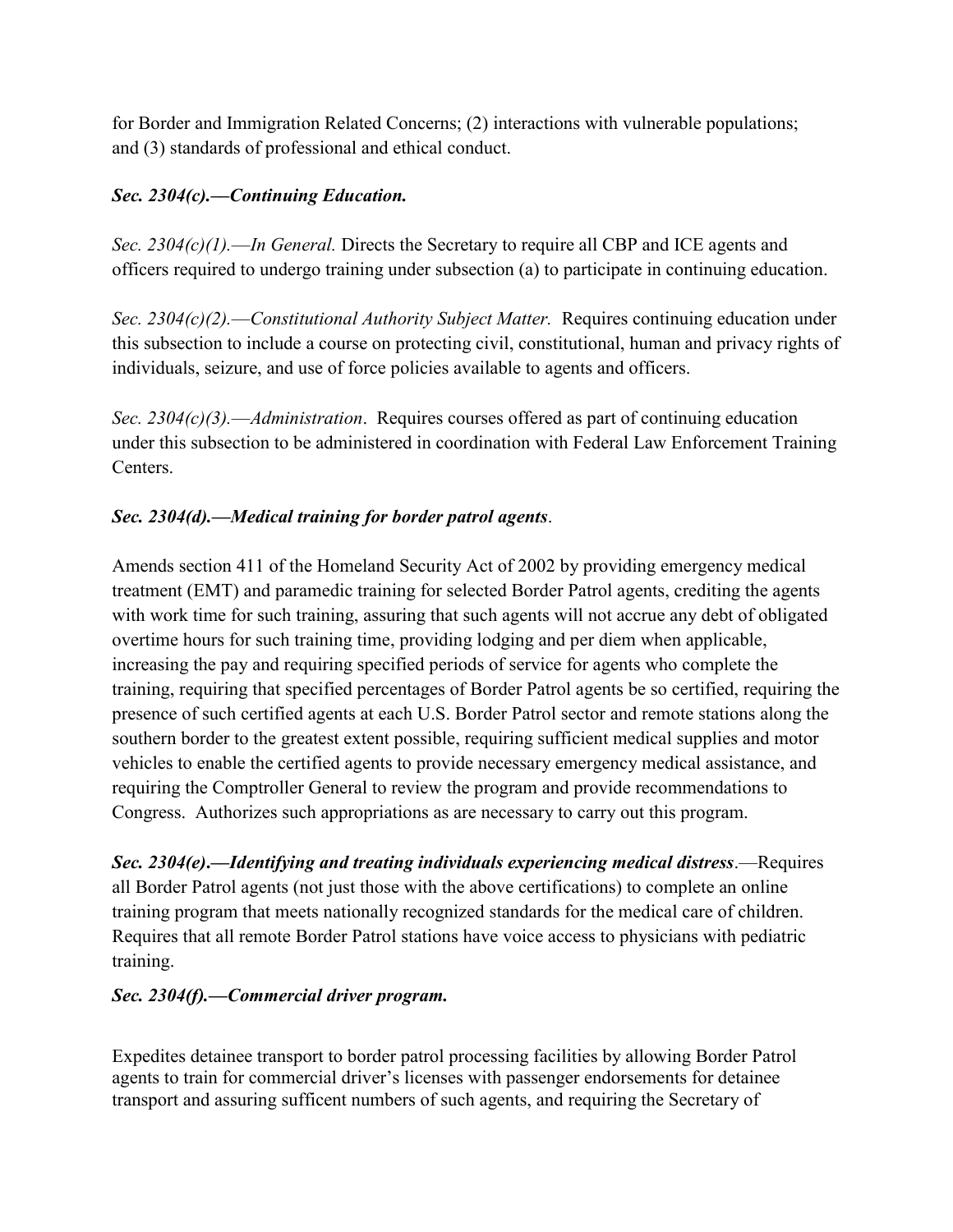Homeland Security to submit quarterly reports to Congress regarding the average length of stays of detainees at U.S. Border Patrol stations.

### **SEC. 2305. GAO STUDY OF WAIVER OF ENVIRONMENTAL AND OTHER LAWS.**

Directs the Government Accountability Office to study the impact of the authority of the Secretary of Homeland Security to waive environmental and other state and federal laws to expedite construction of barriers and roads near U.S. borders, under section 102 of IIRIRA. Requires such study to analyze the impact of the waiver on the environment, Native American lands, and border communities.

# **SEC. 2306. ESTABLISHMENT OF BORDER COMMUNITY STAKEHOLDER ADVISORY COMMITTEE.**

# *Sec. 2306(a).––In General.*

*New Homeland Security Act Sec. 431.––Establishment of Border Community Stakeholder Advisory Committee.*––

*Sec. 431(a).––Establishment.* Establishes a border community stakeholders advisory committee ("Advisory Committee") within DHS.

*Sec. 431(b)*.––*Duties.* Requires the Secretary to consult with the Advisory Committee, as appropriate, on border security and immigration enforcement matters, including on the development, refinement, and implementation of policies, protocols, programs, and rulemaking pertaining to border security and immigration enforcement that may impact border communities. Directs the Advisory Community to develop, at the Secretary's request, recommendations on policies, protocols, programs, and rulemaking pertaining to border security and immigration enforcement that may impact border communities.

# *Sec. 431(c).––Membership.*

*(c)(1).––Appointment.* Directs the Secretary to appoint members of the Advisory Committee. The membership of such Committee shall consist of a border community stakeholder from each of the nine U.S. Border Patrol sectors and three individuals with significant expertise and experience in immigration law, civil rights, and civil liberties.

*(c)(2).––Term of Office.* Members of the Advisory Committee shall serve for a renewable two-year term. The Secretary may remove a member for cause at any time.

*(c)(3).––Prohibition on Compensation.* Members of the Advisory Committee shall not receive pay, allowances, or benefits from the Government by reason of their service on such committee.

*(c)(4).–*–*Meetings*. The Secretary shall require the Advisory Committee to meet at least semiannually and may convene additional meetings as necessary. At least one of these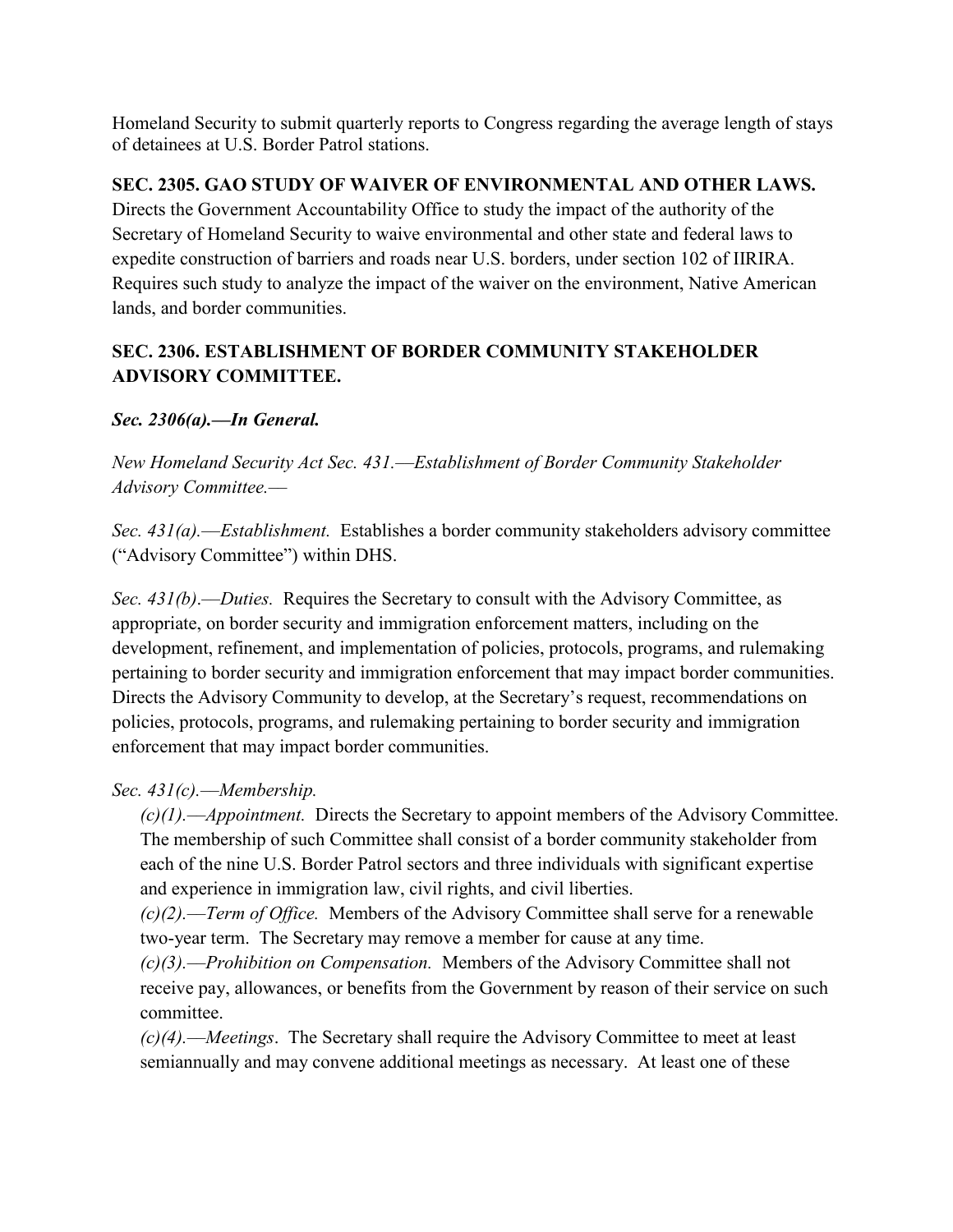meetings shall be open to the public. Directs the Advisory Committee to maintain a record of persons at each meeting.

*(c)(5).––Member Access to Sensitive Security Information*. Directs the Secretary to determine whether there is cause for any member to be restricted from possessing sensitive security information. Without such cause, and upon a member voluntarily signing a nondisclosure agreement, such member may be granted access to sensitive security information relevant to the member's advisory duties. Such member shall protect the sensitive security information in accordance with part 1520 of title 49, CFR. *(c)(6).––Chairperson.* Requires the Advisory Committee to be chaired by a stakeholder representative elected by the appointed membership of such committee.

*Sec. 431(d).––Nonapplicability of FACA*. Provides that the Federal Advisory Committee Act shall not apply to the Advisory Committee or its subcommittees.

*Sec 431(e).—Definitions.* Sets forth definitions of "advisory committee" and "border community stakeholder" for purposes of this section.

*Sec. 2306(b).––Appropriations.* Appropriates such sums as are necessary to implement this section.

*Sec. 2306(c).––Clerical Amendment.* Amends the table of contents of the Homeland Security Act to include new section 431.

**SEC. 2307. RESCUE BEACONS.** Requires the Commissioner of U.S. Customs and Border Protection to purchase, deploy, and maintain additional self-powering 9-1-1 cellular relay rescue beacons along the southern border at locations deemed appropriate by the Commissioner to mitigate migrant deaths beginning in fiscal year 2022.

### **SEC. 2308. USE OF FORCE.**

*Sec. 2308(a).––Department of Homeland Security Policies.* Directs the Secretary of Homeland Security, in coordination with the Assistant Attorney General for the Civil Rights Division of the Department of Justice, to issue policies governing the use of force by all DHS personnel. Directs the Secretary, in developing such policies, to consult with law enforcement and civil rights organizations to ensure such policies focus law enforcement efforts and tactics on protecting public safety and national security consistent with our values, and leveraging best practices and technology to do so.

*Sec. 2308(b).––Public Reporting.* Directs the Secretary to make public within 24 hours any use-of-force incident that results in serious injury to, or death of, an officer or agent or member of the public and comply fully with the Death in Custody Reporting Act of 2013.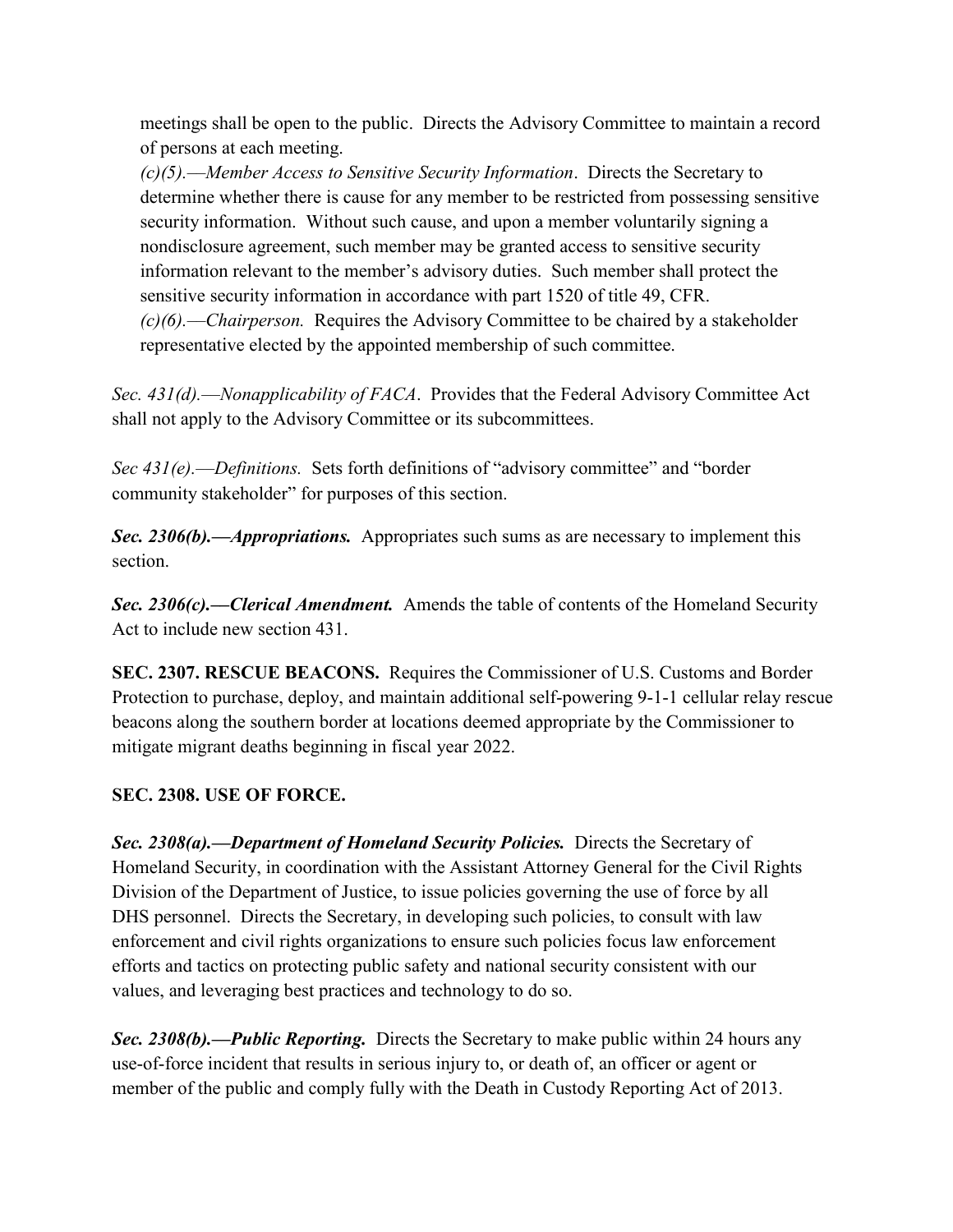**SEC. 2309. OFFICE OF PROFESSIONAL RESPONSIBILITY.** Directs the Commissioner of U.S. Customs and Border Protection to hire, train, and assign sufficient Office of Professional Responsibility special agents to ensure one such special agent for every 30 officers to investigate criminal and administrative matters and misconduct by officers and other CBP employees. Authorizes the Commissioner to enter into such contracts as necessary to implement this section.

# **Subtitle D—Improving Border Infrastructure for Families and Children; Cracking Down on Criminal Organizations**

# **SEC. 2401. HUMANITARIAN AND MEDICAL STANDARDS FOR INDIVIDUALS IN UNITED STATES CUSTOMS AND BORDER PROTECTION CUSTODY.**

*Sec. 2401(a).––In General.* Directs the Secretary of Homeland Security, in coordination with the Secretary of Health and Human Services and in consultation with nongovernmental experts in humanitarian response and health care, to develop guidelines and protocols for basic minimum standards of care for individuals in CBP custody.

*Sec. 2401(b).––Issues Addressed.* Requires such guidelines to ensure staffing, physical facilities, furnishings, and supplies are adequate to provide appropriate (1) medical care, (2) water, sanitation, and hygiene, (3) food and nutrition, (4) clothing and shelter, (5) quiet sleeping quarters, (6) information regarding legal rights and available services, and (7) freedom to practice one's religion.

### **SEC. 2402. CHILD WELFARE AT THE BORDER.**

*Sec. 2402(a).––Guidelines.* Directs the Secretary of Homeland Security, in consultation with federal, state, and local officials, pediatricians, and child welfare experts, to develop guidelines for treatment of children in DHS custody.

*Sec. 2402(b).––Best Interest of the Child.* Provides that such guidelines should have a guiding principle of the best interest of the child. Requires such guidelines to include

*(b)(1).––*mandatory training for DHS personnel who have contact with children;

*(b)(2).––*availability of qualified child welfare and licensed medical professionals;

*(b)(3).––*a system to identify and report allegations of child abuse or neglect;

*(b)(4).––*a prohibition against the Secretary of Homeland Security removing a child from a parent or legal guardian for purposes of deterring migration or promoting compliance with U.S. immigration laws;

*(b)(5).––*reasonable arrangements for unannounced visits and inspections by the Office of the Inspector General for the Department of Homeland Security, NGOs, and state/local child welfare agencies; and

*(b)(6).––*preservation of all records associated with children in DHS custody.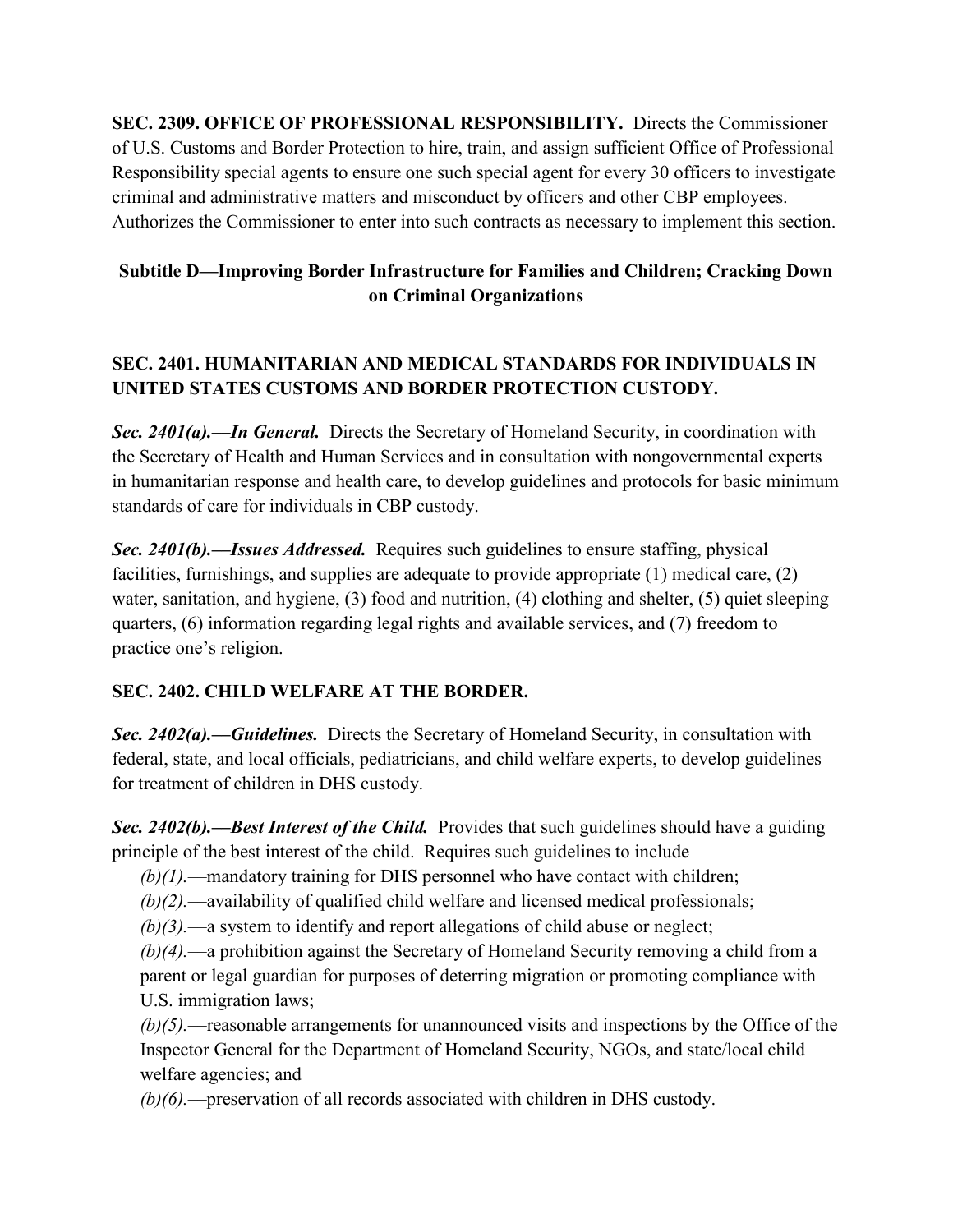*Sec. 2402(c).––Authorization of Appropriations.* Appropriates the sums necessary to implement this section.

**SEC. 2403. OFFICE OF INSPECTOR GENERAL OVERSIGHT.** Directs the Office of the Inspector General for the Department of Homeland Security, in coordination with the Department of Health and Human Services, to report on the status of efforts to implement sections 2401 and 2402 of this Act and announce findings made after inspections of DHS facilities. Such report shall be made not later than 6 months after the date of enactment of this Act and every 6 months thereafter.

# **SEC. 2404. ENHANCED INVESTIGATION AND PROSECUTION OF HUMAN**

**SMUGGLING NETWORKS AND TRAFFICKING ORGANIZATIONS.** Directs the Attorney General and the Secretary of Homeland Security to expand collaboration on the investigation and prosecution of human smuggling networks and trafficking organizations targeting migrants, asylum seekers, and unaccompanied children operating at the southwestern border, including the continuation and expansion of anti-trafficking coordination teams.

### **SEC. 2405. ENHANCED PENALTIES FOR ORGANIZED SMUGGLING SCHEMES.**

*Sec. 2405(a).––In General.* Creates new criminal offenses for knowingly directing or participating in a scheme to smuggle (cause persons to enter or attempt to enter the U.S. at the same time at a place other than a POE) 10 or more persons other than family members of the offender while acting for profit or other financial gain, with a maximum sentence of 15 years and a fine, and for committing or attempting to commit sexual assault in the course of committing a harboring offense.

*Sec. 2405(b).––Bulk Cash Smuggling.* Establishes enhanced fines for bulk cash smuggling into or out of the U.S..

# **SEC. 2406. EXPANDING FINANCIAL SANCTIONS ON NARCOTICS TRAFFICKING AND MONEY LAUNDERING.**

*Sec. 2406(a).––Financial Sanctions Expansion.* Directs the Secretary of the Treasury, the Attorney General, the Secretary of State, the Secretary of Defense, and the Director of the CIA to expand investigations, intelligence collection, and analysis under the Foreign Narcotics Kingpin Designation Act to increase identification and application of sanctions against significant foreign narcotic traffickers, their organizations, and networks, and foreign persons who provide material support to such individuals and entities.

*Sec. 2406(b).––Targets.* Requires the activities described in subsection (a) to specifically target foreign narcotics traffickers, their organizations and networks, and the foreign persons who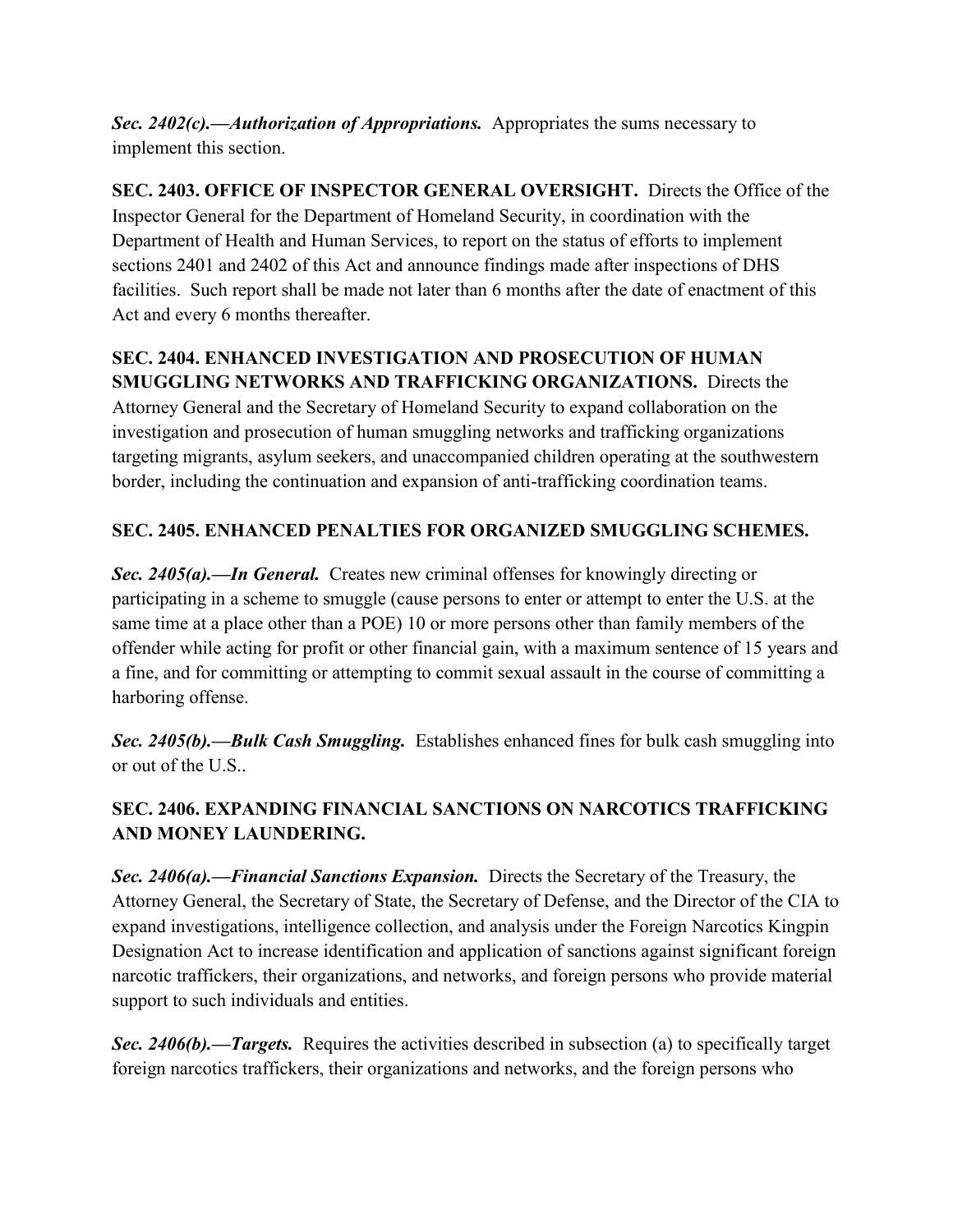provide material, financial, or technological support to such traffickers, organizations, and networks that are present and operating in Central America.

# **SEC. 2407. SUPPORT FOR TRANSNATIONAL ANTI-GANG TASK FORCES FOR COUNTERING CRIMINAL GANGS.** Directs the Director of the FBI, the Director of the Drug Enforcement Administration, and the Secretary of Homeland Security, in coordination with

the Secretary of State to expand the use of Transnational Task Forces that seek to address transnational crime perpetrated by gangs in El Salvador, Guatemala, Honduras, and any other identified country. Specifies different means of addressing transnational crime perpetrated by such gangs.

# **SEC. 2408. HINDERING IMMIGRATION, BORDER, AND CUSTOMS CONTROLS.**

# *Sec. 2408(a).––Personnel and Structures.*

# *New INA Sec. 274E.––Hindering Immigration Border, and Customs Control.*

*Sec. 274E(a)(1).––Illicit Spotting.* Creates new criminal offense for knowingly surveilling, tracking, monitoring, or transmitting movement or activities of any officer or employee of a federal, state, or tribal law enforcement agency with intent to gain financially and violate immigration, trade, or border control laws. Sets a penalty of fines and/or maximum sentence of 5 years.

*Sec. 274E(a)(2).––Destruction of United States Border Controls.* Creates new criminal offense for knowingly and without lawful authorization (A) destroying or significantly damaging any fence, barriers, sensor, camera, or other physical or electronic devices deployed by the government to control an international border or POE; or (B) constructing, excavating, or creating a structure intended to defeat, circumvent or evade such barriers or devices. Sets a penalty of fines and/or maximum sentence of 5 years.

*Sec. 2408(b).––Clerical Amendment.* Amends the table of contents of the INA by adding new section 274E.

### **Subtitle E—Definitions**

**SEC. 2501. DEFINITIONS.** Defines the following terms in this title: "best interest" determination", "internally displaced persons," "international protection," "large-scale nonintrusive inspection system," "Plan of the Alliance for Prosperity in the Northern Triangle," "pre-primary," "scanning," and "unaccompanied noncitizen child."

### **TITLE III—REFORM OF THE IMMIGRANT VISA SYSTEM Subtitle A—Promoting Family Reunification**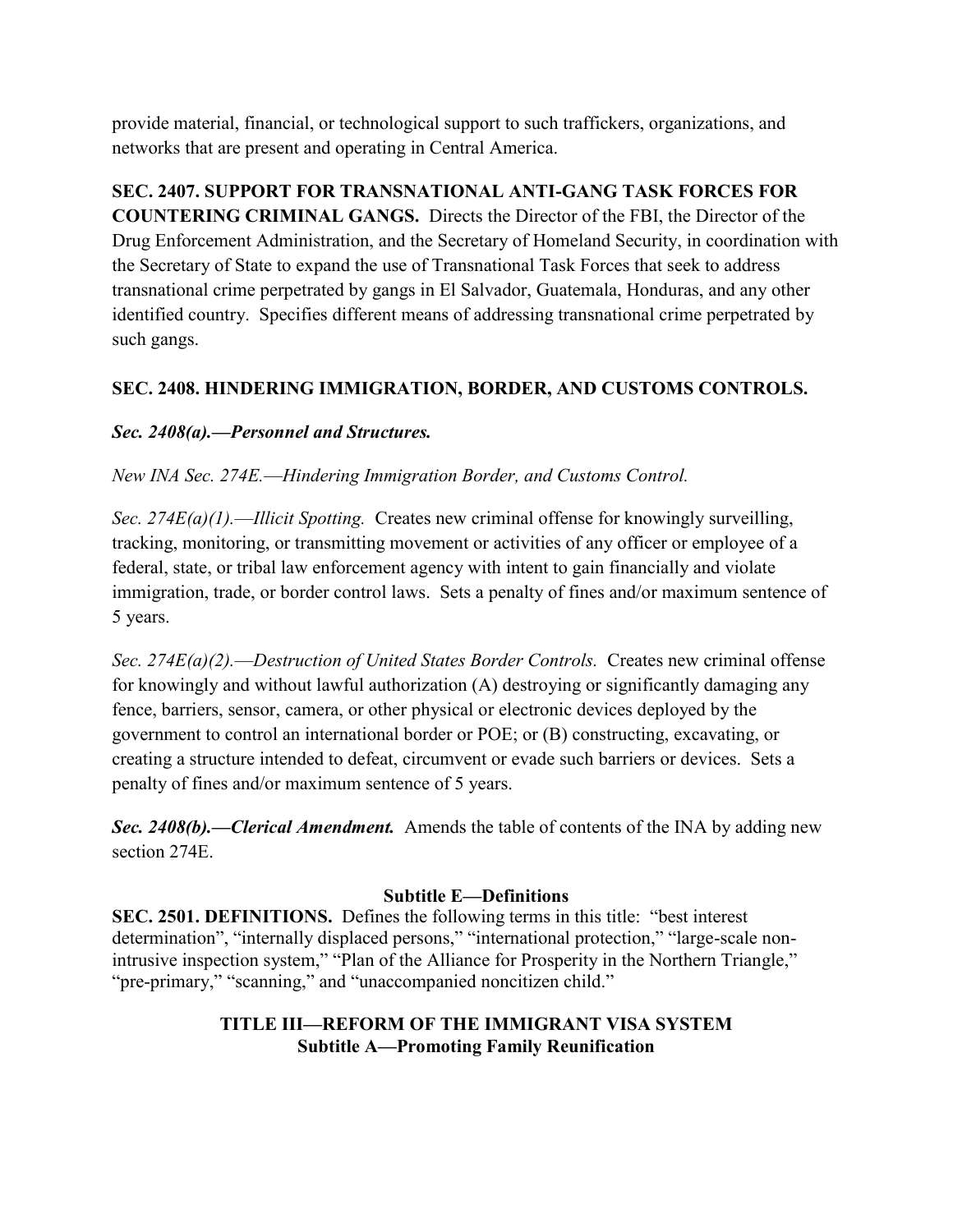### **SEC. 3101. RECAPTURE OF IMMIGRANT VISAS LOST TO BUREAUCRATIC DELAY.**

*Sec. 3101(a).––Worldwide Level of Family-Sponsored Immigrants.* Adds the number of unused family-sponsored immigrant visas from fiscal years 1992 through 2020 to the annual ceiling for the admission of family-sponsored immigrants. Also repeals the provision that deducts from that ceiling the number of immediate relatives admitted in the preceding year.

*Sec. 3101(b).––Worldwide Level of Employed Based Immigrants.* Increases, from 140,000 to 170,000, the base number for the calculation of the annual ceiling for the admission of employment-based immigrants. Also adds to that ceiling the number of unused employmentbased immigrant visas from fiscal years 1992 through 2020.

*Sec. 3101(c).––Effective Date.* Sets the effective date of this section as the start of fiscal year 2022.

### **SEC. 3102. RECLASSIFICATION OF SPOUSES AND MINOR CHILDREN OF LEGAL PERMANENT RESIDENTS AS IMMEDIATE RELATIVES.**

*Sec. 3102(a).––In General.* Reclassifies the spouse and children of a lawful permanent resident (LPR), and the children of such spouse if accompanying or following to join, as numerically unrestricted immediate relatives rather than (at present) numerically restricted family-sponsored 2As. Provides that a noncitizen admitted under section 211(a), which allows a child to enter on his or her parent's visa if the child was born after the issuance of the visa, becomes an immediate relative if the accompanying immediate relative parent was admitted as a family-sponsored immigrant. Provides that a noncitizen who was the child or parent of a U.S. citizen, or child of an LPR, on the date of such citizen's or LPR's death remains an immediate relative if such noncitizen child or parent files a petition under section 204(a)(1)(A)(ii) within 2 years after such date or before age 21. Provides that surviving spouses of citizens or LPRs in marriages of at least 2 years remain immediate relatives if they file the required petition before remarrying. Allows such spouses, if married for less than two years at the time of the sponsoring citizen's or LPR's death, to prove by a preponderance of the evidence that the marriage was entered into in good faith and not solely for purposes of obtaining an immigration benefit and that the spouses were not legally separated at the time of death. Provides that noncitizens who self-petition for LPR status as abused spouses or children remain immediate relatives if the citizen or LPR spouse or parent loses citizenship or LPR status because of the abuse. Provides that a noncitizen born to an LPR during a temporary visit abroad is an immediate relative.

*Sec. 3102(b).––Allocation of Immigrant Visas.* Changes the formula for allocating the familysponsored immigrant visas among the four preference categories, by expressing the allocations as percentages of the total rather than as absolute numbers. Amends the second preference by limiting it to the married or over-age-21 sons and daughters of LPRs, in order to conform to the reclassification (in subsection (a)) of the spouses and children of LPRs as immediate relatives.

*Sec. 3102(c).––Technical and Conforming Amendments.* Makes conforming amendments to various INA provisions.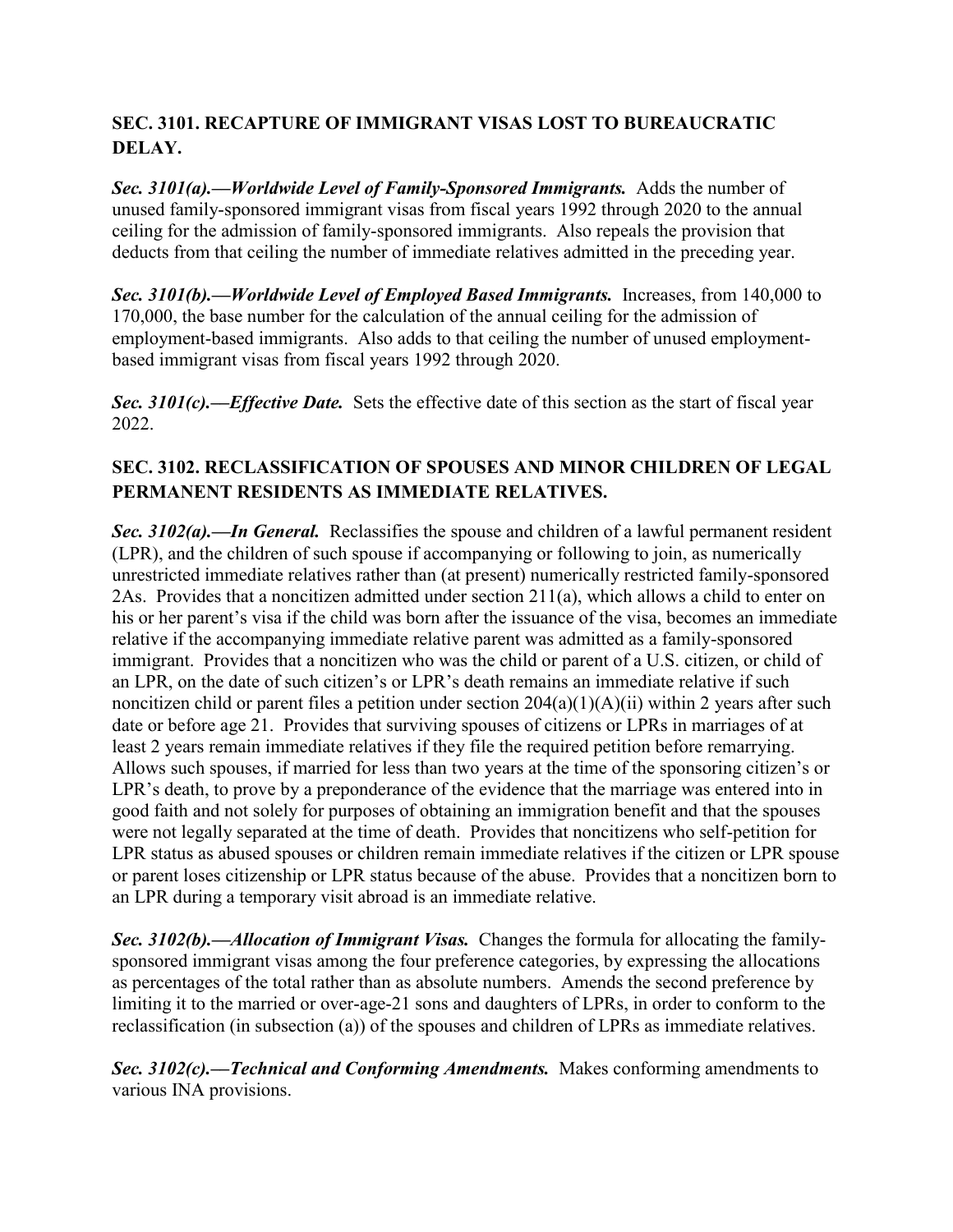### **SEC. 3103. ADJUSTMENT OF FAMILY-SPONSORED PER-COUNTRY LIMITS.**

Raises per-country caps for family-sponsored and employment-based immigrants from 7 percent of the worldwide total in the case of a single state, or 2 percent in the case of a dependent area, to 20 percent and 5 percent, respectively. Eliminates special rules applicable to spouses and children of LPRs, in order to conform to their reclassification as immediate relatives.

### **SEC. 3104. PROMOTING FAMILY UNITY.**

*Sec. 3104(a).––Repeal of Three-and-Ten-Year and Permanent Bars.* Repeals the three-year bar on the admission of noncitizens who departed the United States after 180 days of unlawful presence and the ten-year bar on the admission of noncitizens who departed after one year of unlawful presence.

*Sec. 3104(b).––Misrepresentations.* Exempts from the inadmissibility and deportability grounds for noncitizens who have falsely claimed United States citizenship those who were under age 21 at the time of the misrepresentations.

### **SEC. 3105. RELIEF FOR ORPHANS, WIDOWS, AND WIDOWERS.**

*Sec. 3105(a).––Processing of Immigrant Visas and Derivative Petitions.* Allows a noncitizen who, at the time of the death of their U.S. relative was (i) an immediate relative; (ii) a familysponsored immigrant; (iii) a derivative beneficiary; or (iv) the spouse or child of a refugee, to have their immigrant visa application adjudicated as if such death had not occurred. Allows a surviving noncitizen whose application was denied or revoked before visa processing was completed to renew such application through a motion to reopen, without a fee, even if the applicant left the United States before the date of enactment of this Act.

*Sec. 3105(b).––Eligibility for Parole.* Makes the surviving spouse who left the United States eligible for parole and allows such noncitizen's application for adjustment of status to be considered, notwithstanding any inadmissibility based on a prior removal order.

*Sec. 3105(c).––Naturalization.* Modifies the provision that allows abused spouses of United States citizens to qualify for naturalization after three years of residence instead of five if they meet all other naturalization requirements, by extending the provision to cases in which the United States citizen has died..

*Sec. 3105(d).––Surviving Relative Consideration for Certain Petitions and Applications.* Allows affidavits of support to be adjudicated notwithstanding the death of the sponsor and strikes the requirement that a surviving spouse live in the U.S. at the time of the death of the qualifying relative and continue to live in the U.S.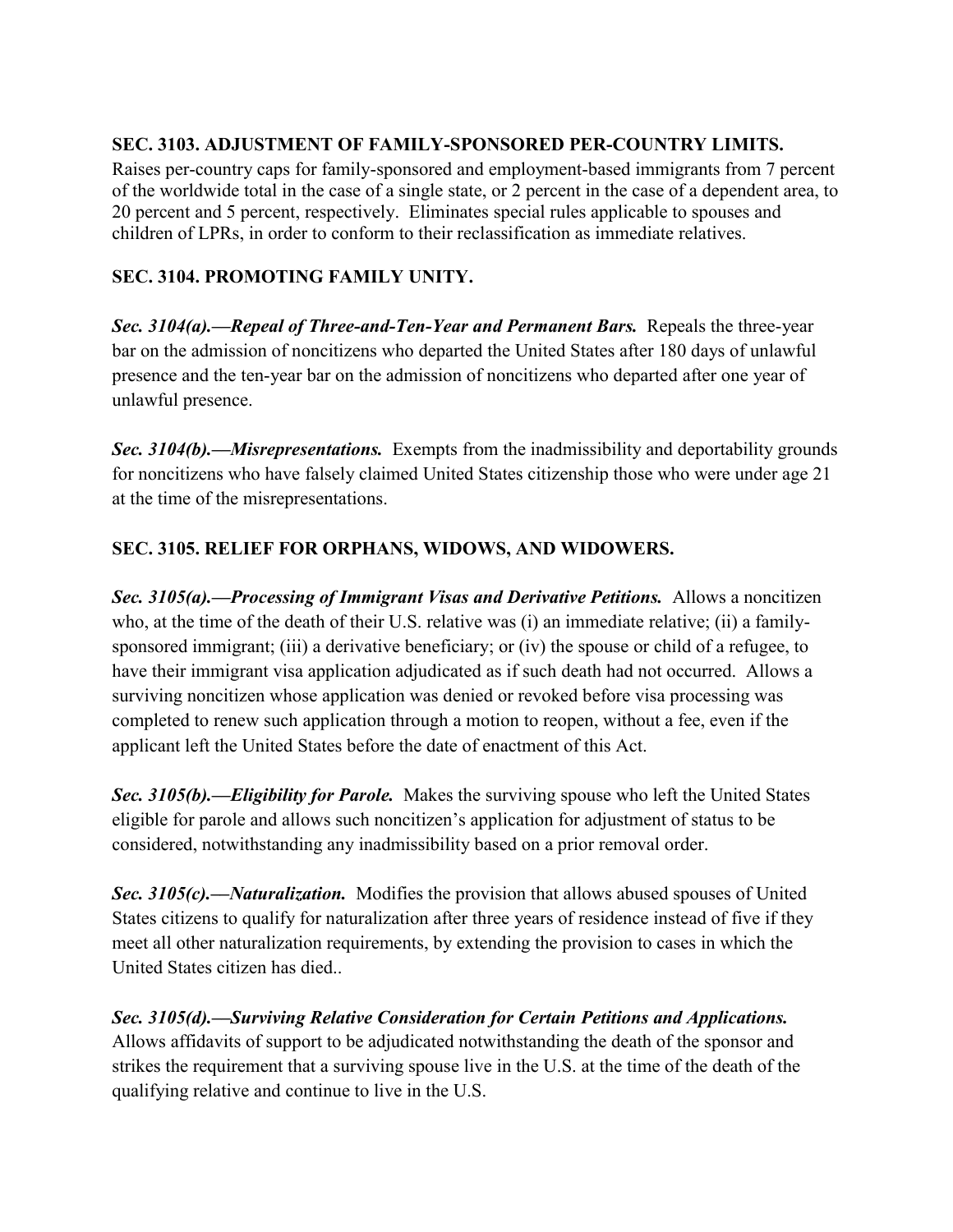**Sec. 3105(e).—***Immediate Relatives*. Modifies definition of "immediate relatives" to allow a surviving spouse to file a petition any time after their citizen spouse's death until the date the surviving spouse remarries (rather than within 2 years, as required under current law).

*Sec. 3105(f).––Family-Sponsored Immigrants.* Exempts surviving relatives from inadmissibility on public charge grounds.

# **SEC. 3106. EXEMPTION FROM IMMIGRANT VISA LIMIT FOR CERTAIN VETERANS WHO ARE NATIVES OF PHILIPPINES.**

**Sec. 3106(a).**—**Short Title.** Names this section the "Filipino Veterans Family Reunification Act".

*Sec. 3106(b).––Noncitizens Not Subject to Direct Numerical Limitations.* Exempts from worldwide or numerical limits on immigrant visas the sons and daughters of U.S. citizens who were naturalized under special rules applicable to Philippine World War II veterans honorably discharged from the U.S. Armed Forces.

# **SEC. 3107. FIANCÉE OR FIANCÉ CHILD STATUS PROTECTION.**

*Sec. 3107(a).––Definition.* Determines the age of a minor child of a noncitizen obtaining a fiancé(e) visa as of the date on which the parent's petition is filed.

*Sec. 3107(b).––Adjustment of Status Authorized.* Exempts fiancé(e)s and their qualifying children from the requirements of labor certification and immigrant visas.

*Sec. 3107(c).––Age Determination.* Protects the minor child of a noncitizen obtaining a fiancé(e) visa from aging out. For adjustment purposes, the age of such child shall be determined as of the date on which the petition is filed to classify the child's parent as the fiancé(e) of a United States citizen.

*Sec. 3107(d).––Effective Date.* Makes this section effective retroactively to the date of the enactment of the Immigration Marriage Fraud Amendments of 1986.Applies the amendments made by this section to all pending petitions and applications and all those that were denied but would have been granted had these amendments then been in place. Motions to reopen or reconsider such denials must be granted if filed within 2 years of the date of enactment of this Act.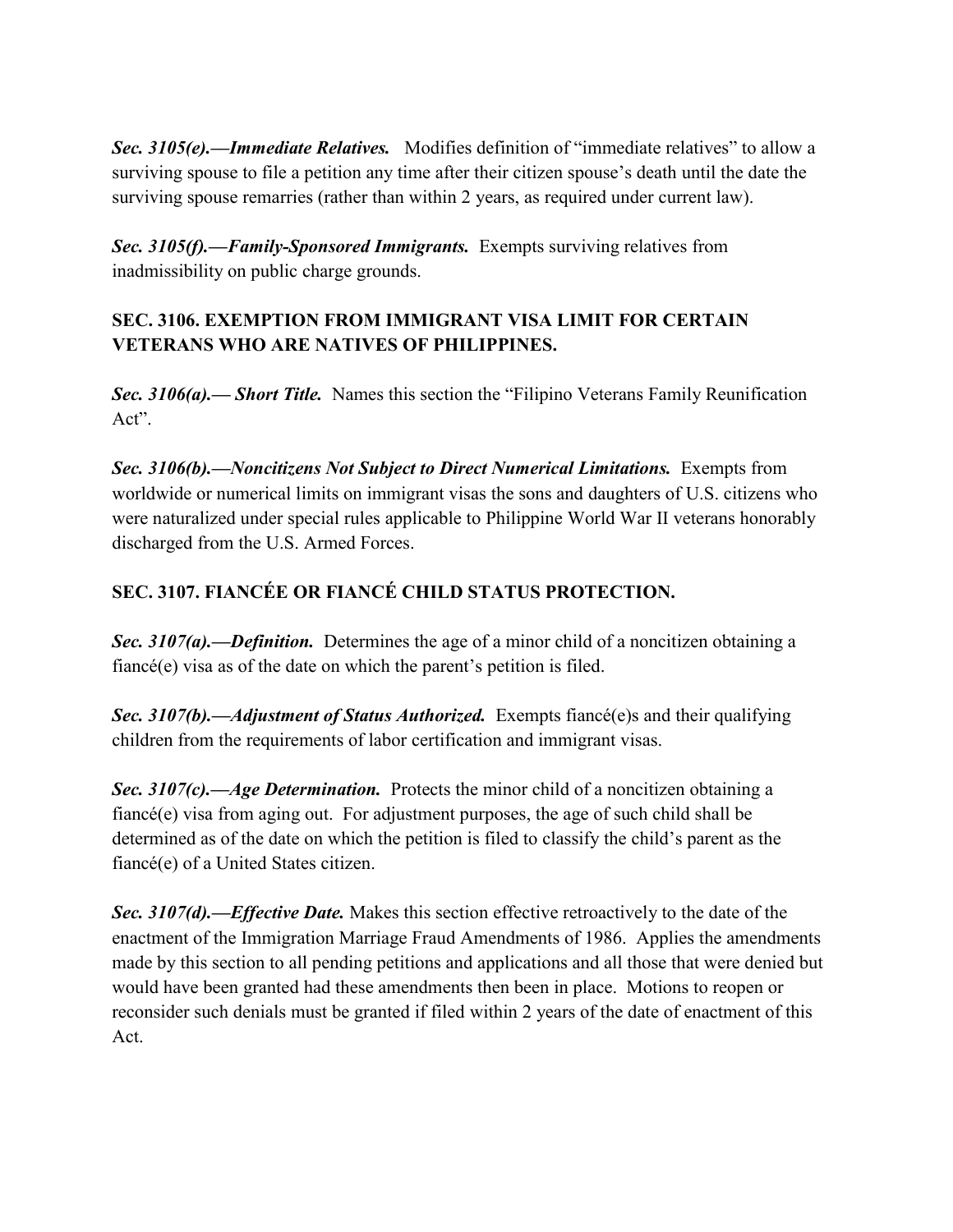**SEC. 3108. RETENTION OF PRIORITY DATES.** Allows a noncitizen who ages out of eligibility for either the family-sponsored 2nd preference or accompanying or following to join child status to keep the original priority date issued upon receipt of the applicable petition. Provides that the beneficiary of any petition shall retain their earliest priority date based on any petition filed on their behalf, as long as it was approvable when filed.

#### **SEC. 3109. DEFINING PERMANENT PARTNER.**

Defines a "permanent partner" as an individual  $18$  years or older (i) in a committed, intimate relationship with another individual 18 years or older in which both parties intend a lifelong commitment; (ii) who is financially interdependent with such other individual (may be waived:); (iii) is not married or in a permanent partnership with another individual; (iv) is unable, in the jurisdiction of either partner's domicile, to be married; and  $(v)$  is not a first, second, or third degree blood relation of that other individual. Provides that any references to "spouse," "husband," or "wife" in the INA shall be equally applicable to a permanent partner, and that any references to "marriage," "marital union," "married," "unmarried," "wedlock," or similar terms shall be equally applicable to unions of permanent partners. Provides that the definitions and meanings set forth in section 3109 apply equally to the LIFE Act, the Cuban Adjustment Act, and the Violence Against Women Act of 2000.

### **SEC. 3110. DEFINITION OF CHILD.**

**Sec.** 3110(a).—Titles I and II. Modifies the INA definition of "child" for titles I and II of the INA (general provisions and immigration) to include the biological child of a noncitizen permanent partners, if such child was under 18 at the time a permanent partnership was formed; or such child was adopted by a noncitizen permanent partner while under the age of 16, the child has been in the legal custody of, and has resided with, such adoptive parent for at least 2 years, and the child was under the age of 18 at the time the permanent partnership was formed.

**Sec. 3110(b).—Title III.** Modifies the definition of "child" for title III of the INA (Nationality and Naturalization) to include the definition set forth in subsection (a). Defines "parent," "father," and "mother" to include deceased permanent partners.

**SEC. 3111. TERMINATION OF CONDITIONAL PERMANENT RESIDENT STATUS FOR CERTAIN NONCITIZEN PERMANENT PARTNERS AND SONS AND DAUGHTERS UPON FINDING QUALIFYING PERMANENT PARTNERSHIP IMPROPER.** Allows for the termination of conditional permanent resident status for certain noncitizen permanent partners and their sons and daughters upon a finding that such permanent partnership no longer satisfies the statutory criteria.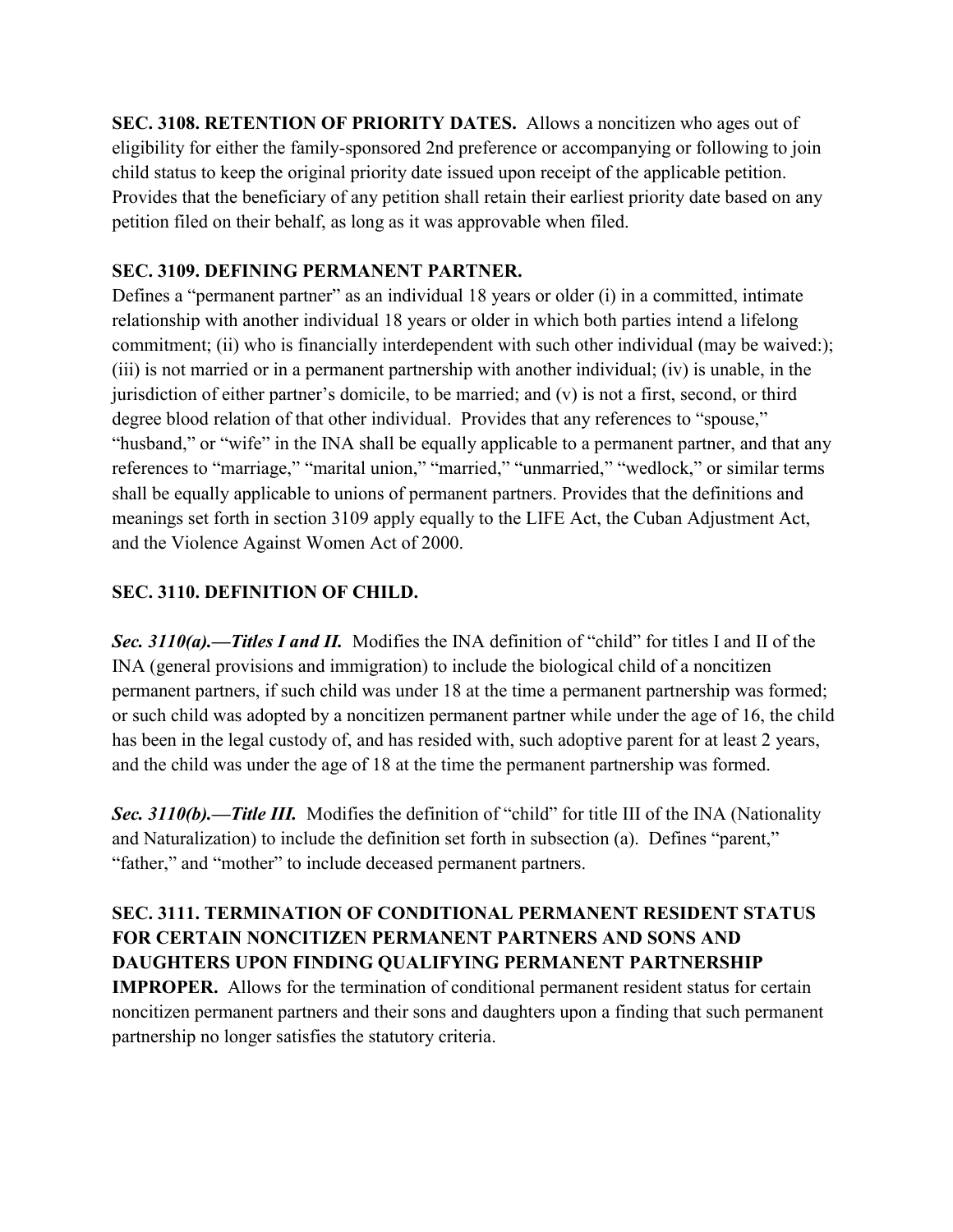**SEC. 3112. NATIONALITY AT BIRTH.** Clarifies that parentage, for purposes of transmission of United States citizenship from parent to child, is determined by legal recognition rather than by genetics or gestation, and that such parentage extends to the spouse of the parent at the time of the child's birth.

### **Subtitle B—National Origin-Based Antidiscrimination for Nonimmigrants**

**SEC. 3201. EXPANSION OF NONDISCRIMINATION PROVISION.** Adds religion to the list of impermissible discrimination grounds and extends the discrimination ban to nonimmigrant visas and other immigration benefits.

**SEC. 3202. TRANSFER AND LIMITATIONS ON AUTHORITY TO SUSPEND OR RESTRICT THE ENTRY OF A CLASS OF NONCITIZENS.** Restricts the President's power under section 212(f) to suspend the entry of otherwise admissible noncitizens or classes of otherwise admissible noncitizens, by requiring the least restrictive means to achieve compelling governmental interests relating to security, public safety, human rights, democratic processes or institutions, or international stability. Requires the President to specify the duration of such orders. Requires advance consultation with Congress, including the evidence supporting the order, and, within 48 hours after the exercise of such power, a report to Congress. Requires publication of an unclassified version of such report. Allows judicial review at the request of individuals present in the United States and harmed by such order, including class actions. Permits the exclusion from the United States of passengers transported by airlines that violate the fraud detection requirements.

# **Subtitle C—Diversity Immigrants**

**SEC. 3301. INCREASING DIVERSITY VISAS.** Increases the annual numerical limit on the issuance of diversity visas from 55,000 to 80,000.

# **Subtitle D—Reforming Employment-Based Immigration**

# **SEC. 3401. DOCTORAL STEM GRADUATES FROM ACCREDITED U.S. UNIVERSITIES.**

*Sec. 3401(a).––In General.* Adds noncitizens with doctoral degrees in the STEM fields from accredited United States institutions of higher education to the list of immigrants who are not subject to numerical limits.

*Sec. 3401(b).––Definitions.* Incorporates the definition of the STEM fields contained in the Department of Education's Classification of Instructional Programs. Incorporates the definition of "accredited United States institution of higher education" contained in the Higher Education Act of 1965 and identifies the appropriate accrediting bodies.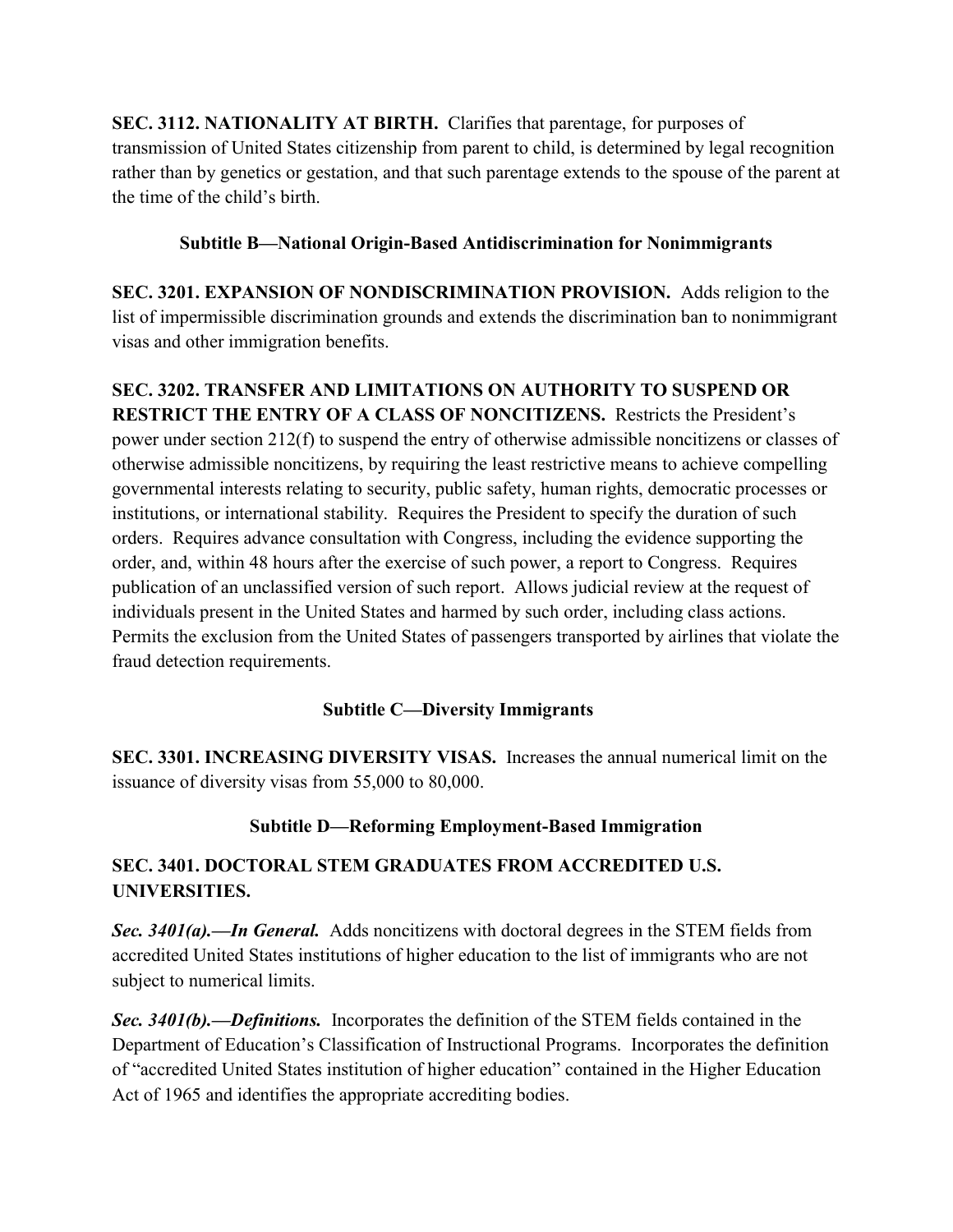#### **SEC. 3402. ADDRESSING VISA BACKLOGS.**

*Sec. 3402(a).––Noncitizens Not Subject to Direct Numerical Limitations.* Eliminates numerical limitations on immigrants, including derivative beneficiaries, whose visa petitions have been approved and whose waits have exceeded ten years.

*Sec. 3402(b).––Effective Date.* Provides that this section takes effect 60 days after the date of the enactment of this Act.

### **SEC. 3403. ELIMINATING EMPLOYMENT-BASED PER COUNTRY LEVELS.**

*Sec. 3403(a).––In General.* Eliminates the per-country caps for employment-based immigrants.

*Sec. 3403(b).––Conforming Amendments.* Provides conforming amendments elsewhere in the Immigration and Nationality Act.

*Sec. 3403(c).––Country-Specific Offset.* Provides conforming amendments to the Chinese Student Protection Act of 1992.

*Sec. 3403(d).––Effective Date.* Makes this section effective beginning with fiscal year 2022.

**SEC. 3404. INCREASED IMMIGRANT VISAS FOR OTHER WORKERS.** Increases, from 10,000 to 40,000, the number of employment-based 3rd-preference immigrant visas reserved for "other workers" (i.e. other than the skilled and professional workers also classified within the 3rd preference). Makes corresponding changes to the percentage allocations of visas among the other employment-based preferences.

**SEC. 3405. FLEXIBLE ADJUSTMENTS TO EMPLOYMENT-BASED IMMIGRANT PROGRAM.** Authorizes the Secretary of Homeland Security, in consultation with the Secretary of Labor, to temporarily reduce admissions of employment-based 2nd- and 3rd-preference immigrants (professionals with advance degrees, those with "exceptional ability," skilled and professional workers without advance degrees, and "other workers") during times of high unemployment in particular geographic areas or labor market sectors.

### **SEC. 3406. REGIONAL ECONOMIC DEVELOPMENT IMMIGRANT VISA PILOT PROGRAM**

*Sec. 3406(a).––Pilot Program for Regional Economic Development Visas.*Authorizes the Secretary of Homeland Security to create a pilot program for the admission of up to 10,000 additional admissible immigrants per year whose employment is essential to the economic development strategies of their local communities.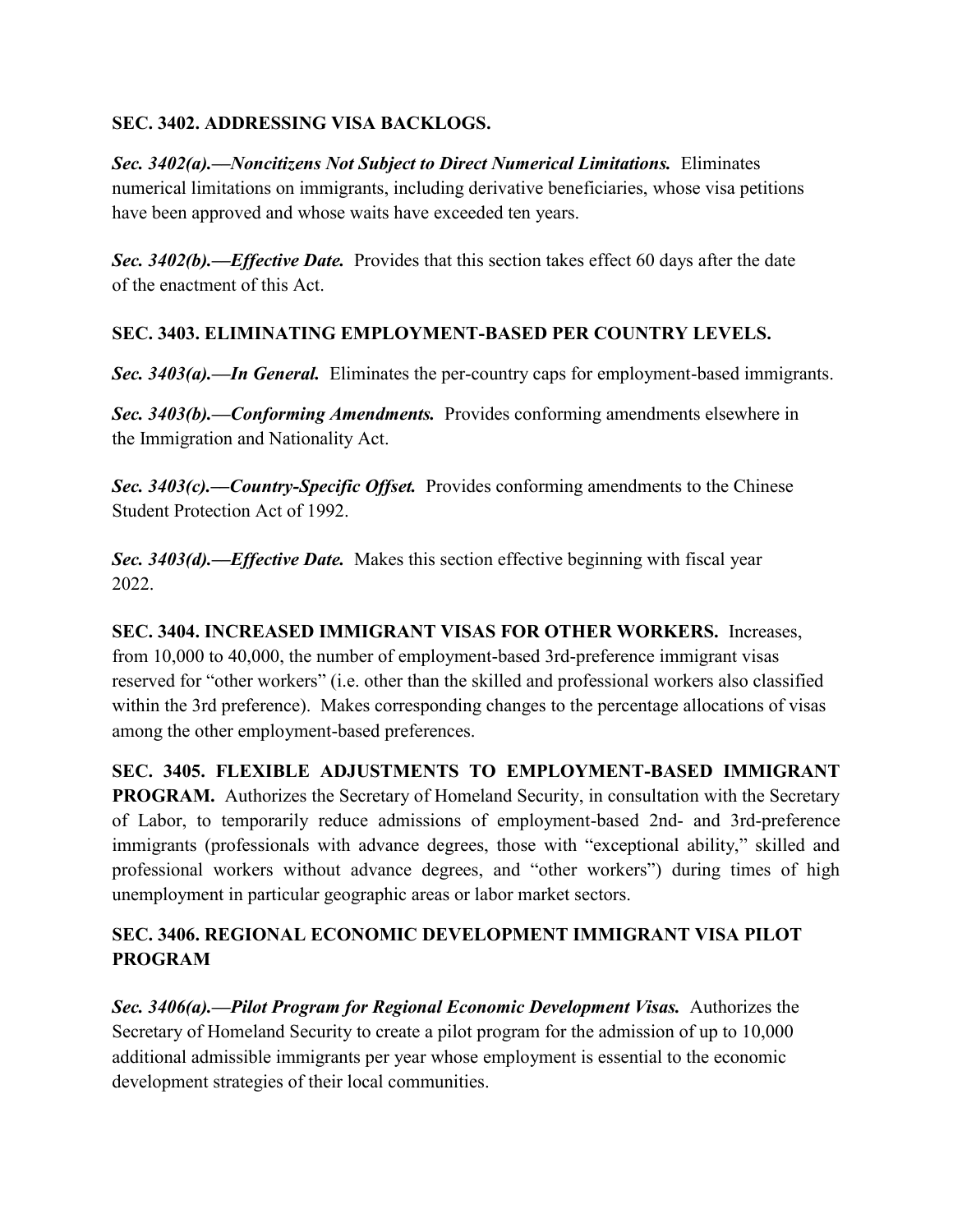*Sec. 3406(b).––Labor Certification.* Requires labor certification for immigrants admitted under this program.

*Sec. 3406(c).––Duration.* Authorizes the Secretary of Homeland Security to decide the duration of the program, but not to exceed five years.

*Sec. 3406(d).––Regulations,* Requires the Secretary of Homeland Security, in consultation with the Secretary of Labor, to issue implementing regulations for this program.

**SEC. 3407. WAGE-BASED CONSIDERATION OF TEMPORARY WORKERS.**  Authorizes the Secretary of Homeland Security, in consultation with the Secretary of Labor, when determining the order in which visas should be distributed among qualified H-1B workers (and any other nonimmigrant worker categories to whom the Secretary deems it appropriate to apply this section), to prioritize based on the wages offered by their employers.

### **SEC. 3408. CLARIFYING DUAL INTENT FOR POSTSECONDARY STUDENTS.**

*Sec. 3408(a).––In General*. Exempts full-time F-1 students at institutions of higher education from the requirement, applicable to other F-1 students, of a foreign residence that the student has no intention of abandoning.

*Sec. 3408(b).––Conforming Amendments.* Makes conforming amendments to other sections of the Immigration and Nationality Act.

### **SEC. 3409. H-4 VISA REFORM.**

*Sec. 3409(a).––Work Authorization for H-4 Visa Holders.* Authorizes employment for the spouse and children of a nonimmigrant temporary worker admitted to the United States under section 101(a)(15)(H) of the Immigration and Nationality Act,

*Sec. 3409(b).––Protecting H4 Children who Age out of Status*. Authorizes the Secretary of Homeland Security to extend the nonimmigrant status of an H1-B temporary worker who is the beneficiary of an employment-based 1st, 2nd, or 3rd preference petition, during the period that his or her application for adjustment of status is pending. Authorizes a similar extension for a child accompanying or following to join such a noncitizen if the child acquired derivative nonimmigrant status while under age 18. Prevents the child from aging out of eligibility for an immigrant visa as the beneficiary of such a noncitizen if the child was under age 21 at the time the parent filed the petition (or applied for labor certification).

**SEC. 3410. EXTENSIONS RELATED TO PENDING PETITIONS.—Authorizes extensions** of nonimmigrant stays for individuals previously granted nonimmigrant visas under subparagraphs (F) (students), H-1B (temporary professional workers), L (intracompany transferees), or O (noncitizens of "extraordinary ability") of section  $101(a)15$ ) of the Immigration and Nationality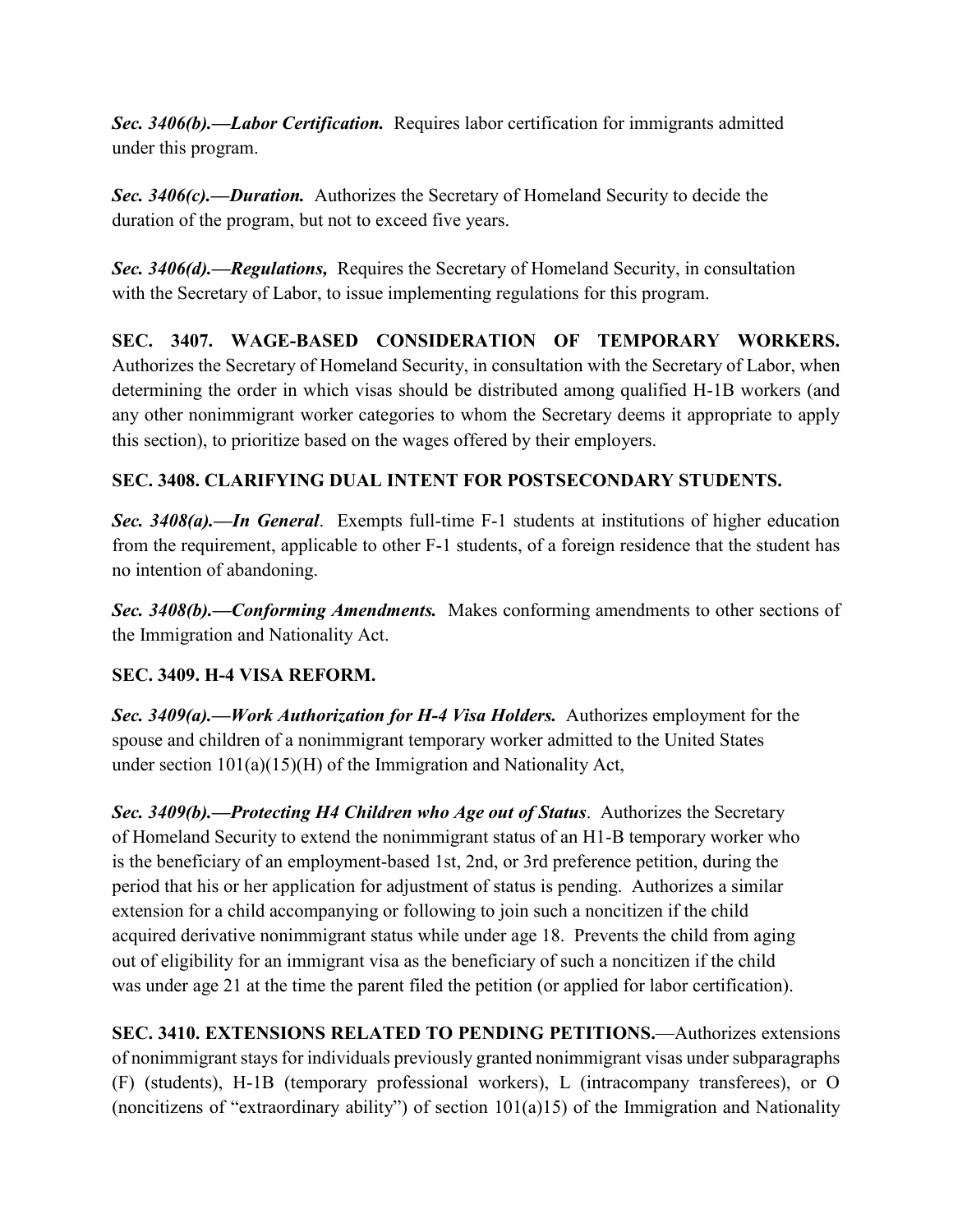Act if their visa petitions or labor certification applications have been pending more than one year. Provides that these extensions will be in one-year increments. Prescribes employment authorization when such extensions are granted.

### **Subtitle E—Promoting Immigrant and Refugee Integration**

**SEC. 3501. DEFINITION OF FOUNDATION.** In this subtitle, the term "Foundation" means the United States Citizenship and Integration Foundation established under section 3502.

### **SEC. 3502. UNITED STATES CITIZENSHIP AND INTEGRATION FOUNDATION.**

**Sec. 3502(a).—***Authorization*. Authorizes the Secretary of Homeland Security to establish a nonprofit corporation or similar entity to be known as the "United States Citizenship and Integration Foundation" ("the "Foundation").

*Sec. 3502(b).—Gifts to Foundation.* Authorizes the Foundation to solicit, accept, and make gifts of money and other real or personal property and to collaborate in its work with the Department of Homeland Security.

*Sec. 3502(c).—Purposes of Foundation.* Describes the purposes of the Foundation as spurring innovation in the promotion and expansion of citizenship preparation programs for lawful permanent residents; identifying and evaluating best practices in citizenship promotion and preparation and making recommendations to the Department about how to bring about such best practices; supporting direct assistance to applicants for lawful permanent resident status or naturalization; and coordinating on integration efforts with State and local entities.

*Sec. 3502(d).—Carrying Out of Purposes.* Lays out the activities through which the Foundation is to carry out its purposes. They include making United States citizenship instruction and naturalization application services accessible to low-income and other underserved lawful permanent resident populations; prioritizing best practices in United States citizenship promotion and preparation; solving problems faced by those seeking naturalization; expanding the use of technology in United States citizenship preparation programs; bringing receiving communities into the United States citizenship and civic integration process; administering the New Citizens Award Program to annually recognize up to 10 United States citizens who were naturalized in the preceding 10 years and have made outstanding contributions to the United States; fostering public education and awareness; coordinating with United States Citizenship and Immigration Services; and awarding grants to State and local governments.

*Sec. 3502(e).—Council of Directors.* Establishes a Council of Directors, consisting of the Director of United States Citizenship and Immigration Services and 10 additional members appointed by the Director of United States Citizenship and Immigration Services to four-year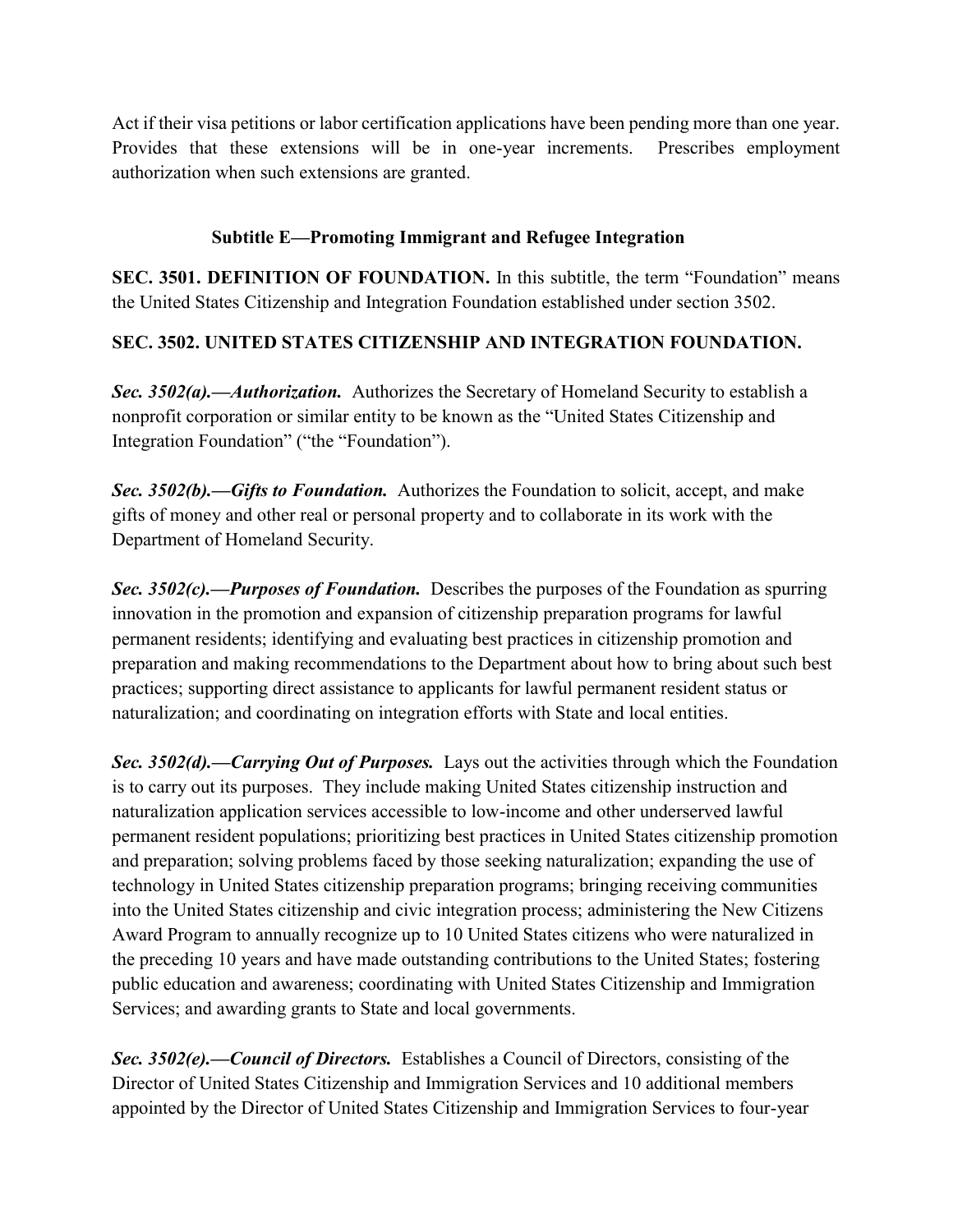renewable terms, except that five of the first group of ten members are to be designated to initially serve two-year terms, which may be followed by renewable four-year terms. In making appointments, the Director is to consider individuals with experience serving in national private and public nonprofit organizations that promote and assist permanent residents with naturalization. The Council by majority vote appoints an Executive Director for a 6-year renewable term. The Executive Director is to oversee the day-to-day operations of the Foundation.

*Sec. 3502(f).—Authority of Executive Director.* Authorizes the Executive Director to accept, hold, administer, invest, and spend any real or personal property of the Foundation; enter into contracts; and charge reasonable fees for professional services furnished by the Foundation.

*Sec. 3502(g).—Timeline.* Makes the Foundation operational within 12 months of enactment of this Act.

# *Sec. 3502(h).—Authorization of Appropriations for Foundation and Pilot Program.*

Authorizes, for the first two fiscal years after the date of enactment of this Act, the appropriations necessary to establish the Foundation and the pilot program described in section 3507 of this Act. Specifies that such amounts may be invested and that the investment yields are to remain available for the operations of the Foundation and the pilot program without further appropriation.

# **SEC. 3503. PILOT PROGRAM TO PROMOTE IMMIGRANT INTEGRATION AT STATE AND LOCAL LEVELS.**

*Sec. 3503(a).—Grants Authorized.* Directs the Chief of the United States Citizenship and Immigration Services' Office of Citizenship to establish a pilot program through which the Chief may award grants, on a competitive basis, to States, local governments, or other qualifying entities, in collaboration with State and local governments, to carry out programs to integrate new immigrants or to create New Immigrant Councils to carry out such programs.

*Sec. 3503(b).—Application.* A State or local government may apply to the Chief for a grant under this section, providing such information, in such form, and at such time as the Chief may reasonably require.

*Sec. 3503(c).—Authorized Activities.* A grant awarded under this subsection may be used to form a New Immigrant Council, which must consist of between 15 and 19 individuals, inclusive, from the State, local government, or qualifying organization, including, to the extent practicable, representatives from business, faith-based organizations, civic organizations, philanthropic organizations, nonprofit organizations (including those with legal and advocacy experience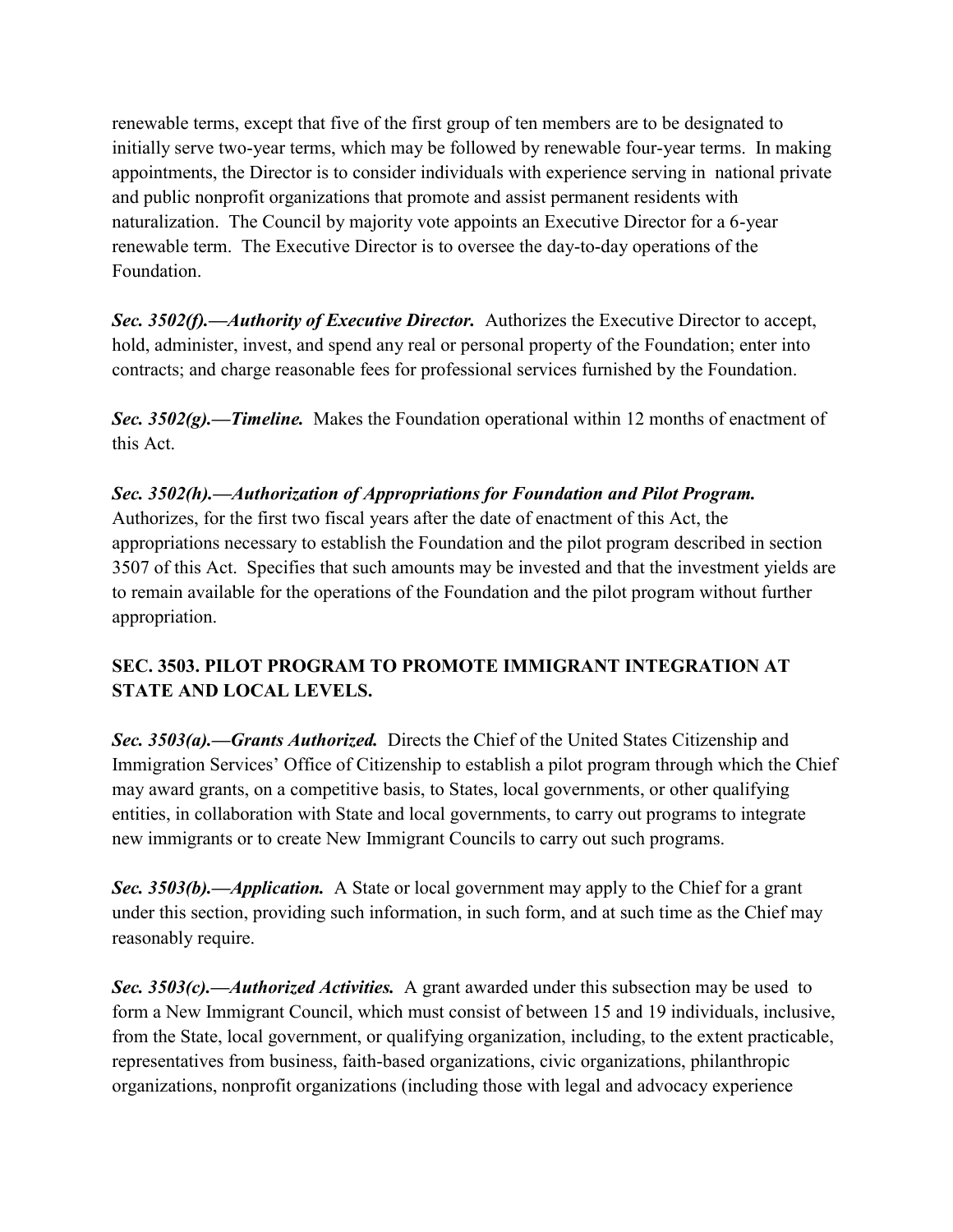working with immigrant communities), key education stakeholders, State adult education offices, State or local public libraries, and State or local governments. New Immigrant Councils must meet at least once each quarter. Grantees may make subgrants to local communities, city governments, municipalities, nonprofit organizations (including veterans' and patriotic organizations), or other qualifying entities. Grant funds may also be used to develop, implement, expand, or enhance a comprehensive plan to introduce and integrate new immigrants into the State by improving English language skills, engaging caretakers with limited English proficiency in their child's education, improving access to workforce training programs, teaching United States history, civics, and citizenship rights and responsibilities, improving financial literacy, and engaging receiving communities in the citizenship and civic integration process.

*Sec. 3503(d).—Reporting and Evaluation.* Requiring every grant recipient to submit an annual report to the Chief, describing the activities undertaken, their effectiveness, the geographic areas served, the number of immigrants in such areas, and the primary languages spoken in such areas. Also requiring the Chief to evaluate the grant program annually, noting areas of possible improvement and ensuring that grantees, recipients, and subgrantees are acting within the scope and purpose of this section.

### **SEC. 3504. ENGLISH AS A GATEWAY TO INTEGRATION GRANTS.**

*Sec. 3504(a).––Authorization.* Directs the Assistant Secretary for Career, Technical, and Adult Education in the Department of Education to award English as a Gateway to Integration grants to eligible entities.

*Sec. 3504(b).––Eligibility.* Lays out the eligibility requirements for these grants. The entity may be a state, local government unit, or private educational, community-based, or nonprofit institution or organization. Prior recipients must use matching grants from non-Federal sources, equal to at least 25 percent of the amount of the grants under this section. The application must describe the target population served and the evaluation measures, and demonstrate collaboration with other entities. The programs for which funding is requested must teach English language skills to Limited English Proficient (LEP) individuals who have less than a U.S. high school diploma or are parents who are caretakers of young children. The programs must promote the social, economic and civic integration of adult English language learners and their families, equip them for ongoing, independent learning, and help them develop digital literacy skills. The entity must be in a State with one of the ten highest proportions of foreign-born residents or a State with a large increase in the population of immigrants during the most recent 10-year period.

*Sec. 3504(c).––Use of Funds.* Requires that grant funds awarded under this section be used to provide adult English language instruction to build the students' knowledge of United States history and civics, prepare for naturalization, gain digital literacy, navigate the early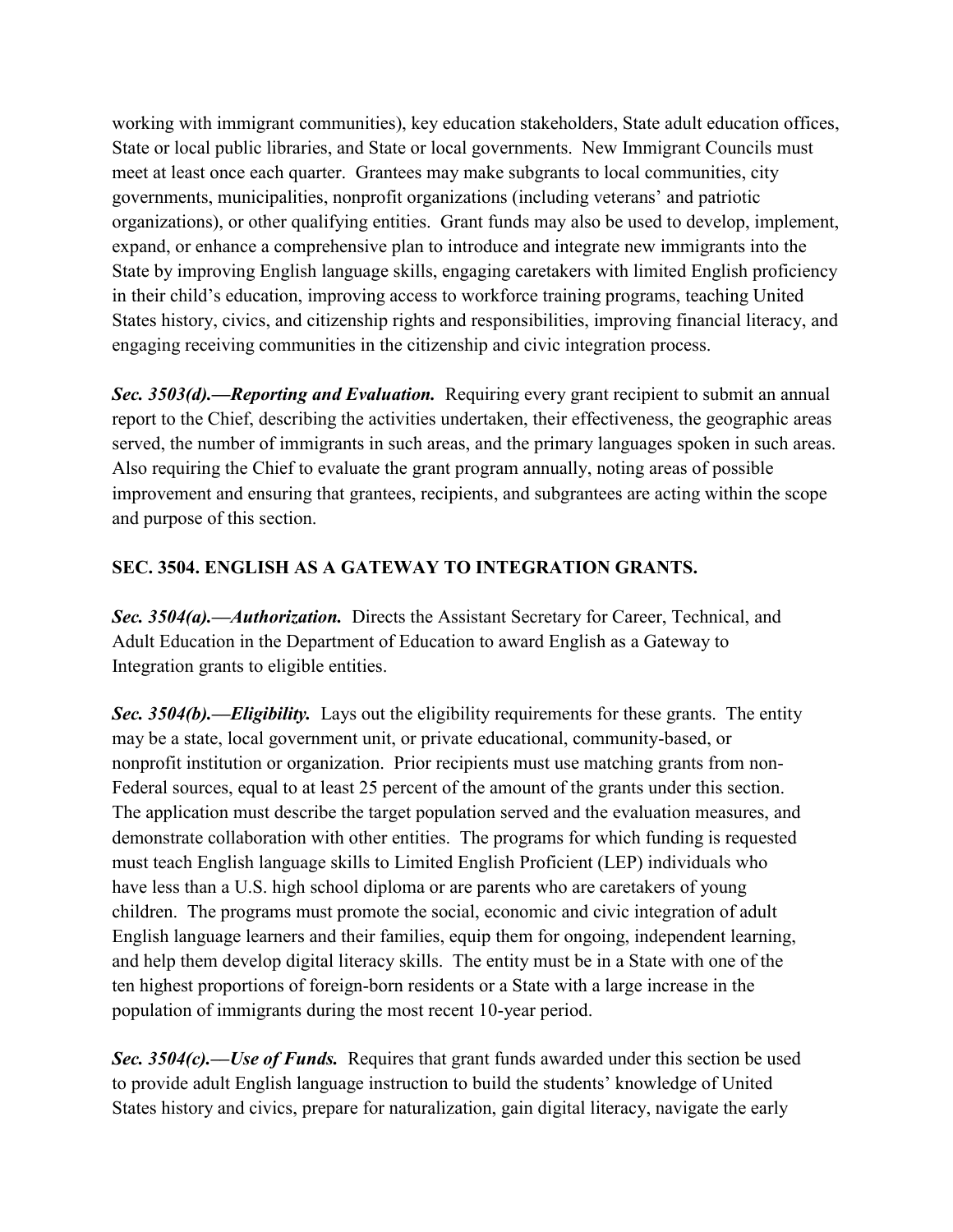childhood, K–12 and postsecondary education systems, gain financial literacy, learn about housing and health care, prepare for a high school equivalency diploma or post-secondary training or education, and prepare for and secure employment. Programs may include accessible classroom instruction, online instruction, and special support for students with low literacy levels in their first language.

*Sec. 3504(d).––Certification.* Requires the entity, before receiving grant funds under this section, to certify to the Assistant Secretary that its proposed uses of grant funds are consistent with the requirements of this section.

*Sec. 3504(e).––Annual Report and Evaluation.* Requires the entity, within 90 days after the end of each fiscal year for which it receives grant funds under this section, to submit a report to the Assistant Secretary. The report must describe the funded activities, the geographic area or areas served, the number of immigrants in such areas, the primary languages spoken in those areas, the number of adult English language learners who were funded entirely or partially by these grant funds, and a breakdown of the total and average per-capita costs of the instruction. The report must also include an assessment of the program's effectiveness, recommendations for improvement, whether the English language instruction needs of the geographic area served have been met, and if not, what further assistance is required.

*Sec. 3504(f).—Definitions.* Defines "State" to include the various United States territories; defines "limited English proficient" and "English language learner" as a non-native English speaker who does not speak English as his or her primary language and who has a limited ability to read, speak, write, or understand English; and defines "adult English language learner" as someone age 16 or older who is not enrolled in secondary school and is limited English proficient.

*Sec. 3501(g).––Authorization of Appropriations.* Appropriates such sums as may be necessary to implement this section.

### **SEC. 3505. WORKFORCE DEVELOPMENT AND SHARED PROSPERITY GRANTS.**

*Sec. 3505(a).––Declaration of Policy.* Declares it is United States policy that adults have adequate and equitable access to education and workforce programs that teach basic skills, including occupational skills; that helping adults with limited skills to attain industry-recognized postsecondary credentials strengthens the economy; and that workforce programs for adults with limited skills should incorporate an integrated education and training approach.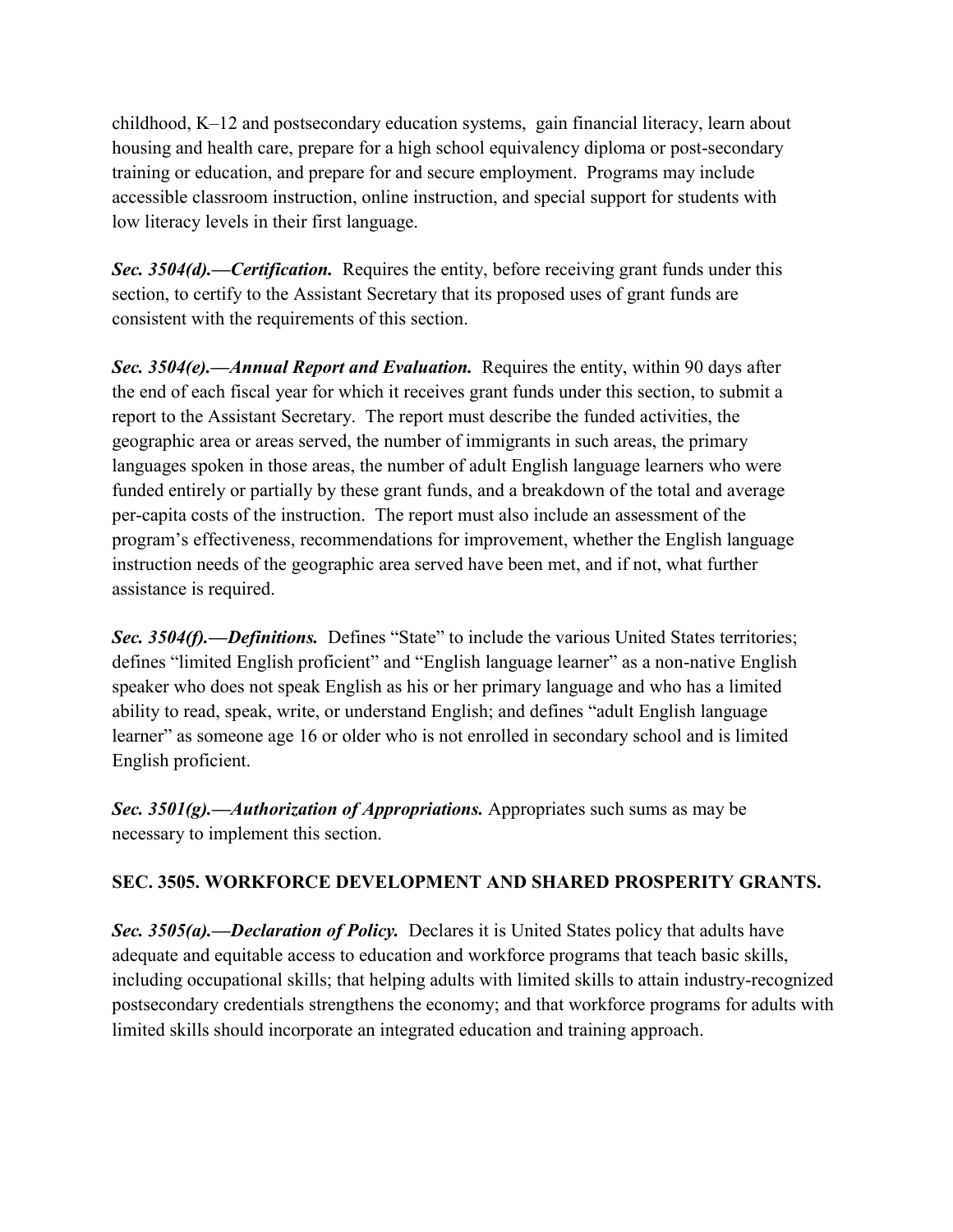*Sec. 3505(b).––Authorization.* Directs the Assistant Secretary for Career, Technical, and Adult Education in the Department of Education to award grants, on a competitive basis, to qualifying entities working in collaboration with State and local governments.

**Sec. 3505(c).—Qualifying Entities.** Defines "qualifying entities" under this section to include educational institutions, private organizations, community-based organizations, and not-forprofit organizations.

*Sec. 3505(d).––Eligibility.* Requires that the collaborating State or local government agency be one that promotes the economic integration of immigrants and refugees and their families; has expertise in workforce development and adult education; and has, or collaborates for the grant with, at least one entity that has expertise in workforce development and adult education for immigrants and refugees. Requires matching funds of at least 25 percent of the grant amount from non-Federal sources. Requires applicants to describe the target population to be served, including demographics, English language levels, educational levels, and skill levels of the target population; the specific instructional model; the design of the program and the expertise of the educators; and how the program will prepare students to receive a high school equivalency credential, a postsecondary credential, or employment. The applicant must also supply evidence of employer demand for the skills or occupational training offered by the grant program; the extent to which the program reduces the time required for students to acquire English and workforce skills; how the program will increase digital literacy skills; how the program will provide student support services, including guidance counseling; and the measures that will be used to evaluate progress in basic skills and preparation for employment.

*Sec. 3505(e).––Certification.* Requires the entity, before receiving grant funds under this section, to certify to the Assistant Secretary that its proposed uses of grant funds are consistent with the requirements of this section.

*Sec. 3505(f).––Technical Assistance.* Directs the Assistant Secretary to provide technical assistance to adult education providers on how to provide integrated education and training.

*Sec. 3505(g).––Annual Report and Evaluation.* Requires the entity, within 90 days after the end of each fiscal year for which it receives grant funds under this section, to submit a report to the Assistant Secretary. The report must describe the funded activities, the geographic area or areas served, the number of immigrants in such areas, the primary languages spoken in those areas, and a breakdown of the total and average per-capita costs of the instruction. The report must also include an assessment of the program's effectiveness, recommendations for improvement, whether the legal services needs of the geographic area served have been met and, if not, what further assistance is required.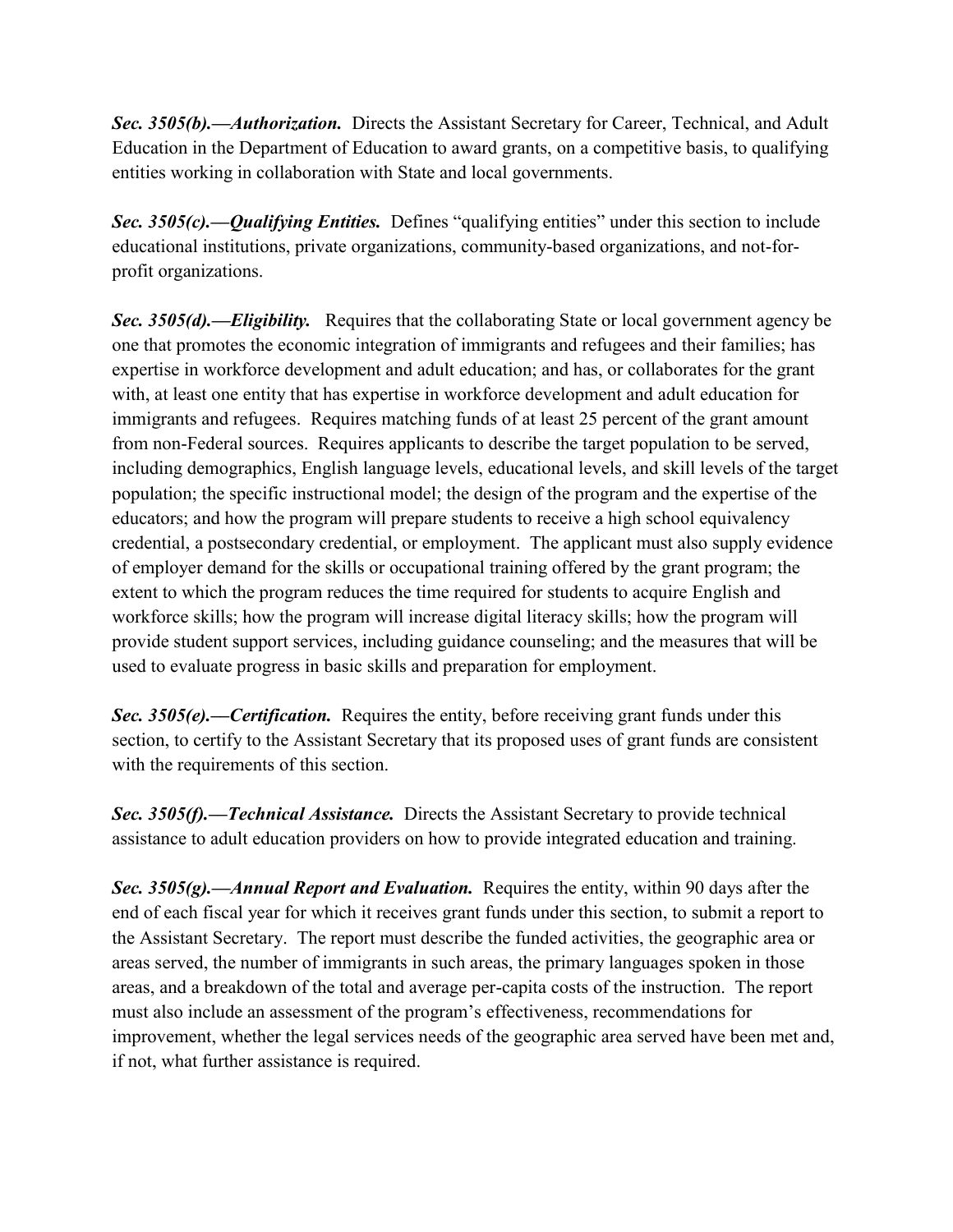**Sec. 3505(h).—Definitions.** Defines "State" to include the various United States territories; defines "integrated education and training" to mean instruction that provides adult education, literacy, and English language activities concurrently and contextually with specific workforce training; and defines "adult education" to mean academic instruction below the postsecondary level that is necessary to attain a secondary school diploma or its recognized equivalent, to transition to postsecondary education and training, or to obtain employment.

*Sec. 3505(i).—Authorization of Appropriations.* Authorizes appropriations of \$100,000,000 to implement this section in fiscal years 2022 and 2023.

### **SEC. 3506. EXISTING CITIZENSHIP GRANTS.**

*Sec. 3506(a).—*Authorizes the Department of Homeland Security to award grants to public or private nonprofit organizations for citizenship education and training.

*Sec.* 3506(b).—Specifies that whether an organization is enrolled in the E-Verify system must not be a factor in the decision whether to award a grant under this section.

### **SEC. 3507. GRANT PROGRAM TO ASSIST ELIGIBLE APPLICANTS.**

*Sec. 3507(a).—Establishment.* Authorizes the Secretary to establish, within United States Citizenship and Immigration Services, a program to award grants on a competitive basis to eligible nonprofit organizations that will use the funding to assist eligible applicants under the lawful prospective immigrant and lawful permanent resident sections of subtitle A of title I of this Act.

**Sec. 3507(b).—Eligible Nonprofit Organization.** Defines "eligible nonprofit organization" as a nonprofit, tax-exempt organization with demonstrated qualifications, experience, and expertise in providing quality services to immigrants, refugees, asylees, or applicants for such statuses.

*Sec. 3507(c).—Use of Funds.* Allowing grant funds to be used to disseminate information to the public regarding the eligibility and benefits of lawful prospective immigrant status authorized under section 1101 of this Act. Such funds may also be used to provide assistance, within the scope of the authorized practice of immigration law, to individuals submitting applications for lawful prospective immigrant status under section 1101 of this Act or for adjustment of status to that of a noncitizen lawfully admitted for permanent residence under sections 1102, 1103, 1104, or 1105 of this Act, or to individuals on the rights and responsibilities of United States citizenship, in civics or English as a second language classes, or applying for United States citizenship.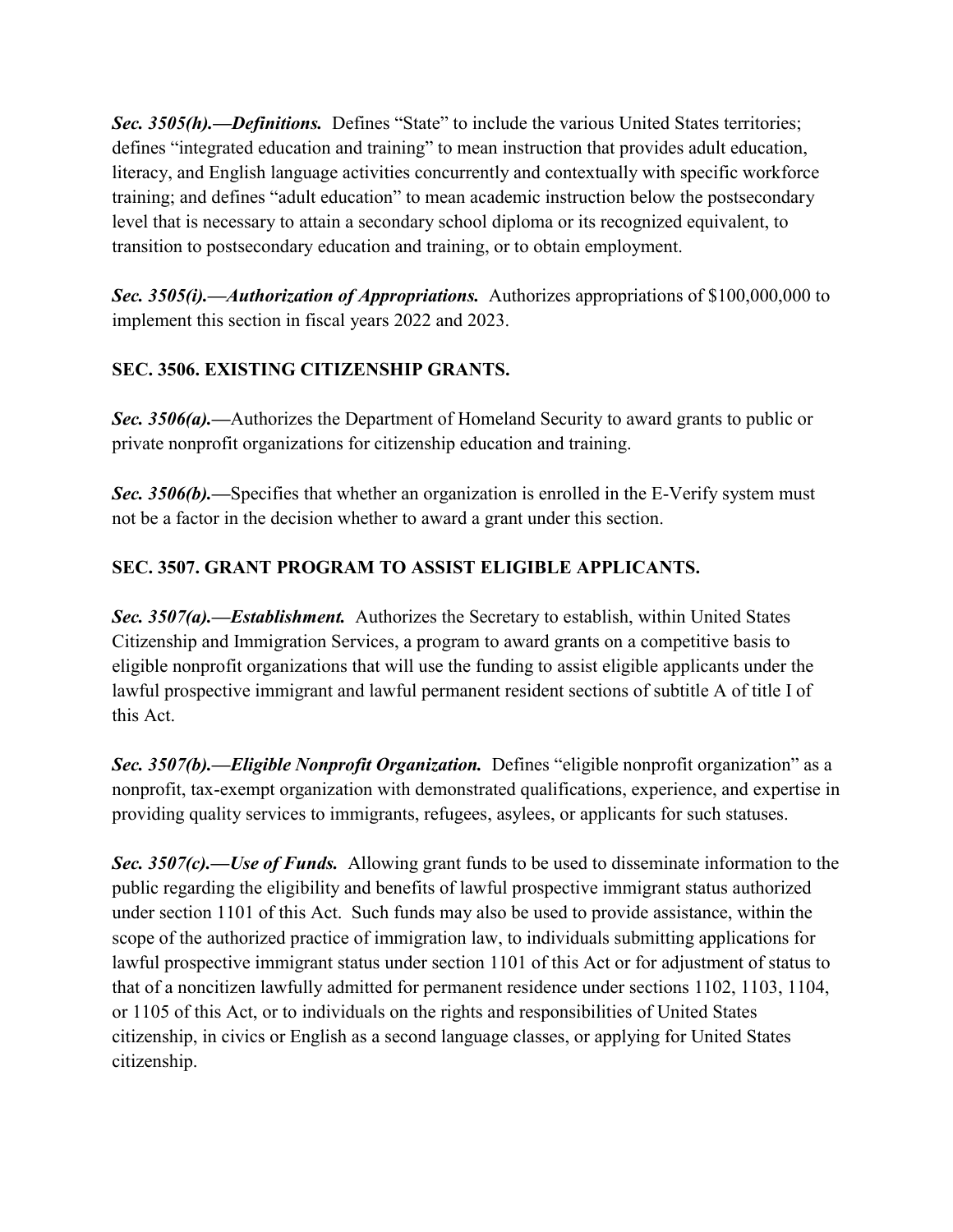*Sec. 3507(d).—Source of Grant Funds.* Authorizes the Secretary to use up to \$50,000,000 from the Immigration Examinations Fee Account pursuant to section 286(m) of the Immigration and Nationality Act to carry out this section. Also authorizes such additional appropriations as are necessary to carry out this section for five fiscal years, starting with the first fiscal year that begins after the date of enactment of this Act. Provides that all such appropriations are to remain available until expended.

# **SEC. 3508. STUDY ON FACTORS AFFECTING EMPLOYMENT OPPORTUNITIES FOR IMMIGRANTS AND REFUGEES WITH PROFESSIONAL CREDENTIALS OBTAINED IN FOREIGN COUNTRIES.**

*Sec. 3508(a).—Study Required.* Directs the Secretary of Labor to conduct a study on the factors affecting employment opportunities in the United States for applicable immigrants and refugees with foreign professional credentials. The Secretary is to coordinate with the Secretary of State, the Secretary of Education, the Secretary of Health and Human Services, the Secretary of Commerce, the Secretary of Homeland Security, the Administrator of the Internal Revenue Service, and the Commissioner of the Social Security Administration, and to draw from existing data and resources of nonprofit and State agencies.

*Sec. 3508(b).—Inclusions.* Requires that the study compare the employment in the United States of immigrants and refugees admitted in the last 5 years with the employment of the same individuals before their arrival. The study is also to include their pre-arrival occupational and academic credentials, assess any barriers to their skill-appropriate employment opportunities in the United States, analyze the existing public and private resources assisting applicable immigrants and refugees to make fuller use of their experience and qualifications, and offer policy recommendations for overcoming those barriers.

**Sec. 3508(c).—Definitions.** Defines "applicable immigrants and refugees" to include not only noncitizens who are lawfully present and authorized to be employed, but also United States citizens who were born outside the United States and its outlying possessions. Clarifying that all terms used in this section have the definitions given them in section 101(a) of the Immigration and Nationality Act.

# **SEC. 3509. IN-STATE TUITION RATES FOR REFUGEES, ASYLEES, AND CERTAIN SPECIAL IMMIGRANTS.**

**Sec. 3509(a).**—Bars any State that receives assistance under this Act from charging, for public institutions of higher education, higher tuition for certain noncitizens domiciled in the State than for other State residents. Identifies, as the noncitizens to whom this section applies, those who have been granted refugee status or asylum and those granted special immigrant status under certain statutes pertaining to Iraqis, Afghans, and translators assisting the United States Armed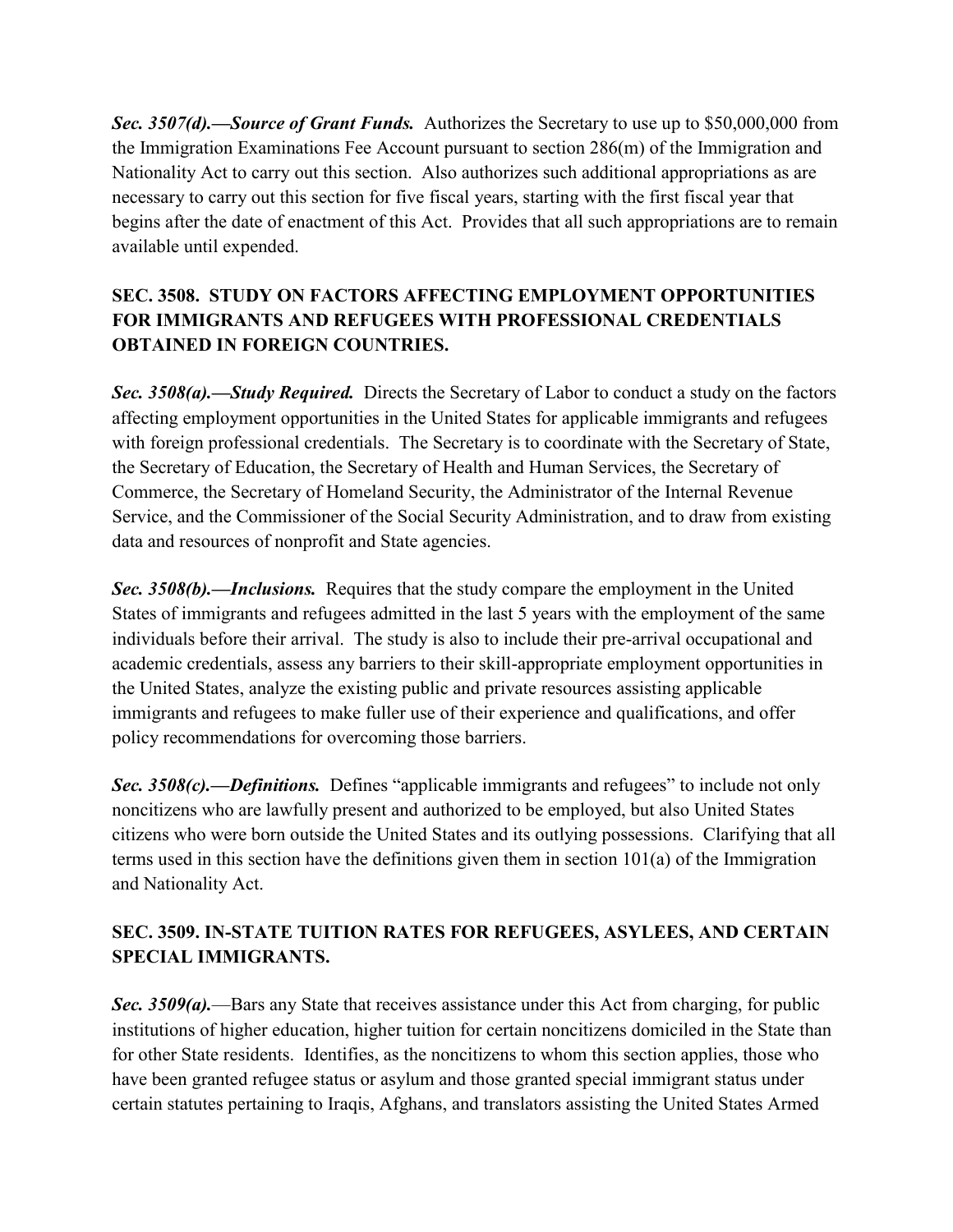Forces. Conditions protection under this section on the noncitizen having established residency in the State, and only with respect to the State in which the noncitizen was first domiciled after being admitted into the United States with the status described in subsection (b). Specifies that this section takes effect for the first period of enrollment that begins after January 1, 2021 at each institution to which it applies.

*Sec. 3509(b).—Conforming Amendment.* Adds a conforming amendment to the table of contents for the Higher Education Act of 1965.

### **SEC. 3510. WAIVER OF ENGLISH REQUIREMENT FOR SENIOR NEW AMERICANS.**

Exempts, from both the English language and civics/history requirements for naturalization, anyone who is physically or mentally unable to meet those requirements and anyone who at the time of applying is older than 65 years of age and has lived in the United States at least 5 years after being lawfully admitted for permanent residence. Exempts from the English language requirement anyone who at the time of applying is (a) older than 50 years of age and has been living in the United States for at least 20 years after being lawfully admitted for permanent residence; (b) older than 55 years of age and has been living in the United States for at least 15 years after being lawfully admitted for permanent residence; or (c) is older than 60 years of age and has been living in the United States for at least 10 years after being lawfully admitted for permanent residence. Gives the Secretary of Homeland Security the discretion to waive, on a case-by-case basis, the civics/history requirement for naturalization for anyone who, at the time of applying, is older than 60 years of age and has been living in the United States for at least 10 years after being lawfully admitted for permanent residence.

# **SEC. 3511. NATURALIZATION FOR CERTAIN UNITED STATES HIGH SCHOOL GRADUATES.**

*Sec. 3511(a).—In General.* Exempts certain individuals from both the English language and civics/history requirements for naturalization.

*Sec. 3511(b).—Noncitizens Described.* Describes the exempted individuals as noncitizens who submit transcripts showing the completion of grades 9 through 12 and graduation from a United States high school, together with evidence that they completed a curriculum that reflects knowledge of United States history, Government, and civics.

*SEC. 3511(c).—Clerical Amendment.* Adds a conforming amendment to the table of contents of the Immigration and Nationality Act.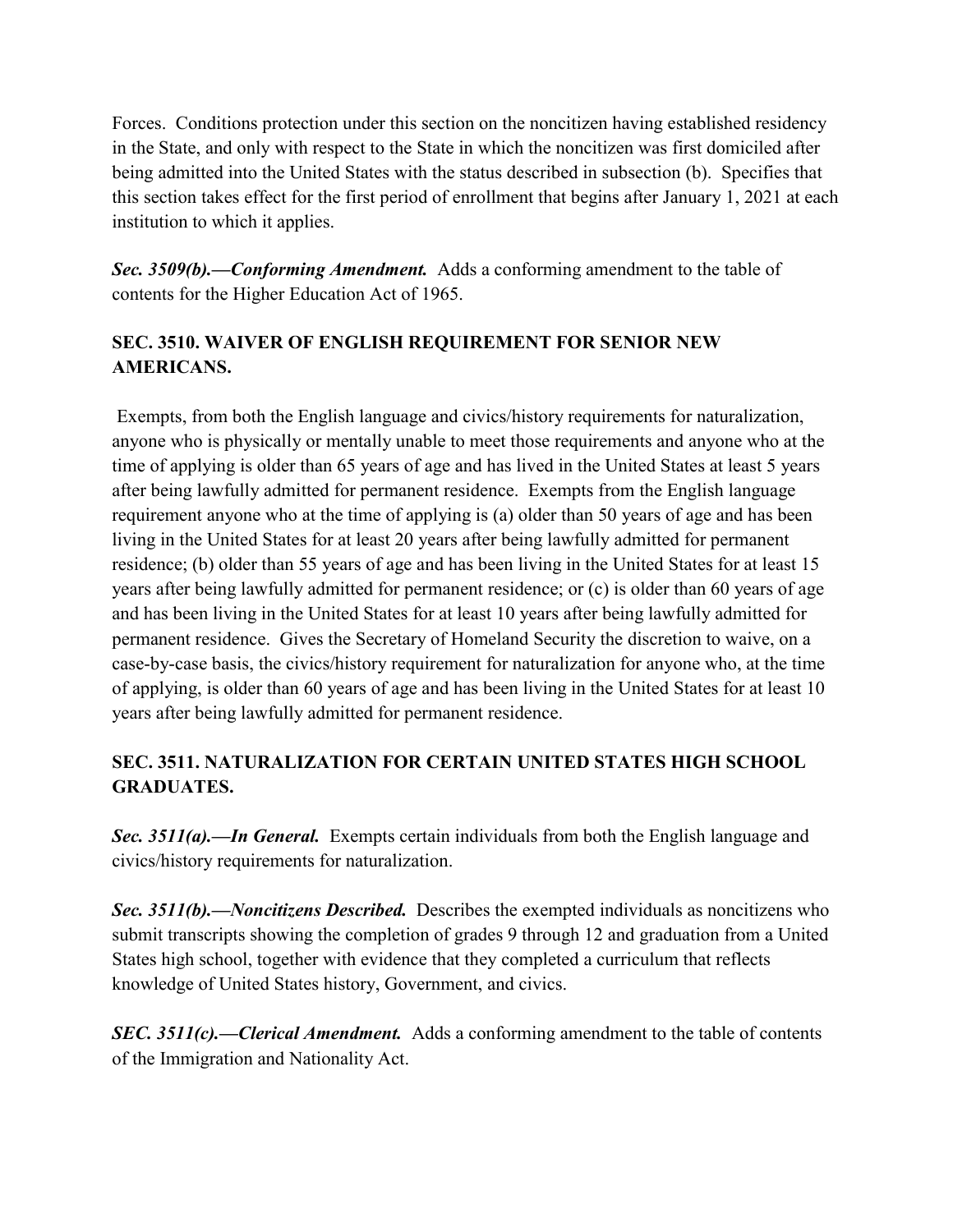*Sec. 3511(d).—Applicability.* Specifies that this section applies to anyone who applies for naturalization on or after the date of enactment of this Act.

*Sec. 3511(e).—Regulations.* Requires the Secretary of Homeland Security to promulgate regulations implementing this section not later than 180 days after the date of the enactment of this Act.

### **SEC. 3512. NATURALIZATION CEREMONIES.**

*Sec. 3512(a).—In General.* Directs the Chief of the Office of Citizenship in United States Citizenship and Immigration Services, in consultation with the Director of the National Park Service, the Archivist of the United States, and other appropriate Federal officials, to develop and implement a strategy to enhance the public awareness of naturalization ceremonies.

*Sec. 3512(b).—Venues.* Requires consideration of the use of outstanding and historic locations as venues for some naturalization ceremonies.

### **SEC. 3513. NATIONAL CITIZENSHIP PROMOTION PROGRAM.**

*Sec. 3513(a).—Establishment.* Requires the Secretary of Homeland Security, not later than 12 months after the date of enactment of this Act, to establish a program to promote United States citizenship.

*Sec. 3513(b).—Program Activities.* Requires outreach activities as part of that program.

*Sec. 3513(c).—Outreach.* Requires that such outreach include developing materials targeted to noncitizens who have been lawfully admitted for permanent residence to encourage them to apply for naturalization. The Secretary is to make those materials available through public service announcements, advertisements, and other appropriate media. Also requires the Secretary to target the outreach to eligible noncitizens by way of text, email, and the United States Postal Service that includes, on paper or in electronic form, notice of possible eligibility for naturalization, information about the eligibility requirements and the benefits of United States citizenship, a pre-filled naturalization application containing the data the Department already has about the individual, instructions for completing the application, and information about where to get free or low-cost assistance to apply for naturalization and to prepare for the English and civics exams.

#### **SEC. 3514. AUTHORIZATION OF APPROPRIATIONS FOR FOUNDATION AND PILOT PROGRAM.**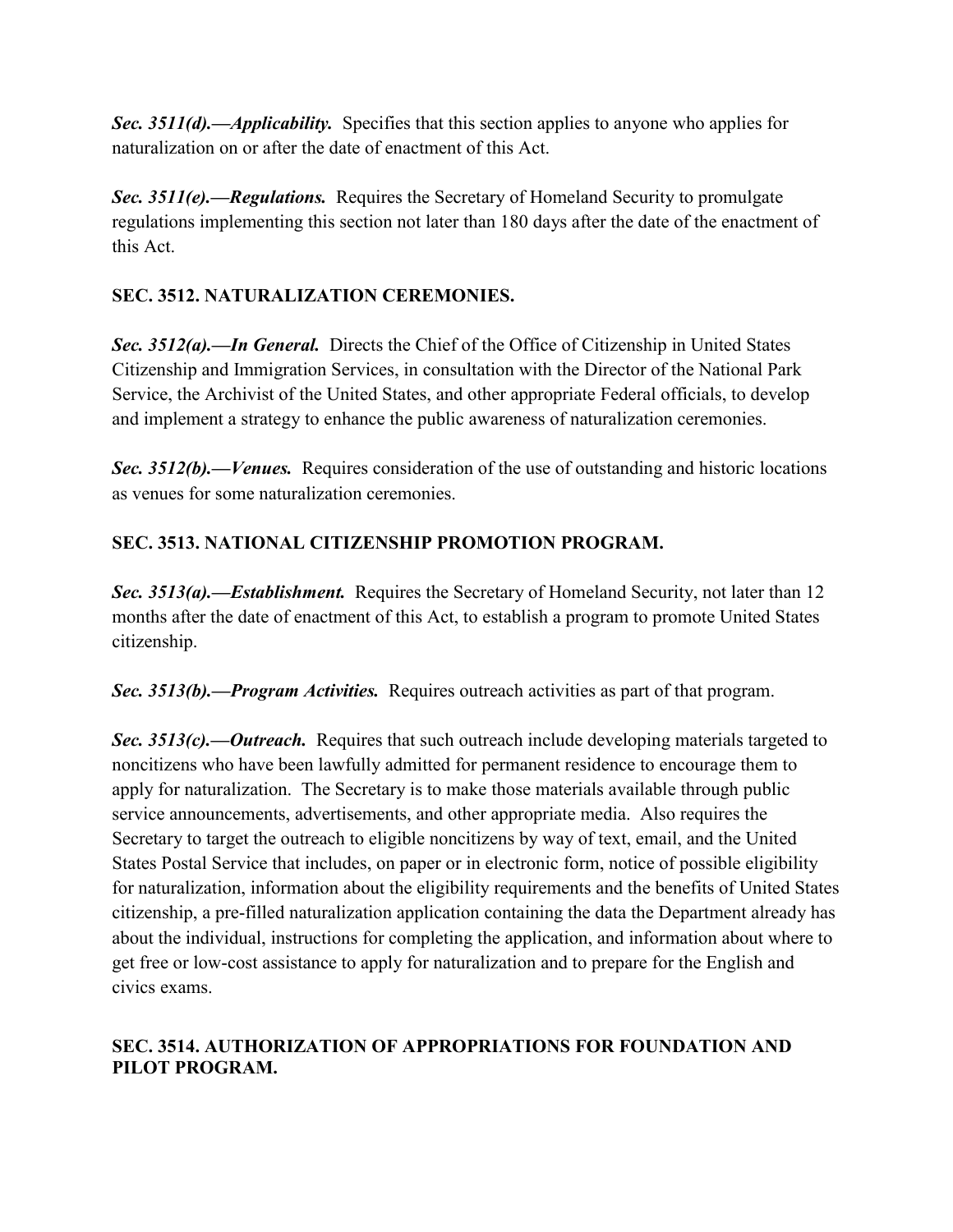*Sec. 3514 (a).—In General.* Appropriates for the first 2 fiscal years after the date of the enactment of this Act sums necessary to establish the Foundation and carry out the pilot program under section 3502.

*Sec. 3514 (b).—Use of Funds.* Amounts appropriated to establish the Foundation and carry out the pilot program under section 3502 may be invested, and any amounts resulting from such investments shall remain available for the operations of the Foundation and the pilot program without further appropriation.

#### **TITLE IV—IMMIGRATION COURTS, FAMILY VALUES, AND VULNERABLE INDIVIDUALS**

### **Subtitle A—Promoting Efficient Processing of Asylum Seekers; Addressing Immigration Court Backlogs; and Efficient Repatriation of Migrants Ordered Removed**

### **SEC. 4101. EXPANDING ALTERNATIVES TO DETENTION.**

*Sec. 4101(a).––Family Case Management Program.* Directs the Secretary of Homeland Security to expand the Family Case Management Program (FCMP) for apprehended noncitizens who are members of family units arriving in the U.S. and to develop additional community-based programs to increase the number of enrollees in the Alternatives to Detention (ATD) program.

*Sec. 4101(b).––Nonprofit Entity Contracting Partner.* Directs the Secretary to contract with qualified nonprofits to operate ATDs, including FCMP.

*Sec. 4101(c).––Legal Orientation.* Requires the Secretary to ensure that enrollees in ATDs, including FCMP, are provided legal orientation training.

### **SEC. 4102.––ELIMINATING IMMIGRATION COURT BACKLOGS.**

*Sec. 4102(a).––Addressing Immigration Judge Shortages.* Directs the Attorney General to hire at least 55 immigration judges (IJs) per year in fiscal years 2021 through and including 2024.

*Sec. 4102(b).––Qualifications and Selection.* Requires the Attorney General (1) ensure that newly hired IJs and members of the Board of Immigration Appeals (BIA) are highly qualified experts on immigration law, trained to conduct fair, impartial adjudications in accordance with due process requirements; and (2) strive to achieve an equival numerical balance in hiring candidates with government experience in immigration and candidates with private sector experience, including in nonprofits, the private bar, or in academic settings.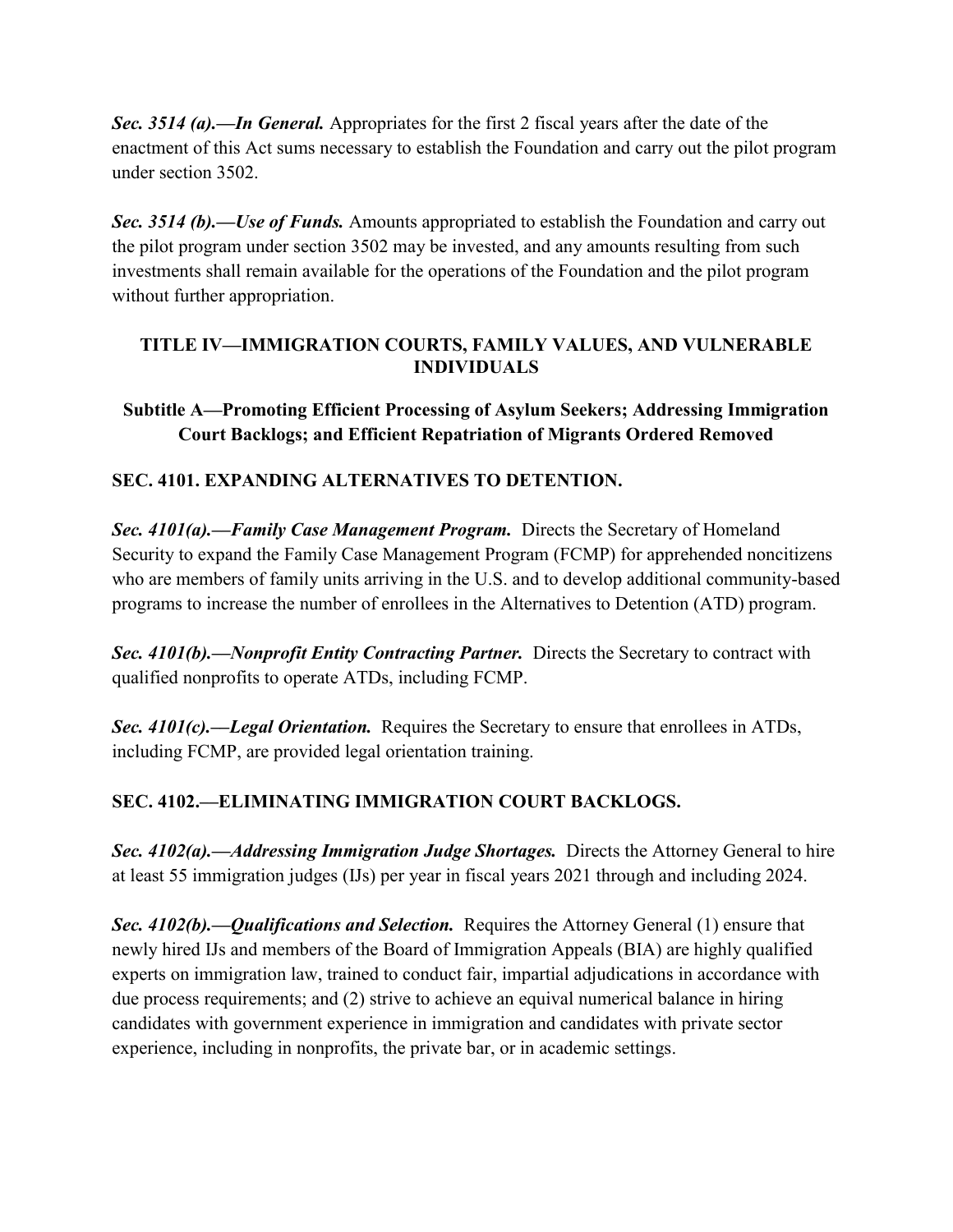*Sec. 4102(c).––Addressing Support Staff Shortages.* Requires the Attorney General to ensure that each IJ has sufficient support staff, technology and security resources, and courtroom facilities, subject to appropriations.

*Sec. 4102(d).––Additional Board of Immigration Appeals Personnel.* Directs the Attorney General to increase the number of BIA staff attorneys (and support staff) by at least 23 attorneys per year for fiscal years 2021, 2022, and 2023.

*Sec. 4102(e).––GAO Report.* Directs the Comptroller General to conduct a study of impediments to efficient hiring of IJs and propose solutions to Congress to improve hiring efficiency.

# **SEC. 4103. IMPROVED TRAINING FOR IMMIGRATION JUDGES AND MEMBERS OF THE BOARD OF IMMIGRATION APPEALS.**

**Sec. 4103(a).—In General.** Requires the Director of EOIR to establish or expand training programs for IJs and BIA members.

*Sec. 4103(b).––Mandatory Training.* Provides that training shall include age, gender, and trauma-sensitivity training for new IJs and BIA members; continuing education regarding current developments in immigration law; and training on properly crafting and dictating decisions and standards of review.

**SEC. 4104. NEW TECHNOLOGY TO IMPROVE COURT EFFICIENCY.** Directs the EOIR Director to modernize case management, video-teleconferencing, digital audio recording, and related electronic systems, including electronic filing, to improve the efficiency of immigration court proceedings.

# **SEC. 4105. COURT APPEARANCE COMPLIANCE AND LEGAL ORIENTATION.**

*Sec. 4105(a).––Access to Legal Orientation Programs.* Directs the Secretary of Homeland Security and the Attorney General to establish procedures to ensure that legal orientation programs are available for all noncitizens in DHS custody, regardless of such noncitizen's current immigration status, prior immigration history, or potential for immigration relief. Such programs shall provide information relating to basic procedures of immigration hearings; rights and obligations relating to such hearings; legal protections and resources available to noncitizens; and other subjects deemed appropriate and necessary by the Attorney General.

*Sec. 4105(b).––Expansion of Information Help Desk Program for Non-Detained Noncitizens in Removal Proceedings.* Directs the Attorney General to expand the information help desk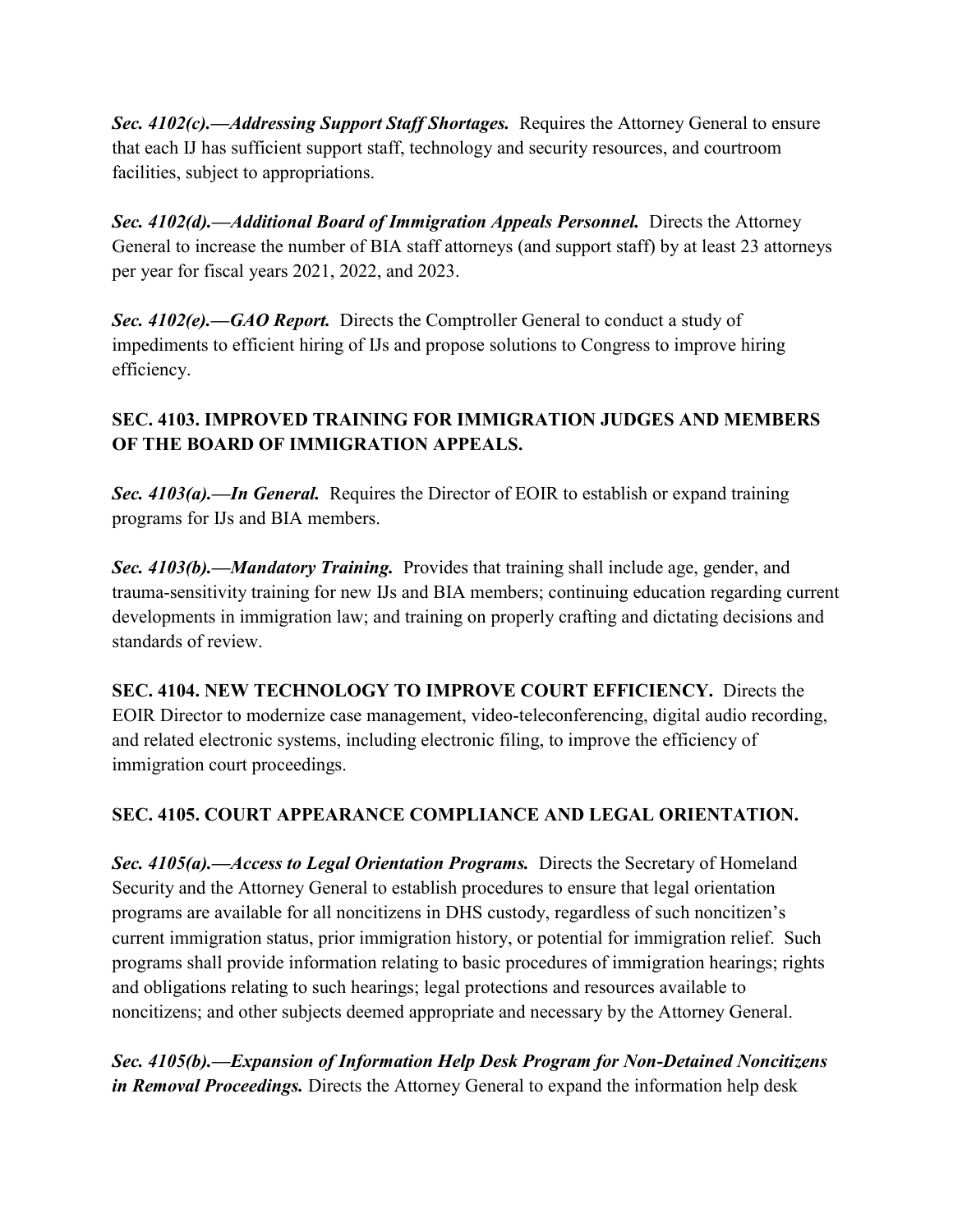program to all immigration courts to provide non-detained noncitizens with pending asylum claims access to information related to that noncitizen's immigration status.

# **SEC. 4106. IMPROVING COURT EFFICIENCY AND REDUCING COSTS BY INCREASING ACCESS TO LEGAL INFORMATION.**

### *Sec. 4106(a).––Appointment of Counsel in Certain Cases; Right to Review Certain Documents in Removal Proceedings.*

*Amended INA Sec. 240(b).––*Continues to provide that noncitizens have the privilege of being represented by counsel of their choosing. Authorizes the Attorney General to appoint or provide counsel at government expense. Requires the government to provide noncitizens a complete copy of all relevant documents in possession of DHS, including all documents in such noncitizen's A-File, at the start of removal proceedings (except privileged documents, including national security information). Absent a written waiver, the government may not move forward with removal proceedings until the noncitizen has received the aforementioned documents and had meaningful time to review and assess them.

# *Sec. 4106(b).––Clarification Regarding the Authority of the Attorney General to Appoint Counsel to Noncitizens in Immigration Proceedings.*

*New INA Sec. 292(a), (b).––In General, Access to Counsel.* Provides that noncitizens shall have the privilege of being represented in proceedings conducted under sections 235 (expedited removal); 236 (discretionary detention, bond hearings); 238 (expedited removal for noncitizens convicted of committing aggravated felonies); 240 (removal proceedings); 241 (mandatory detention during the removal period, bond hearings). Authorizes the Attorney General to appoint or provide counsel in any such proceeding. Directs the Secretary of Homeland Security to ensure noncitizens have access to counsel inside all immigration detention and border facilities.

### *Sec 4106(c).––Appointment of Counsel for Children and Vulnerable Noncitizens.*

*New INA Sec. 292(c)––Children and Vulnerable Individuals.* Directs the Attorney General to appoint counsel for noncitizens determined by the Secretary of Homeland Security or Attorney General to be a child, particularly vulnerable individual (including persons with a disability, victims of abuse, torture, or violence, or pregnant or lactating women), or parent of a citizen minor. Such counsel shall be provided at government expense to qualifying noncitizens unable to obtain adequate representation, at the beginning of proceedings or as expeditiously as possible. If the Attorney General has consolidated the case of a noncitizen with appointed counsel with that of a noncitizen without counsel, then the appointed counsel shall represent the other noncitizen unless a conflict of interest is demonstrated. Directs the Attorney General to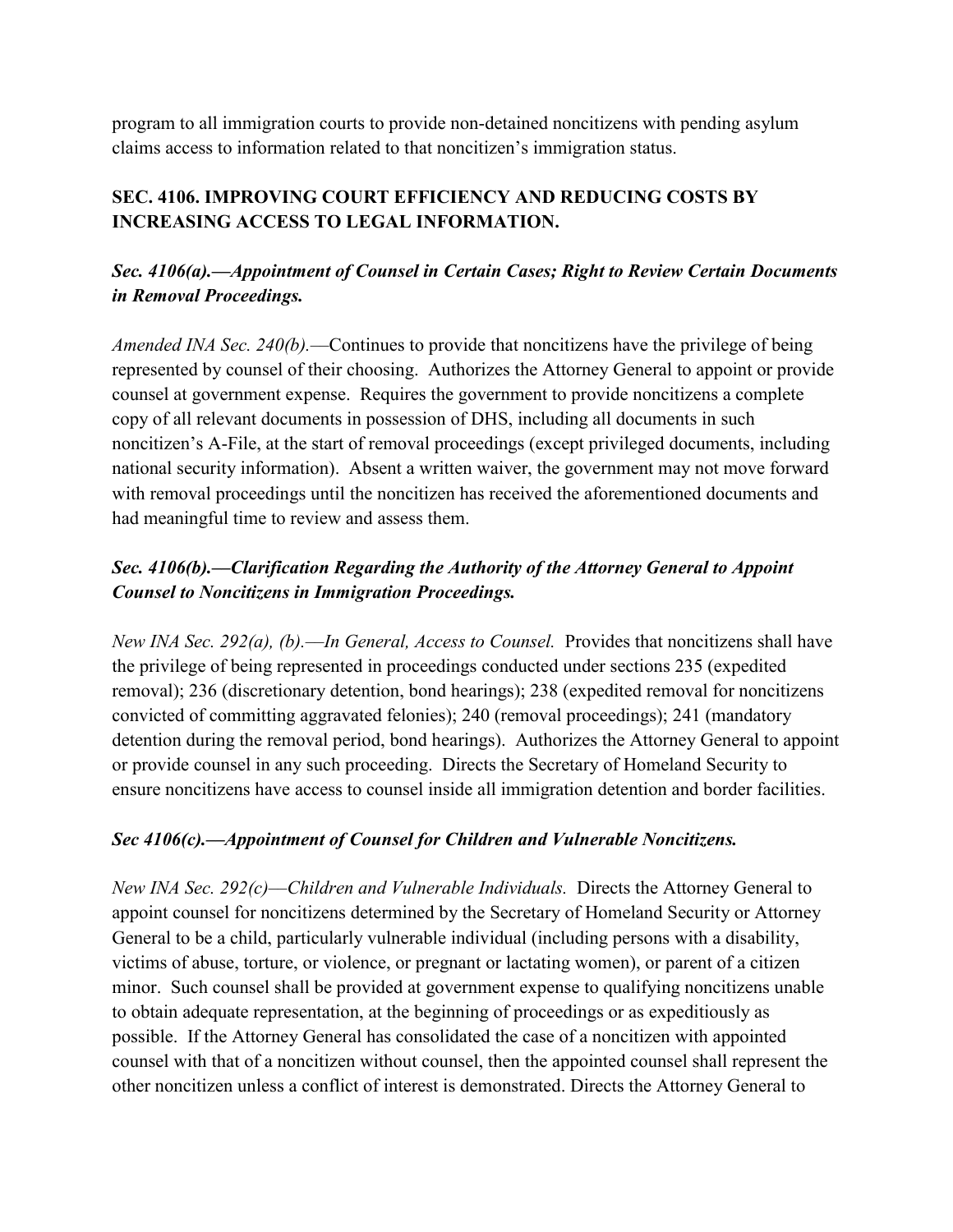promulgate implementing regulations for section 292(c) not later than 180 days after date of enactment.

### *Sec. 4106(d).––In General.*

*New INA Sec. 295.––Supplementary Surcharge.* Establishes a new Immigration Counsel Account in the general Treasury fund, with funds available until expended to provide access to counsel. Imposes an additional \$25 surcharge on all immigration fees, which shall be collected and deposited in such fund. Directs the Secretary of Homeland Security, following public rulemaking with opportunity for notice and comment, to submit a report to Congress on the status of the account and recommend any necessary adjustment in fee to equal the cost of providing access to counsel.

*Sec. 4106(e).–– Table of Contents.* Amends the table of contents for the INA to include new section 295.

*Sec. 4106(f).––Motions to Reopen.* Creates a special rule for children and vulnerable individuals allowing motions to reopen to request appointed counsel when required by this section and stays removal while the motion to reopen is pending.

### **SEC. 4107. FACILITATING SAFE AND EFFICIENT REPATRIATION.**

*Sec. 4107(a).––United States Support for Reintegration.* Directs the Secretary of State, in consultation with the Secretary of Homeland Security, and the USAID Administrator to coordinate with El Salvador, Guatemala, Honduras, and any other Central American country designated by the Secretary of Homeland Security, to promote reintegration of families, unaccompanied children, and other noncitizens repatriated to their countries of origin by helping to develop and fund reintegration services.

*Sec. 4107(b).––Eligibility of Citizens and Nationals of Repatriation Country.* Clarifies that citizens and nationals of the repatriation country are also eligible to participate in the programs described in subsection (a).

*Sec. 4107(c).––Consultation with Nongovernmental Organizations.* Directs the Secretary of State, when developing reintegration programs, to consult with NGOs in countries of repatriation and the U.S. with experience in integrating repatriated individuals.

*Sec. 4107(d).––*Authorizes appropriations as necessary.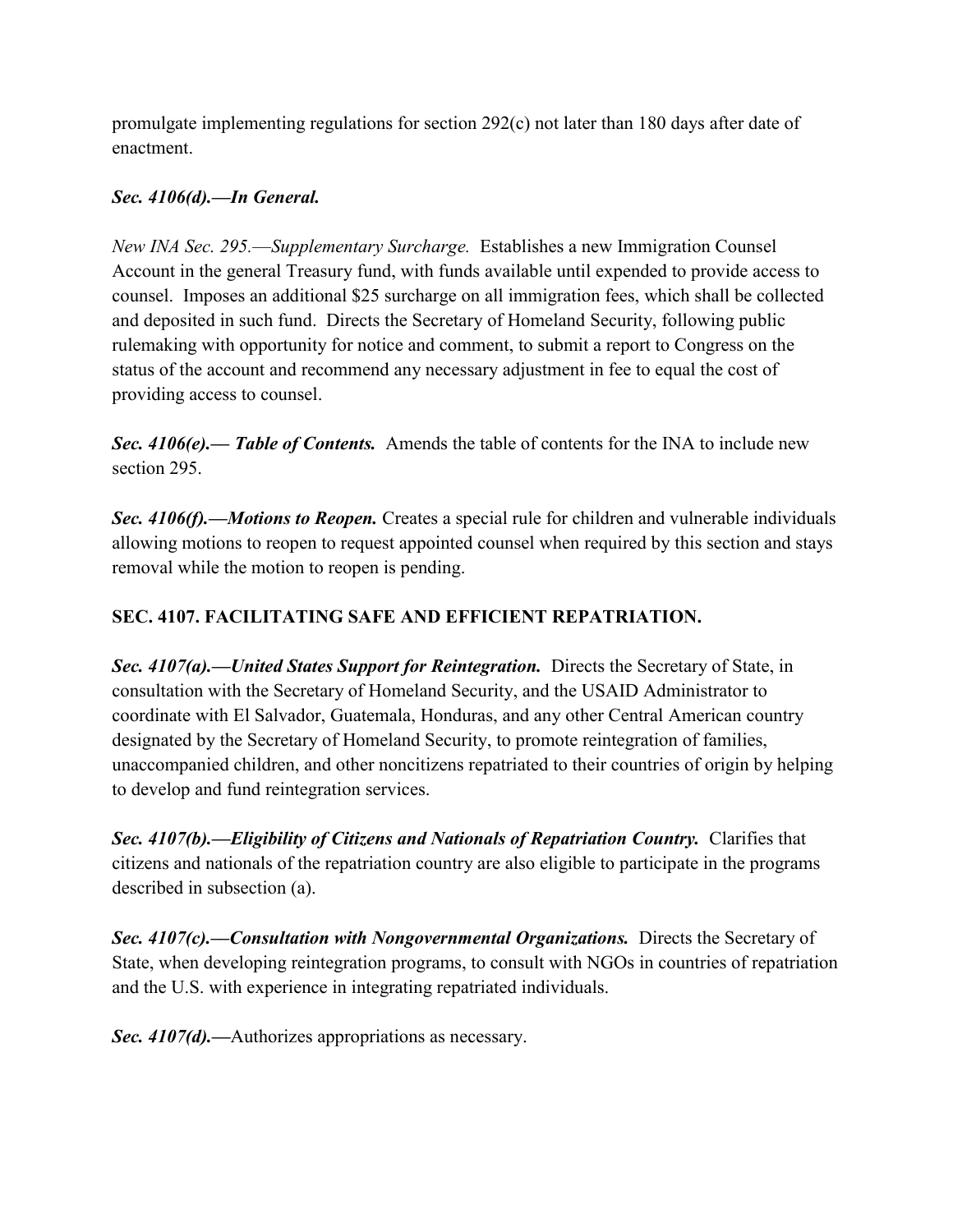### **Subtitle B—Protecting Family Values and Monitoring and Caring for Unaccompanied Noncitizen Children after Arrival**

### **SEC. 4201. DEFINITION OF LOCAL EDUCATIONAL AGENCY.**

In this subtitle, the term "local educational agency" has the meaning given the term in section 8101 of the Elementary and Secondary Education Act of 1965 (20 U.S.C. 7801).

### **SEC. 4202. RESPONSIBILITY OF SPONSOR FOR IMMIGRATION COURT COMPLIANCE AND CHILD WELL-BEING.**

*Sec. 4202(a).––In General.* Directs the Secretary of Health and Human Services, in consultation with the Attorney General, to ensure a legal orientation program is provided to all sponsors of unaccompanied noncitizen children before placement with such sponsors.

*Sec. 4202(b).––Programs Elements.* Requires that the legal orientation program cover the basic rights of the unaccompanied child, the obligations of the sponsor, and any other subjects designated by the Secretary of Health and Human Services or the Attorney General.

# **SEC. 4203. FUNDING TO SCHOOL DISTRICTS FOR UNACCOMPANIED NONCITIZEN CHILDREN.**

*Sec. 4203(a).––Grants Authorized.* Directs the Secretary of Education to award competitive grants to local educational agencies to provide services and opportunities to unaccompanied noncitizen children.

*Sec. 4203(b).––Eligible Local Educational Agencies.* Makes local educational agencies or consortia of neighboring local educational agencies eligible for grants if there are more than 50 unaccompanied noncitizen children enrolled in public schools served by such agencies or consortia during the fiscal year for which a grant is awarded. The number of unaccompanied noncitizen children shall be based on data provided by DHS or the Director of ORR. Applicants for such grants shall describe how the funding will be used to enhance opportunities and provide services.

**SEC. 4204.—SCHOOL ENROLLMENT.** Provides that, in order to qualify for such grants, local educational agencies shall ensure that unaccompanied noncitizen children in the area served by the agency are enrolled in school within 7 days of a request for enrollment and shall remove barriers to full participation in educational programs (including those related to documentation, age, and language).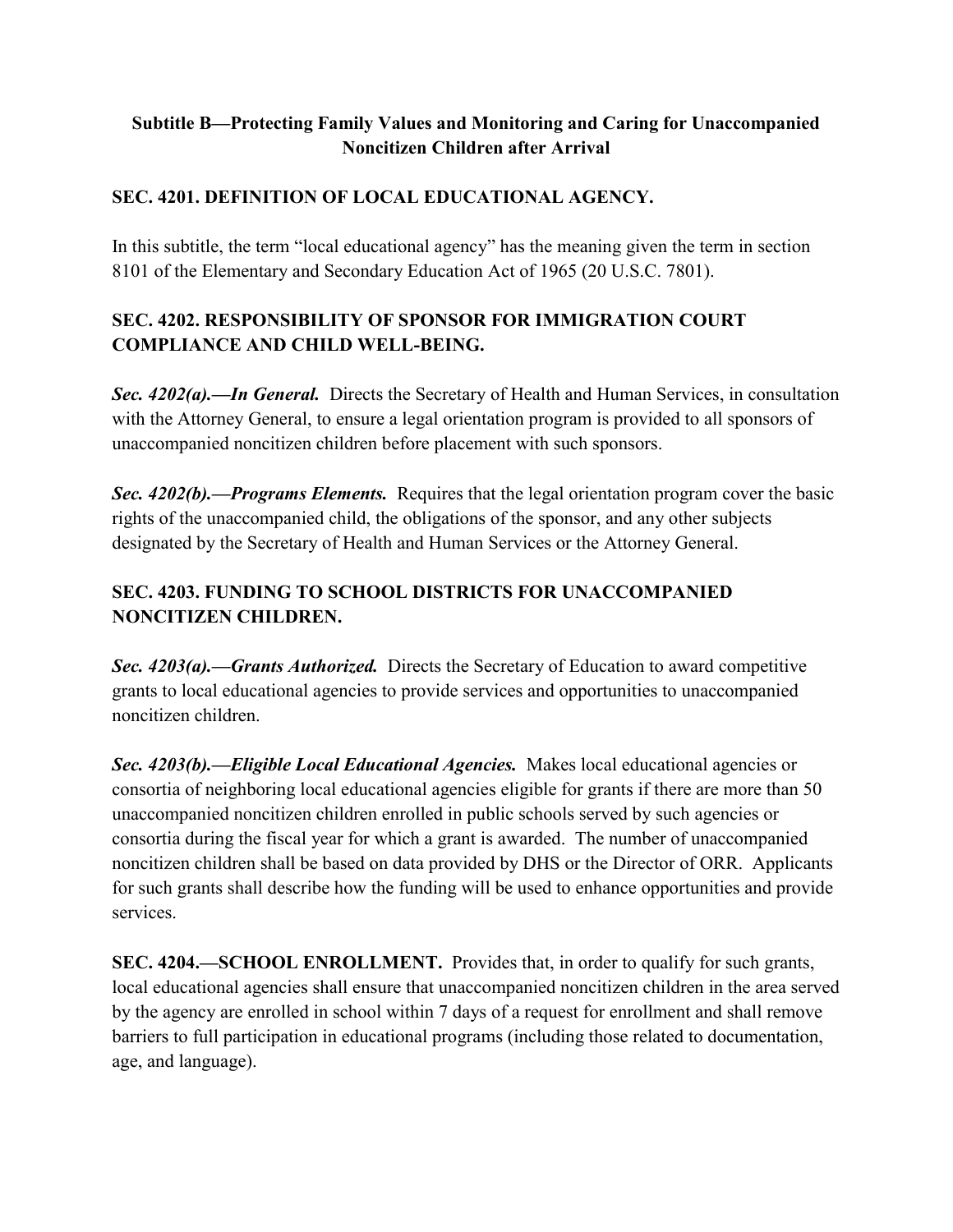### **Subtitle C-Admission and Protection of Refugees, Asylum Seekers, and Other Vulnerable Individuals**

**SEC. 4301. ELIMINATION OF TIME LIMITS ON ASYLUM APPLICATIONS.** Repeals the 1-year asylum filing deadline. Allows a noncitizen with a previously denied asylum application to file a new asylum application if the noncitizen demonstrates, to the satisfaction of the Secretary of Homeland Security or the Attorney General, changed circumstances that materially affect the applicant's eligibility for asylum. Allows an asylum applicant to file a motion to reopen, notwithstanding other statutory limitations on the filing of such motions, during the 2-year period beginning on the date of enactment of this Act, if such noncitizen was (1) denied asylum solely based on failure to meet the 1-year application deadline; (2) was granted withholding of removal; (3) has not obtained LPR status; (4) is not subject to the safe third country exception or other bar to asylum; and (5) was not denied asylum as a matter of discretion.

**SEC. 4302. INCREASING ANNUAL NUMERICAL LIMITATIONS ON U VISAS.**  Increases the number of U Visas from 10,000 to 30,000.

# **SEC. 4303. EMPLOYMENT AUTHORIZATION FOR ASYLUM SEEKERS AND OTHER INDIVIDUALS.**

### *Sec. 4303(a).––Asylum Seekers.*

*New INA Sec. 208(d)(2).––Employment Authorization.* Directs the Secretary of Homeland Security to provide employment authorization for asylum applicants who are not detained and whose applications have not been deemed frivolous, upon completion of the time period that begins when the application is filed and continues for the number of days, not to exceed 180, designated by the Secretary under this section. For this purpose, the asylum application is considered filed when the applicant transmits or delivers it to the Secretary or EOIR. The employment authorization remains valid until the asylum application is denied, including after any administrative or judicial review.

*Sec. 4303(b).––Individuals Granted Withholding of Removal or Applying for Withholding of Removal.* Directs the Secretary of Homeland Security to provide employment authorization for non-detained noncitizens granted withholding of removal or protection under the Convention Against Torture (CAT). Provides for renewable two-year employment authorization terms for the duration of the withholding or deferral of removal status. Directs the Secretary to authorize employment for a non-detained noncitizen whose application for withholding of removal or protection under CAT is pending and has not been deemed frivolous, upon completion of the time period that begins when the application is filed and continues for the number of days, not to exceed 180, designated by the Secretary under this section. Deems such application filed when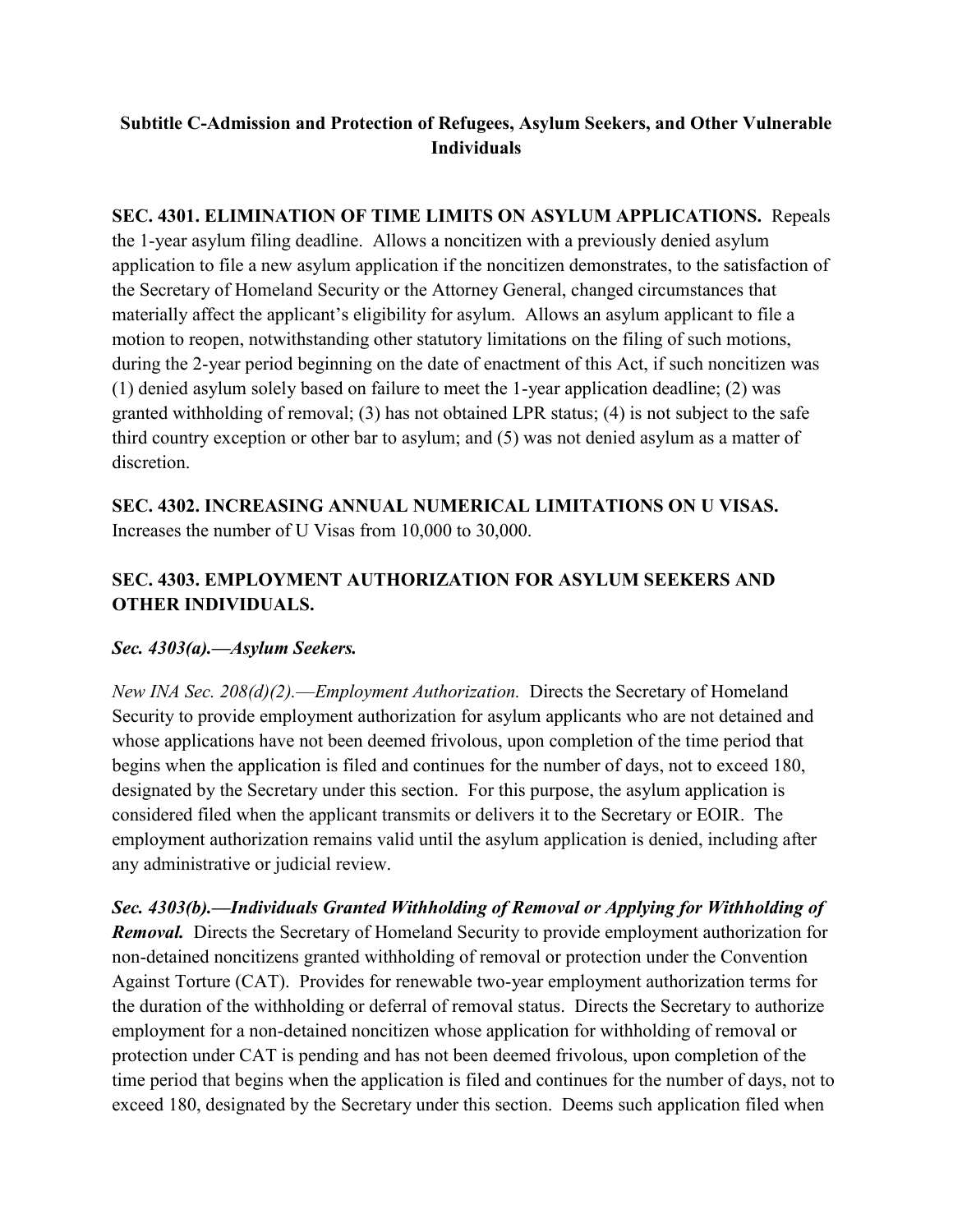the applicant transmits or delivers the application to the Secretary of Homeland Security or EOIR. The employment authorization remains valid until the asylum application is denied, including any administrative or judicial review.

# **SEC. 4304. ENHANCED PROTECTION FOR INDIVIDUALS SEEKING U VISAS, T VISAS, AND PROTECTION UNDER VAWA.**

*Sec. 4304(a).––Employment Authorization for T Visa Applicants.* Directs the Secretary to provide employment authorization to T visa applicants whose applications have not been determined to be frivolous, beginning on the earlier of  $(1)$  the date on which the noncitizen's petition for such status is approved; or (2) the date determined by the Secretary that is not later than 180 days after the date on which such noncitizen filed such petition.

# *Sec. 4304(b).––Increased Accessibility and Employment Authorization for U Visa Applicants.*

*New INA Sec. 214(p)(8).––Employment Authorization.* Directs the Secretary to provide employment authorization to U visa applicants whose applications have not been determined to be frivolous, beginning on the earlier of  $(1)$  the date on which the noncitizen's petition for such status is approved; or (2) the date determined by the Secretary that is not later than 180 days after the date on which such noncitizen filed such petition.

*Sec. 4304(c).––Prohibition on Removal of Certain Victims with Pending Petitions and Applications.* Prevents the removal of a noncitizen with a pending nonfrivolous application or petition for a T or U visa; temporary protected status; special rule cancellation of removal for certain abused spouses or children; protection under a provision for the battered spouses or children of certain nonimmigrants; or a VAWA self-petitioner.

# *Sec. 4304(d).––Prohibition on Detention of Certain Victims with Pending Petitions and Applicants.*

*New INA Sec. 235(f).––Detention of Certain Victims with Pending Petitions and Applications.* Establishes a presumption of release for a noncitizen who has a pending application or petition, which has not been found to be frivolous, for any of the same remedies listed in subsection (c). Allows the Secretary of Homeland Security to rebut this presumption by clear and convincing evidence that alternatives to detention will not ensure the appearance of the noncitizen at removal proceedings, or that the noncitizen is a threat to another person or the community. The pendency of a criminal charge may not be the sole factor to justify continued detention.

# **SEC. 4305.––ALTERNATIVES TO DETENTION.**

*New INA Sec. 236(e).––Alternatives to Detention.* Directs the Secretary of Homeland Security to establish programs that provide alternatives to detention (ATDs) with a continuum of supervision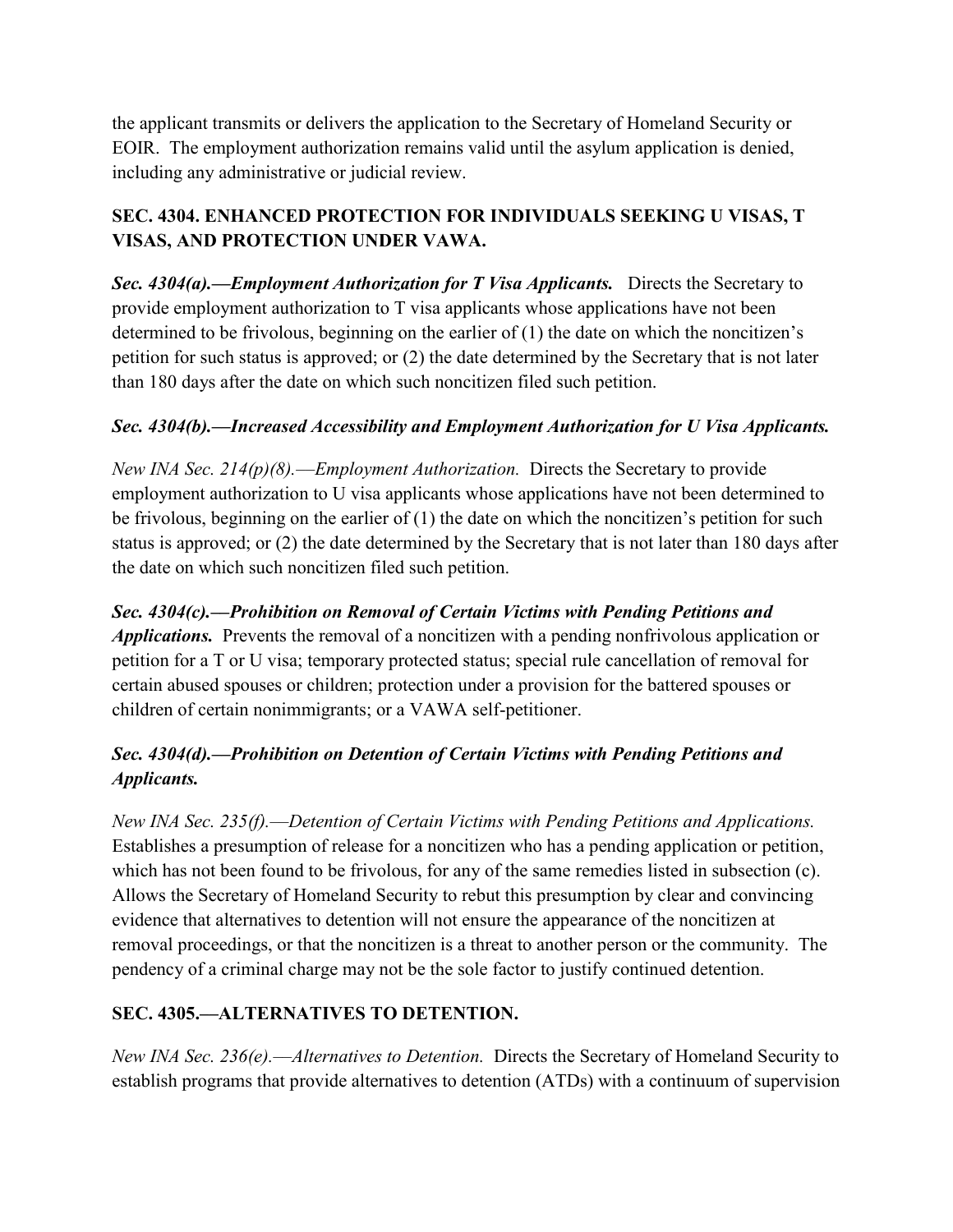mechanisms, including community-based supervision and community support. Authorizes the Secretary to contract with NGOs to provide services for ATDs.

**SEC. 4306.––NOTIFICATION OF PROCEEDINGS.** Requires notice of change in time or place of removal proceedings be given to both the noncitizen and such noncitizen's counsel of record.

**SEC. 4307. AUTHORIZATION OF APPROPRIATIONS.** Appropriates sums as necessary to implement this title, in addition to funds derived from the fee accounts of USCIS, and funds as necessary to reduce the USCIS asylum application backlog.

**SEC. 4308. CONVERSION OF CERTAIN PETITIONS.** Authorizes the Secretary of Homeland Security or the Secretary of State to convert petitions for an Iraqi or Afghan special immigrant under section 1059 of the fiscal year 2006 NDAA to a petition under section 1244(c) of the fiscal year 2008 NDAA for (Special Immigrant Status for Certain Iraqis) until the numerical limitation specified under the latter provision is reached.

**SEC. 4309. IMPROVEMENTS TO APPLICATION PROCESS FOR AFGHAN SPECIAL IMMIGRANT VISAS.** Amends the Afghan Allies Protection Act of 2009, to allow an individual employed in Afghanistan by or on behalf of the U.S. military or International Security Assistance Force who submits a petition after September 30, 2015 to qualify for a special immigrant visa with only one year of relevant employment, rather than the usual two years, if the individual previously applied for such status before September 30, 2015. Requires Chief of Mission Approval be completed, alongside all other steps incidental to issuance of such visas, not later than 9 months after the filing of the petition.

# **SEC. 4310. SPECIAL IMMIGRANT STATUS FOR CERTAIN SURVIVING SPOUSES AND CHILDREN.**

*Sec. 4310(a).––In General.* Creates a new special immigrant visa (SIV) available to surviving spouses or children of U.S. government employees abroad, provided that such employee performed faithful service for a total of at least 15 years or was killed in the line of duty.

*Sec. 4310(b).––Special Immigrant Status for Surviving Spouses and Children.*Amends the Afghan Allies Protection Act of 2009 to (1) allow surviving spouses and children of a principal noncitizen who had submitted an application to the Chief of Mission to obtain special immigrant status; and (2) provide that an application by a surviving spouse or child shall be subject to the employment requirements as of the date of the principal noncitizen's applications (or, if no application has been filed, as of the date of death).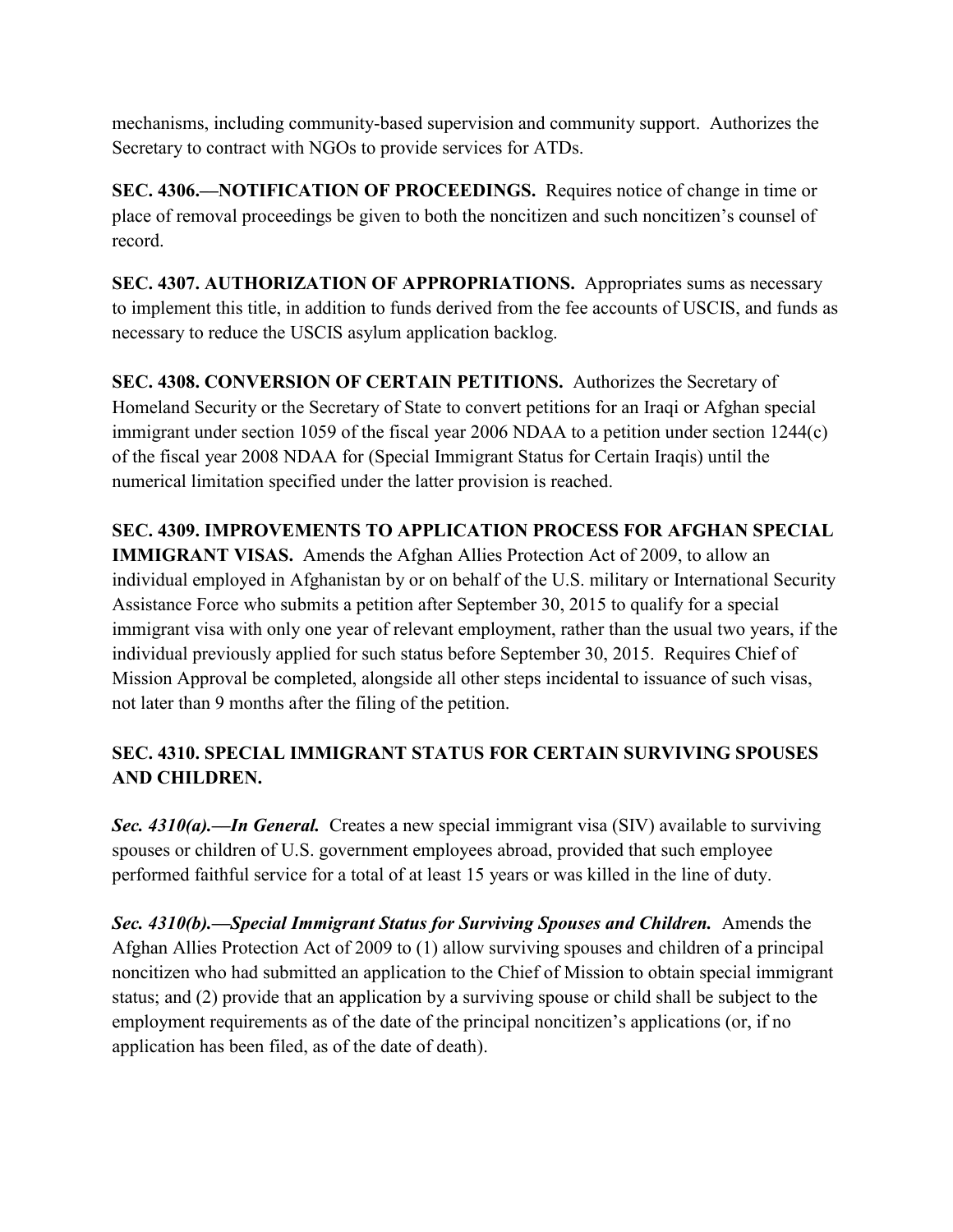*Sec. 4310(c).––Special Immigrant Status for Certain Iraqis.* Amends the Refugee Crisis in Iraq Act to (1) allow surviving spouses and children of a principal noncitizen who submitted an application to the Chief of Mission to obtain special immigrant status; and (2) provide that an application by a surviving spouse or child shall be subject to the employment requirements as of the date of the principal noncitizen's applications (or, if no application has been filed, as of the date of death).

*Sec. 4310(d).––Effective Date.* Sets the effective date as January 1, 2021.

# **SEC. 4311. SPECIAL IMMIGRANT STATUS FOR CERTAIN SYRIANS WHO WORKED FOR THE UNITED STATES GOVERNMENT IN SYRIA.**

Authorizes the Secretary of Homeland Security to grant up to 5,000 special immigrant visas to certain Syrian nationals employed by or on behalf of the U.S. government for at least 1 year beginning on January 1, 2014.

*Sec. 4311(a).––In General.* Authorizes the Secretary to grant special immigrant status to an noncitizen described below if such noncitizen submits a petition, is otherwise eligible to receive an immigrant visa, is otherwise admissible, and passes background checks.

*Sec. 4311(b).––Noncitizens Described.* To be eligible for relief under this section, a noncitizen must be (1) a citizen or national of Syria or a stateless person who habitually resided in Syria; (2) was employed on or on behalf of the U.S. government in Syria for at least a year beginning on January 1, 2014; and (3) obtained a favorable written recommendation from a U.S. citizen supervisor in the chain of command of the U.S. Armed Forces unit or U.S. government entity. Extends eligibility to the spouses and children, and surviving spouses and children, of such noncitizens who are following or accompanying to join.

*Sec. 4311(c).––Numerical Limitations.* Caps the number of special immigrant visas available under this section at 5,000 in each of the first 5 fiscal years starting from the date of enactment. Exempts Syrian special immigrants from other numerical limitations under INA sections 201(d), 202(a), or 203(b)(4). Allows unused visas from each fiscal year to be carried forward to the next fiscal year.

*Sec. 4311(d).––Visa and Passport Issuance and Fees.* Prohibits noncitizens applying for Syrian SIV status from being charged an application fee. Directs Secretary of State to ensure recipients of such status receive appropriate passports.

*Sec. 4311(e).––Protection of Noncitizens.* Directs the Secretary of State to make reasonable effort to provide protection for eligible noncitizens seeking special immigrant status under this section, or to immediately remove such noncitizens from Syria if they are in imminent danger.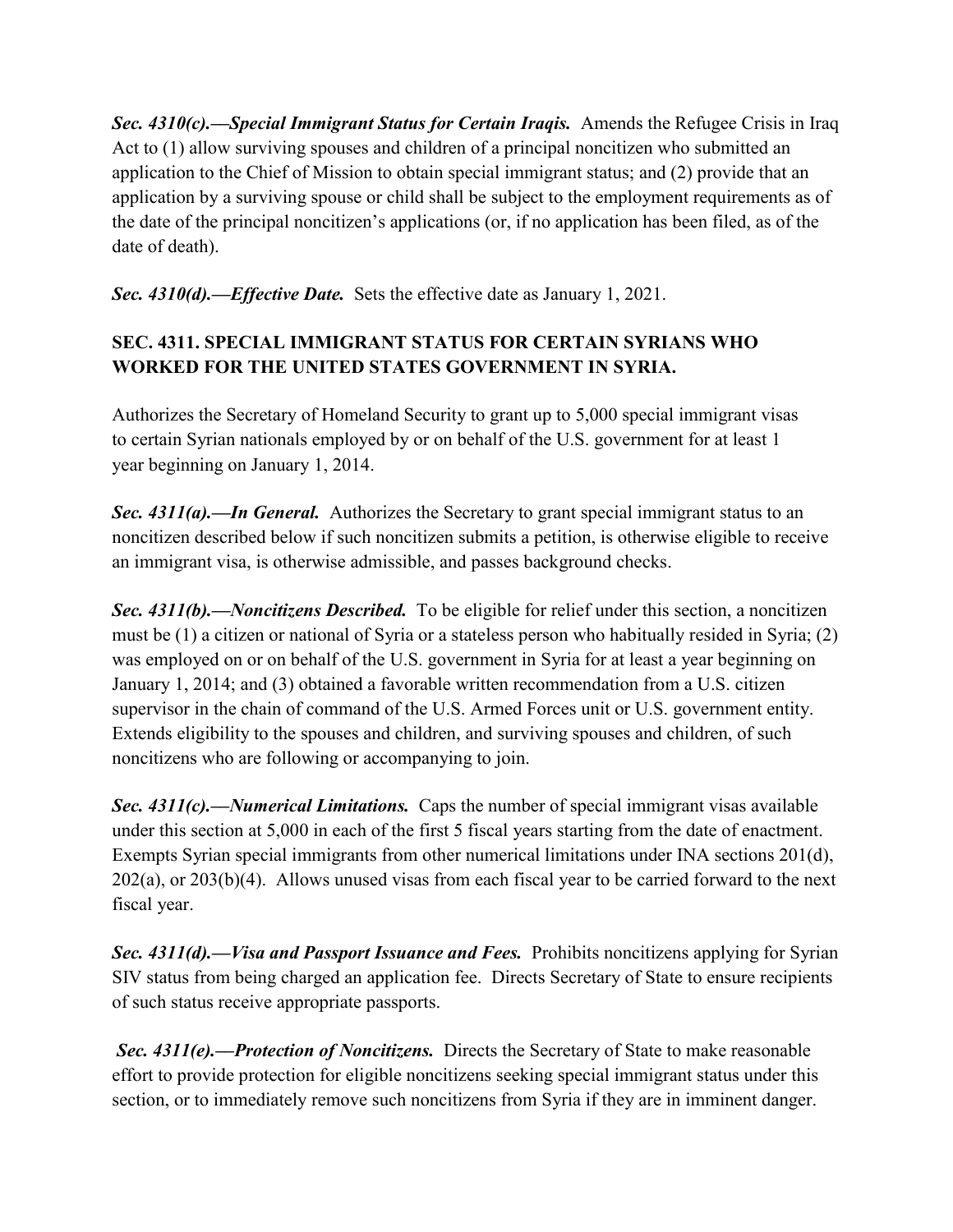*Sec. 4311(f).––Application Process.* Allows a noncitizen applying for special immigrant status under this section to be represented at interviews and examinations by an attorney or accredited representative, but not at government expense. Requires the Secretary of State and the Secretary of Homeland Security, in consultation with the Secretary of Defense, to ensure applications are completed, including screening and background checks, not later than 9 months after all required materials are submitted. Authorizes the Cabinet Secretaries referenced above to take longer than 90 days if they determine that national security requires more time and the applicant is given notice. Requires notice, in the form of a written decision that includes facts and inferences underlying the individual determination, be given to noncitizens whose petition for special immigrant status is rejected or revoked. Such noncitizens are entitled to 1 written appeal per rejection or denial, which (1) shall be submitted within 120 days of the adverse decision; (2) may request reopening; and (3) shall provide additional information, clarify existing information, or explain unfavorable information.

*Sec. 4311(g).––Eligibility for Other Immigrant Classification.* Prohibits denial of special immigrant status solely because a noncitizen is eligible for another immigrant visa.

*Sec. 4311(h).––Resettlement Support.* Entitles Syrian special immigrants to the same resettlement assistance as refugees.

*Sec. 4311(i).–– Authority to Carry Out Administrative Measures.* Authorizes the Secretary of Homeland Security, the Secretary of State, and the Secretary of Defense to implement additional administrative measures as they consider necessary and appropriate.

*Sec. 4311(j).––Rulemaking.* Directs the Secretary of Homeland Security, in consultation with the Secretary of Defense, to promulgate regulations within 90 days of the date of enactment to implement this section, including requirements for background checks.

*Sec. 4311(k).––Savings Provision.* Clarifying that this section does not affect the Secretary of Homeland Security's authority over the Iraqi or Afghan special immigrant programs.

**SEC. 4312. SPECIAL IMMIGRANT STATUS REPORTING REQUIREMENT.** Directs the Office of the Inspector General (OIG) of the State Department to submit an annual report on the implementation of the Syrian special immigrant program. Such report shall be sent to the Senate Judiciary, Foreign Relations, and Armed Services Committees, and to the House Judiciary, Foreign Relations, and Armed Services Committees. Requires the OIG to provide detailed data on petitions filed and processing times, and to consult with components in the Departments of State, Homeland Security, and Defense, in addition to NGOs providing legal aid in the special immigrant process.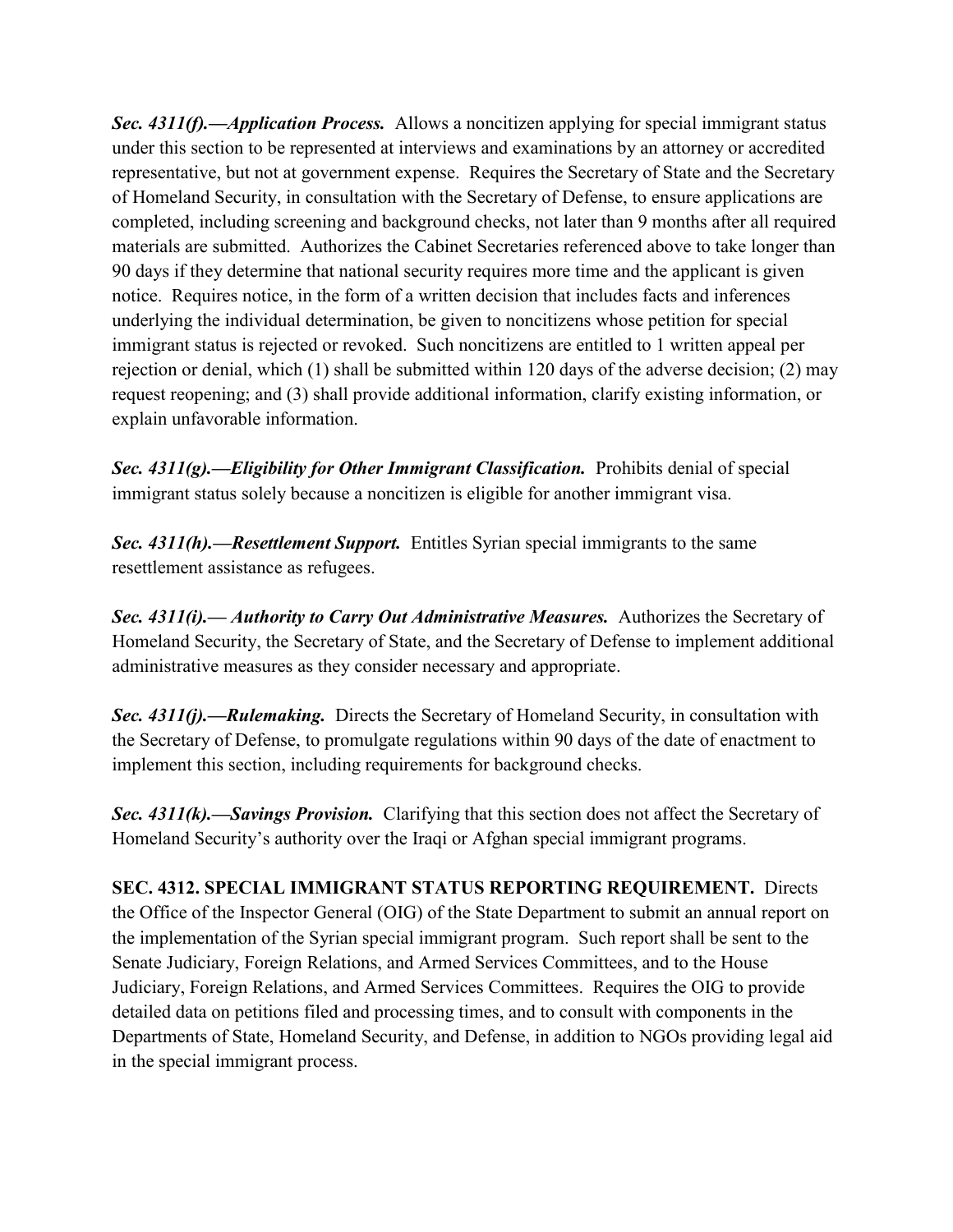**SEC. 4313. PROCESSING MECHANISMS.** Directs the Secretary of State to use the refugee processing mechanisms in Iraq and other countries in the region where noncitizens eligible for the Syrian special immigrant program may apply and interview for admission.

**SEC. 4314. DEFINITIONS.** Defines "local educational agency," adopting the meaning of such term in section 1808 of the Elementary and Secondary School Act, and "Secretary" to mean the Secretary of Homeland Security.

### **TITLE V-EMPLOYMENT AUTHORIZATION AND PROTECTING WORKERS FROM EXPLOITATION**

### **SEC. 5101. COMMISSION ON EMPLOYMENT AUTHORIZATION.**

*Sec. 5101(a).––Establishment.* Establishes the Employment Authorization Commission (Commission) within 180 days after the date of enactment.

*Sec. 5101(b).––Composition.* Requires Commission to include:

- 6 members appointed by the President (including employer, labor, and civil rights representatives);
- 2 members appointed by the President pro tempore of the Senate, 1 recommended by the Senate Majority Leader to represent employees experiencing discrimination and the; other to represent employers.
- 2 members appointed by the Speaker of the House, 1 recommended by the Majority Leader to represent employees experiencing discrimination and the other to represent employers.
- Requires that such appointments occur not less than 6 months after date of enactment. A majority of at least 6 members are to appoint a Chair and establish rules and procedures.

*Sec. 5101(c).—Duties.* Defines the Commission's primary responsibility as making recommendations to the President, the Secretary of Homeland Security, and Congress on policies to verify eligibility of noncitizens for employment in the United States. Directs the Commission to evaluate methods for verifying eligibility and E-Verify error rates, with specific attention to employment law rights and protections against discrimination. Requires the Commission to convene at least one public hearing and prepare summaries of the hearings.

**Sec. 5101(d).**—*Access to Information.* Directs the Justice Department's Immigrant and Employee Rights Section to provide information to the Commission on employee complaints, mediations, and investigations involving employment eligibility verification practices.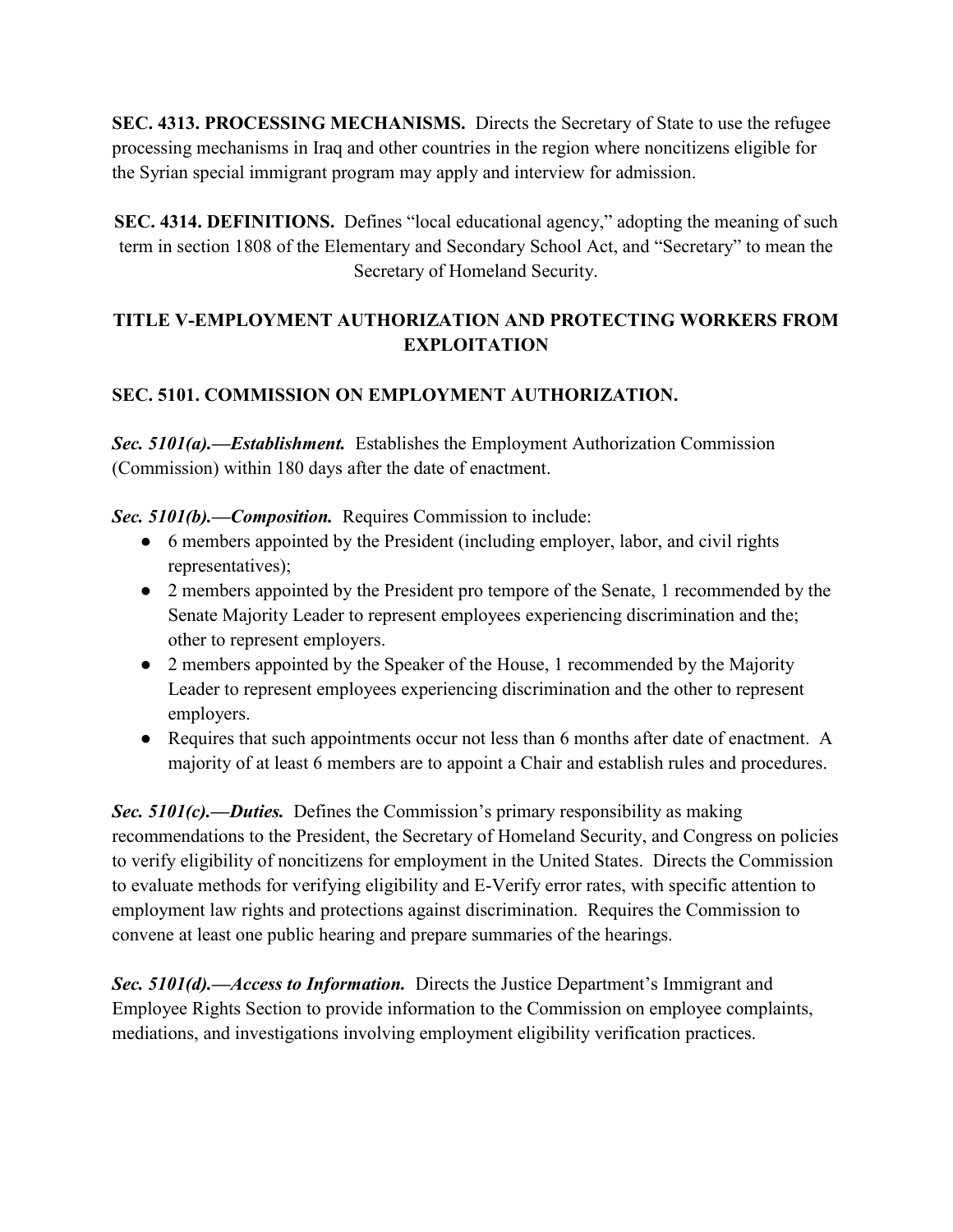*Sec. 5101(e).––Report.* Directs the Commission to submit a report to the President, the Secretary of Homeland Security, and Congress within 180 days, setting forth recommendations for policies. Requires that such report recommend improvements to the I-9 form and E-Verify.

*Sec. 5101(f).––Travel Expenses.* Authorizes travel expenses for the Members of the Commission.

*Sec. 5101(g).––Administrative Support.* Directs the Secretary of Homeland Security to provide the Commission with the necessary staff and administrative services and authorizes other federal employees to be detailed to the Commission.

*Sec. 5101(h).––Comptroller General Review***.** Directs the Comptroller General to review the above recommendations, determine which ones will improve employment verification systems, and assess whether such recommendations are feasible given budget constraints.

### **Sec. 5102.––POWER ACT.**

*Sec. 5102(a).––Protection for Victims of Labor and Employment Violations.* Makes eligible for U visas noncitizens with information about a labor or employment violation resulting in a workplace claim, who collaborate with DHS, EEOC, DOL, or the NLRB to investigate or prosecute abusive employers, and are victims of employer abuse (including physical force, threat of retaliation, or abuse of the immigration or legal process in relation to workplace claims).

*Sec. 5102(b).––Requirements Applicable to U Visas.* Prohibits charging of fees for U visa applicants. Prohibits the Secretary of Homeland Security and the Attorney General from using information from U-visa petitions for status for removal purposes. Creates a new INA section 214(p)(7), authorizing the Secretary of Homeland Security to permit a U visa applicant or noncitizen who has witnessed or filed a bona fide workplace claim and is assisting law enforcement to remain in the U.S. and obtain employment authorization.

*Sec. 5102(c).––Adjustment of Status for Victims of Crimes***.** Allows the Secretary to decline to adjust the status of a U visa holder who unreasonably refused to provide assistance regarding an investigation or prosecution into a workplace claim.

*Sec. 5102(d).––Change of Nonimmigrant Classification.* Prevents an adverse removability determination for individuals applying for a U-visa based on information furnished solely by a noncitizen's employer.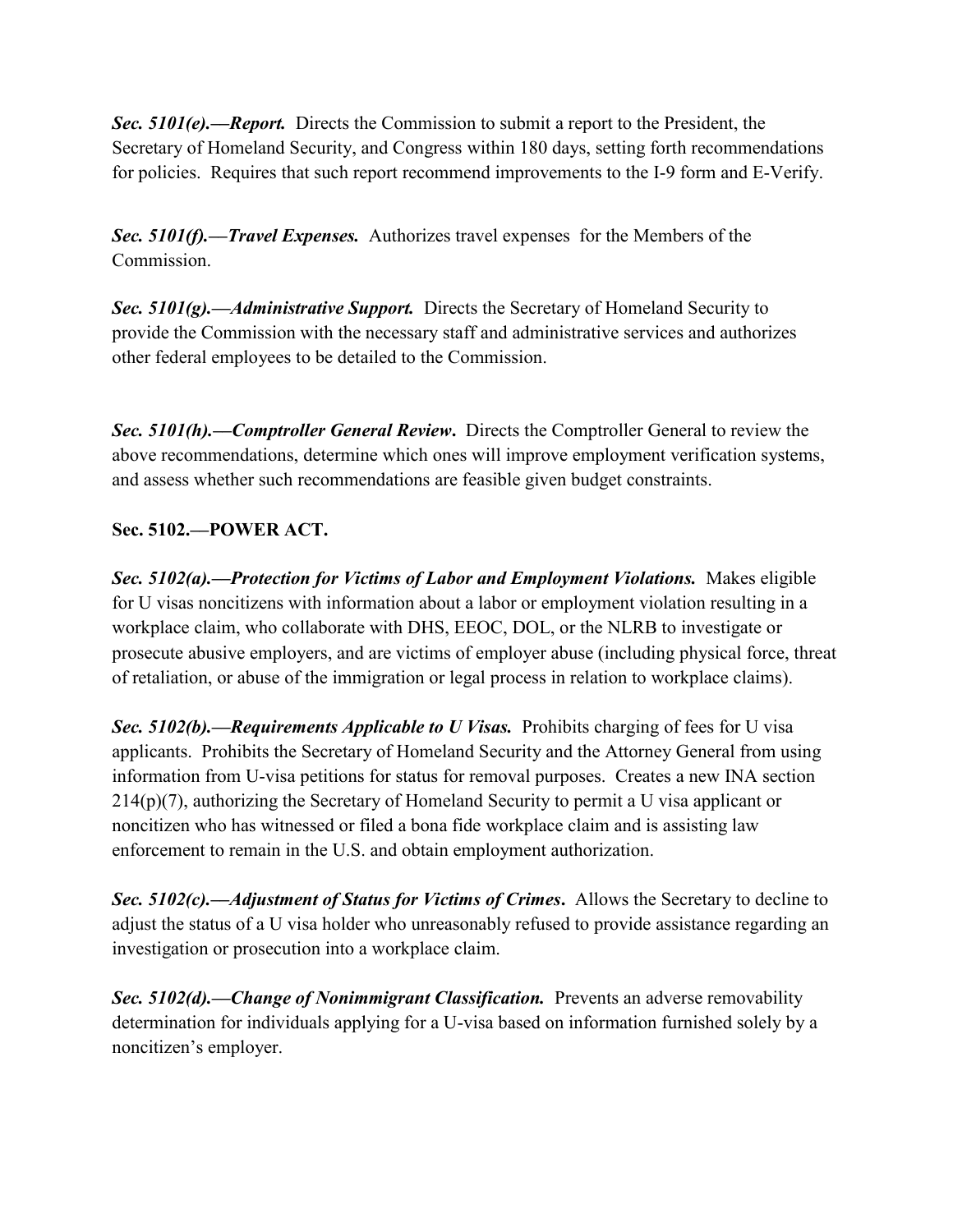*Sec. 5102(e).––Removal Proceedings.* Modifies the requirements regarding compliance with restrictions on disclosure in cases where an enforcement action leading to removal proceedings takes place in a specified sensitive location. Adds facilities about which a workplace claim has been filed to the list of sensitive locations and requires that notices to appear issued following enforcement actions include a statement of compliance with 8 U.S.C. § 1367.

#### *Sec. 5102(f).––Unlawful Employment of Noncitizens.*

#### *New INA Sec. 274A(e)(11).–– Conduct in Enforcement Actions.*

*Sec. 274A(e)(11)(A).––Enforcement Action.* Requires the Secretary, in cases where DHS undertakes an enforcement action at a facility about which a workplace claim has been filed or as a result of information provided to DHS in retaliation against employees exercising their rights, to ensure that any noncitizens arrested or detained who are necessary for the investigation or prosecution of workplace claims/violations or criminal activity are not removed from the U.S. until the Secretary (I) notifies the law enforcement agency with jurisdiction over such violations; and (II) provides such agency an opportunity to interview such noncitizens. Prohibits the removal of noncitizens who are entitled to a stay of removal or abeyance of removal proceedings.

*Sec. 274A(e)(11)(B).––Protections for Victims of Crime, Labor, and Employment Violations. (e)(11)(B)(i).––Stay of Removal or Abeyance of Removal Proceedings.* Authorizes a stay of removal proceedings for a noncitizen against whom removal proceedings have been initiated who has filed a workplace claim, is a material witness in any pending or anticipated proceeding involving a bona fide workplace claim, or has applied for a U visa. Such noncitizens are entitled to employment authorization until resolution of the workplace claim or denial of their U visa petition, unless DHS establishes by a preponderance of the evidence before an IJ that such a noncitizen (I) has been convicted of a felony, or (II) filed a workplace claim in bad faith.

*(e)(11)(B)(ii).––Duration.* Provides that the stay or abeyance of removal and employment authorization shall remain valid until resolution of the workplace claim or denial of a U visa*.*  Authorizes the Secretary to extend the duration for a period no longer than 10 additional years, upon determining that (I) such relief would enable the noncitizen to assert a workplace claim to pursue the claim to resolution; (II) would serve the deterrent goals of a statute underlying a workplace claim; or (III) such extension would further the interests of justice.  $(e)(11)(B)(iii)$ . *––Definitions.* Defines "material witness" and "workplace claim."

### **SEC. 5103.––ADDITIONAL CIVIL PENALTY.**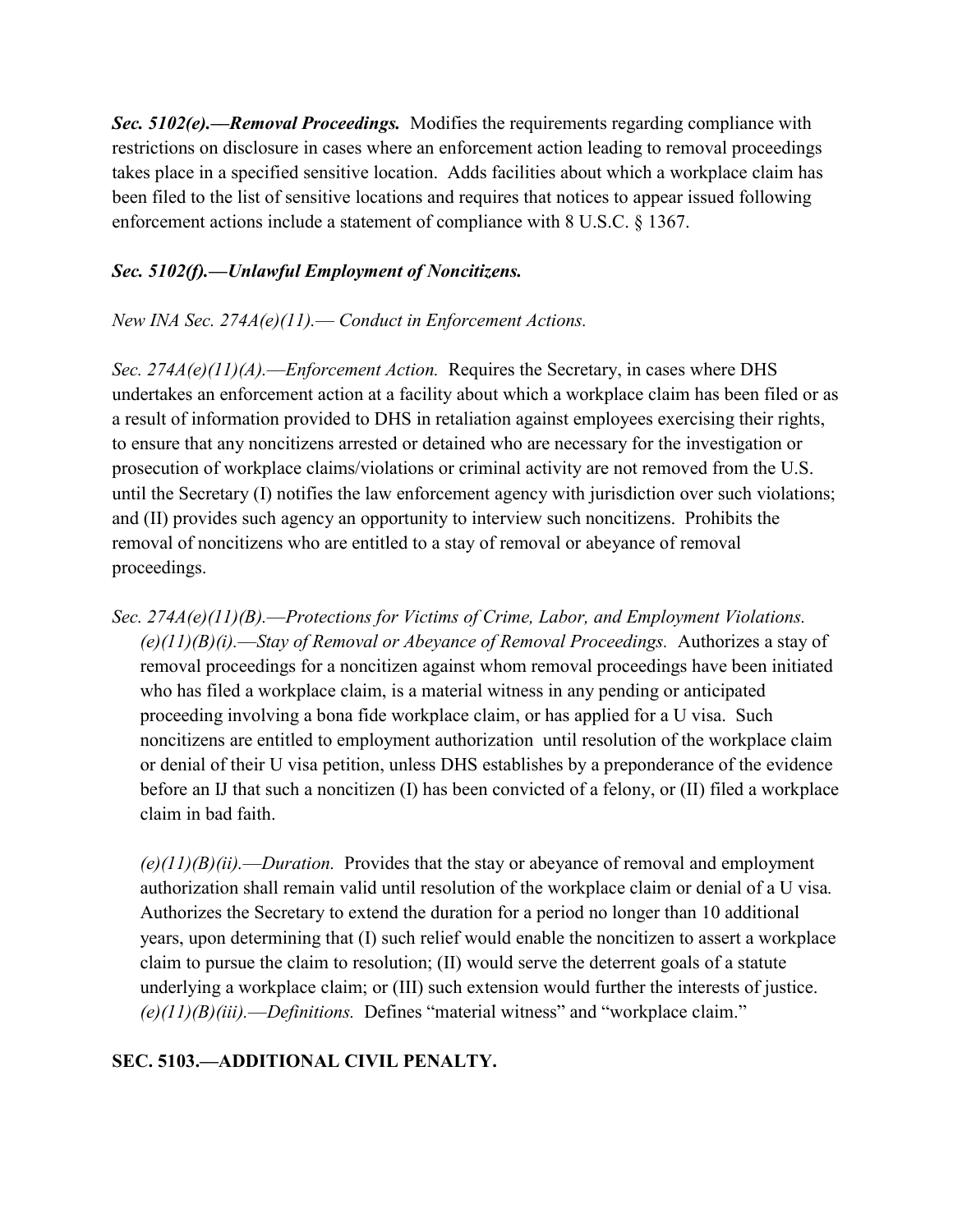Adds a new INA section  $274A(a)(8)$ , which assesses additional civil penalties against employers who violate Federal, State or local labor laws (including wage and hour, labor relations, family and medical leave, occupational health and safety, civil rights, or nondiscrimination) with respect to unauthorized workers. Adds a new INA section 274A(e)(12), imposing a penalty of \$5,000 for each unauthorized noncitizen with respect to whom a violation of subsection (a)(8) occurred. Makes a conforming amendment to INA section 274A(f)(2).

# **SEC. 5104. CONTINUED APPLICATION OF WORKFORCE AND LABOR PROTECTION REMEDIES.**

*New INA Sec. 274A(e)(10).––In General.* Provides that all rights and remedies available under Federal, State, or local labor law, including but not limited to reinstatement and back pay, are available to an employee despite (A) their status as an unauthorized noncitizen during the relevant term of employment; or  $(B)$  the employer's or employee's failure to comply with the requirements of this section or of other Federal laws relating to unlawful employment of noncitizens. Further provides that a court shall not prohibit such an employee from pursuing other causes of action giving rise to liability in a civil action.

### **SEC. 5105. PROHIBITION ON DISCRIMINATION BASED ON NATIONAL ORIGIN OR CITIZENSHIP STATUS.**

*Sec. 5105(a).––In General.*

*New INA Sec. 274B(a).––Prohibition on Discrimination Based on National Origin or Citizenship Status.*

*Sec. 274B(a)(1).––Prohibition on Discrimination Generally.* Defines an unfair immigrationrelated employment practice as discrimination against an individual due to national origin or citizenship status with respect to hiring, verification of eligibility to work in the U.S., or discharging an individual from employment.

*Sec. 274B(a)(2).––Exceptions.* Retains the current exceptions, under which (a)(1) does not apply to (A) a person, employer, or other entity with 3 or fewer employees, except an employment agency;  $(B)$  a person or entity's discrimination due to national origin if the discrimination is covered under section 703 of the Civil Rights Act of 1964; or (C) discrimination because of citizenship status which is required under Federal, State, or local law, a Federal government contract, or if the Secretary or Attorney General determines it is essential for an employer to do business with an agency or department of the Federal government or a State, local, or tribal government.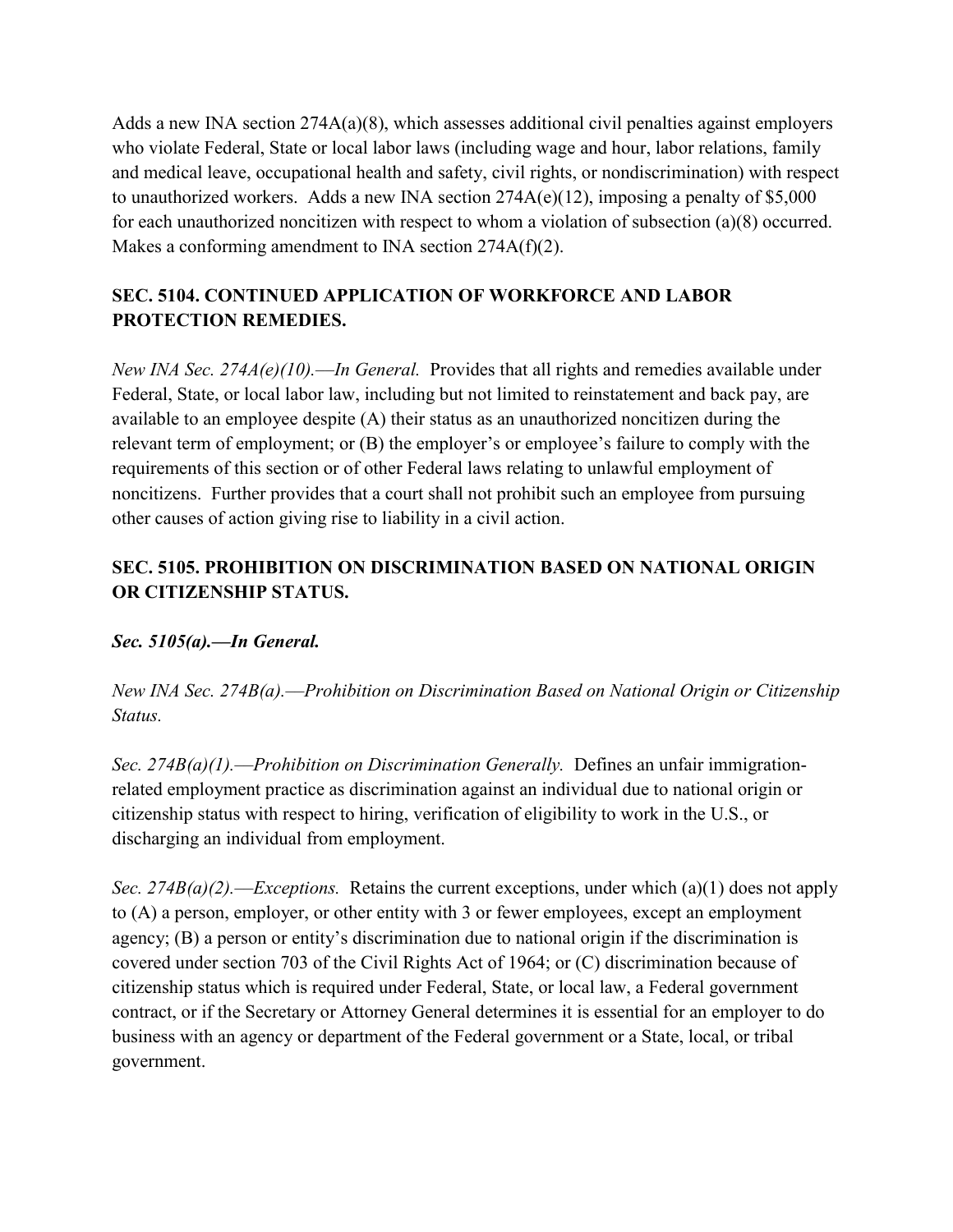*Sec. 274B(a)(3).––Additional Exception Providing Right to Prefer Equally Qualified Citizens.* Retains the current provision providing that it is not an unfair immigration-related employment practice to prefer to hire, recruit, or refer an individual who is a U.S. citizen or national over another individual who is a noncitizen if the individuals are equally qualified.

*Sec. 274B(a)(4).––Unfair Immigration-Related Employment Practices Relating to the System.* Defines additional unfair immigration-related employment practices, including:

(A) to use the system laid out in INA section  $274A(b)$  ("the System") to deny workers' employment or post-employment benefits;

(B) to misuse the System to discriminate on the basis of national origin or citizenship status;

(C) to require an employee or prospective employee to use or provide results of any selfverification system as a condition of application or employment

(D) to use an immigration status verification system, service, or method other than that described in section 274A;

(E) to grant access to document verification or System data to any individual or entity not authorized to have such access, or to fail to take reasonable safeguards to protect against loss, use, alteration, or destruction of such data.

*Sec. 274B(a)(5).––Prohibition of Intimidation or Retaliation.* Defines additional unfair immigration-related practices to include intimidation, threats, coercion, or retaliation by a person, entity, or employment agency against any individual (A) for purposes of interfering with any right or privilege under this section; or (B) because the individual intends to file, or has filed, a charge or complaint, testified, assisted, or participated in any manner in an investigation, proceeding, or hearing under this section.

*Sec. 274B(a)(6).––Treatment of Certain Documentary Practices as Employment Practices.* Treats a person entity, or employment agency's request, for purposes of verifying employment eligibility, for more or different documents than required under section 274A, for specific documents, or refusing to honor documents tendered that appear to be genuine as an unfair immigration-related employment practice.

*Sec. 274B(a)(7).––Prohibition of Withholding Employment Records.* Makes it an unfair immigration-related employment practice for an employer that is required under Federal, State, or local law to maintain records documenting employment to fail to provide such records to any employee to whom the records pertain, upon request by such employee.

*Sec. 274B(a)(8).––Professional, Commercial, and Business Licenses.* Prohibits denial of a professional, commercial, or business license to an individual unauthorized to be employed in the U.S. on the basis of their immigration status.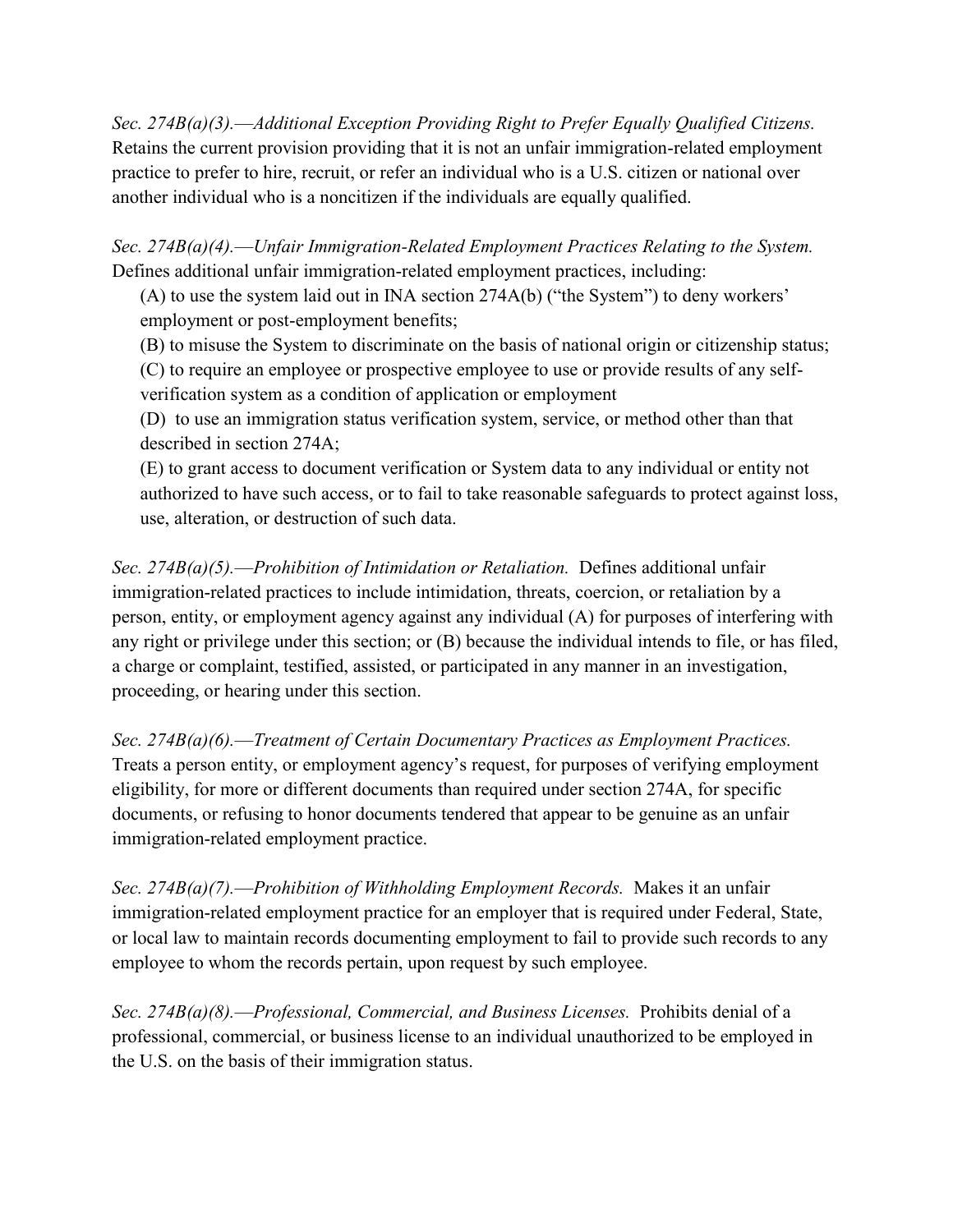*Sec. 274B(a)(9).—Employment Agency Defined.* Defines "employment agency."

# *Sec. 5105(b).––Referral by EEOC.*

*Section 274B(b)––Referral by EEOC.* Directs EEOC to refer all matters alleging immigrationrelated unfair employment practices to the Special Counsel for Immigration-Related Unfair Employment Practices at DOJ.

*Sec. 5105(c).––Authorization of Appropriations.* Appropriates \$40,000,000 for each of fiscal years 2022 through 2024 to disseminate information regarding rights and remedies under this section and under title VII relating to unfair immigration-related employment practices.

*Sec. 5105(d).––Fines.* Increases and adjusts civil penalties for engaging in unfair immigrationrelated employment practices.

*New INA Sec. 274B(g)(2)(B)(iv).––*Sets (I) civil penalties of \$2,000-\$5,000 for each individual subjected to an unfair immigration-related employment practice; (II) penalties of \$4,000-\$10,000 for each individual if the employer, person or entity was previously subject to an order under this paragraph; (III) penalties of \$8,000-\$25,000 for each individual if the employer, person, or entity was subject to more than 1 order under this paragraph; and (IV) penalties of \$500-\$2,000 for each individual for unfair immigration-related employment practices described in subsection (a)(4)-(7) of section 274B. Allows all fees to be adjusted periodically for inflation.

*Sec. 5105(e).––Effective Date.* Sets the effective date as 1 year after the date of enactment of this Act, applicable to violations occurring on or after the date of enactment.

### **SEC. 5106. FAIRNESS FOR FARMWORKERS**

*Sec. 5106(a).––In General.* Amends section 7 of the Fair Labor Standards Act (FLSA) to provide for overtime pay (at least 1.5x regular pay) for agricultural workers, beginning January 1, 2022. Overtime pay shall be required after 55 hours in one week, beginning in 2022; 50 hours beginning in 2023; 45 hours beginning in 2024; and 40 hours beginning in 2025. The effective date of this section for employers with fewer than 25 employees is delayed by three years, to begin in 2025. Repeals subsection(7) (m), which had exempted employers of tobacco workers from the requirements of overtime pay.

*Sec. 5106(b).––Removing Certain Exemptions for Agricultural Work.* Amends section 13 of the FLSA, which makes the minimum wage and maximum hour requirements inapplicable to employees employed in agricultural work if such employees are members of the employer's immediate family. Repeals the portion of section 13(a)(6) that excludes certain agricultural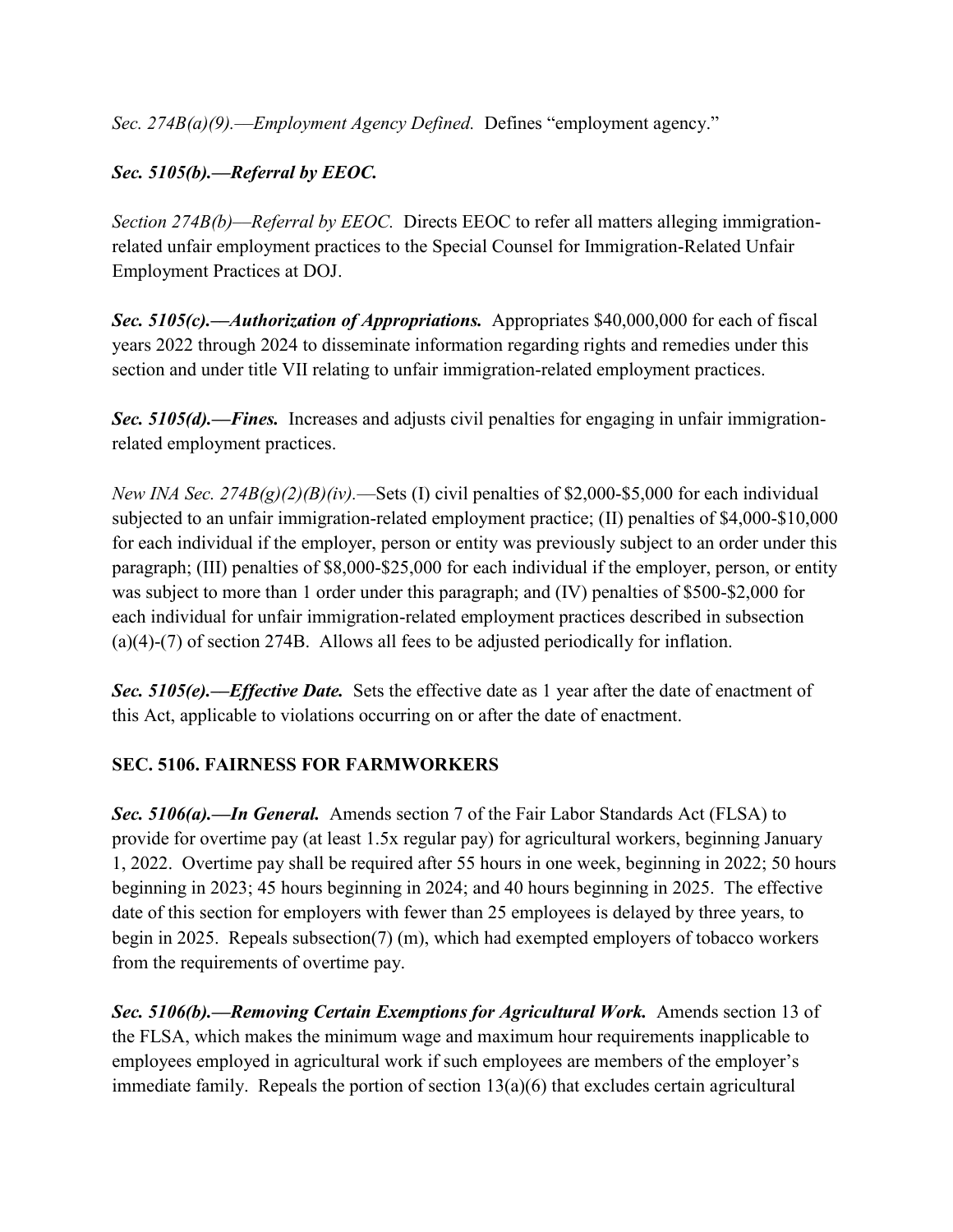employees from the minimum wage and maximum hour protections. Strikes paragraphs (12) to (16) of subsection (b), which exempt employers of seamen on foreign vessels, babysitters, and criminal investigators from the maximum hours and minimum wages requirements, and subsections (h) through (j), which exempt employers of certain seasonal workers from those requirements.

*Sec. 5106(c).––Effective Dates.* Lists the effective dates of this section, which vary depending on the size of the workforce.

*Sec. 5106(d).––Conforming Edits.* Makes conforming amendments to the Fair Labor Standards Act of 1938 and the Migrant and Seasonal Agricultural Worker Protection Act.

### **SEC. 5107. PROTECTIONS FOR MIGRANT AND SEASONAL LABORERS.**

### *Sec. 5107(a).––In General.*

#### *New MSPA Sec. 501(a).––*

*(a)(1).––*Sets criminal penalties for willfully or knowingly violating the MSPA: a maximum \$1,000 fine and/or maximum prison term of 1 year. Conviction for a subsequent violation of MSPA shall result in a maximum fine of \$10,000 and/or a maximum prison term of 3 years. *(a)(2).––*Sets criminal penalties for knowingly destroying, concealing, removing, confiscating, or possessing any actual or purported passport or other immigration document, or any other actual or purported government identification document of another person: fines under title 18, U.S. Code and/or a maximum prison term of 3 years;

*(a)(3).––*Sets criminal penalties for knowingly restricting or attempting to prevent or restrict, without lawful authority, a person's liberty to move or travel, in furtherance of a violation of the MSPA: fines under title 18, U.S. Code and/or a maximum prison term of 5 years; *(a)(4).––*Sets criminal penalties for violations of the MSPA that result in bodily injury, sexual abuse or attempts to commit sexual abuse, use, attempted use, or threatened use of a dangerous weapon, explosive, or fire: fines under title 18, U.S. Code and/or a maximum prison term of 10 years;

*(a)(5).––*Sets criminal penalties for violations of the MSPA that result in death, involve kidnapping or attempts to kidnap, aggravated sexual abuse or attempt to commit aggravated sexual abuse, or an attempt to kill: fines under title 18, U.S. Code and/or imprisonment for any term of years or for life;

*(a)(6).––*Upon conviction for any subsequent violation of the MSPA or any regulation under the MSPA, sets criminal penalties: fines under title 18 U.S. Code and/or a maximum term of imprisonment of 3 years, except to the extent a greater maximum penalty is otherwise provided for in this section.